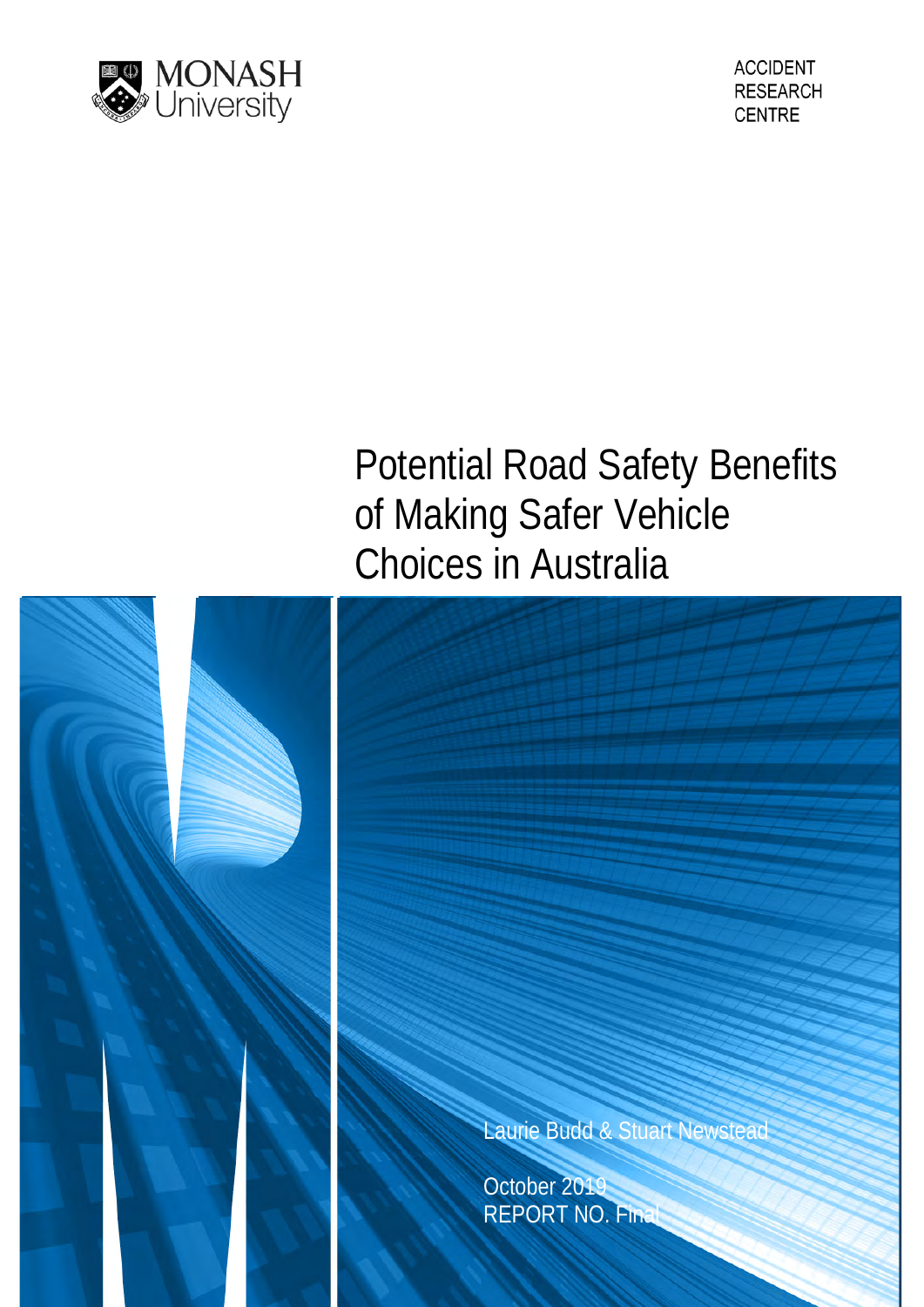

# **MONASH UNIVERSITY ACCIDENT RESEARCH CENTRE REPORT DOCUMENTATION PAGE**

| NO.               | Jate   | <b>ISBN</b> | 1422 I | aes |
|-------------------|--------|-------------|--------|-----|
| $- \cdot$<br>- 15 | $\sim$ |             |        |     |

#### **Title and sub-title:**

Potential road safety benefits of making safety vehicle choices in Australia

#### **Author(s):** Laurie Budd & Stuart Newstead

**Sponsoring Organisations:** This project was funded as contract research by the following organisations: Transport for New South Wales, New South Wales State Insurance Regulatory Authority, Royal Automobile Club of Victoria, NRMA Motoring and Services, VicRoads, Royal Automobile Club of Western Australia, Transport Accident Commission, New Zealand Transport Agency, the New Zealand Automobile Association, Queensland Department of Transport and Main Roads, Royal Automobile Club of Queensland, Royal Automobile Association of South Australia, South Australian Department of Planning, Transport and Infrastructure, Accident Compensation Corporation New Zealand, and by grants from the Australian Government Department of Infrastructure, Regional Development and Cities, and the Road Safety Commission of Western Australia.

#### **Abstract:**

Observed variation on the measured real-world safety of light passenger vehicles suggests there is considerable opportunity to improve road traffic injury outcomes by improving the safety of vehicles. This study examined features of the 2016 Australian crashed vehicle population, including the way the safety of vehicles varied within years of manufacture and vehicle market group, with the objective of quantifying the road safety benefits in terms of reduced fatalities and serious injuries that could be achieved through safer vehicle choices. In 2004, MUARC completed an analysis of the potential road safety benefits of improving consumer choice in Australia with regards to vehicle safety (Newstead, Delaney et al. 2004). It was estimated that if all motorists had crashed in the safest vehicle by market group available in the year 2000, road trauma involving light vehicles could have been reduced by a further 26% compared to the levels observed. The aim of this study was to update the previous analysis to see if the potential of safer vehicle choices had changed in 2016. This study expanded on the previous study by considering potential benefits of safer vehicle choices through optimising both vehicle own occupant protection (crashworthiness) as well as across all people involved in crashes (total secondary safety). It also considered a greater range of constraints for optimising the fleet related to optimising within combinations of year of vehicle manufacture and market group.

This study has shown significant savings in fatalities and serious injuries from road crashes are possible through safer vehicle choices and in particular optimising total secondary safety. The largest savings could be derived if all current vehicles in the fleet were replaced with the safest vehicles available with savings of nearly 80% of fatal and serious injuries resulting from crashes involving a light vehicle. Replacing the entire current fleet is unrealistic, however analysis demonstrated that if every vehicle was replaced with the safest vehicle of the same age and within the same market group, fatal and serious injury savings of around 33% would be possible, representing savings to the Australian community of nearly \$2b per annum through reduced trauma costs. Safety benefits are maximised by choosing not vehicles that prioritise protection of their own occupants (crashworthiness) but rather through choosing vehicles that provide best possible protection from injury for all people involved in a crash (total secondary safety). Increasing the uptake of electronic stability control in vehicles prior to its mandate in 2012 would have provided an additional 5% crash savings in 2016. Fitment of autonomous emergency braking to all new vehicles would have the benefit of providing an additional 5% savings in future crashes. Large additional savings were also possible through increased fitment of AEB and ESC and through market group shifts. The latent potential for additional trauma savings through safer vehicle choices was estimated to be larger in 2016 than estimated previously for the year 2000 light vehicle fleet. The additional latent potential available in 2016 merits increased investment in consumer programs and possible incentives which encourage safer vehicle choices.

| Kev Words:                                                                                                                         | <b>Disclaimer</b>                                                                                                                                                                                                                                                                                                                                                                                                                                                                                                                                                                                                                                                                                                                                                                                                                                 |
|------------------------------------------------------------------------------------------------------------------------------------|---------------------------------------------------------------------------------------------------------------------------------------------------------------------------------------------------------------------------------------------------------------------------------------------------------------------------------------------------------------------------------------------------------------------------------------------------------------------------------------------------------------------------------------------------------------------------------------------------------------------------------------------------------------------------------------------------------------------------------------------------------------------------------------------------------------------------------------------------|
| Injury, Vehicle<br>Occupant,<br>Collision,<br>Passenger Car<br>Unit, Passive<br>Safety System,<br>Crash Risk,<br><b>Statistics</b> | This Report is produced for the purposes of providing information concerning the safety of<br>vehicles involved in crashes. It is based upon information provided to the Monash University<br>Accident Research Centre by VicRoads, the Transport Accident Commission, New South<br>Wales Roads and Maritime Services, NRMA Ltd, Queensland Transport and Main Roads, the<br>Western Australian Department of Main Roads, South Australian Department of Planning,<br>Transport and Infrastructure and the New Zealand Ministry of Transport. Any republication of<br>the findings of the Report whether by way of summary or reproduction of the tables or otherwise<br>is prohibited unless prior written consent is obtained from the Monash University Accident<br>Research Centre and any conditions attached to that consent are satisfied. |

| Reproduction of this page is authorised. | Monash University Accident Research Centre,             |
|------------------------------------------|---------------------------------------------------------|
|                                          | Building 70, Clayton Campus, Victoria, 3800, Australia. |
| www.monash.edu.au/muarc                  | Telephone: +61 3 9905 4371, Fax: +61 3 9905 4363        |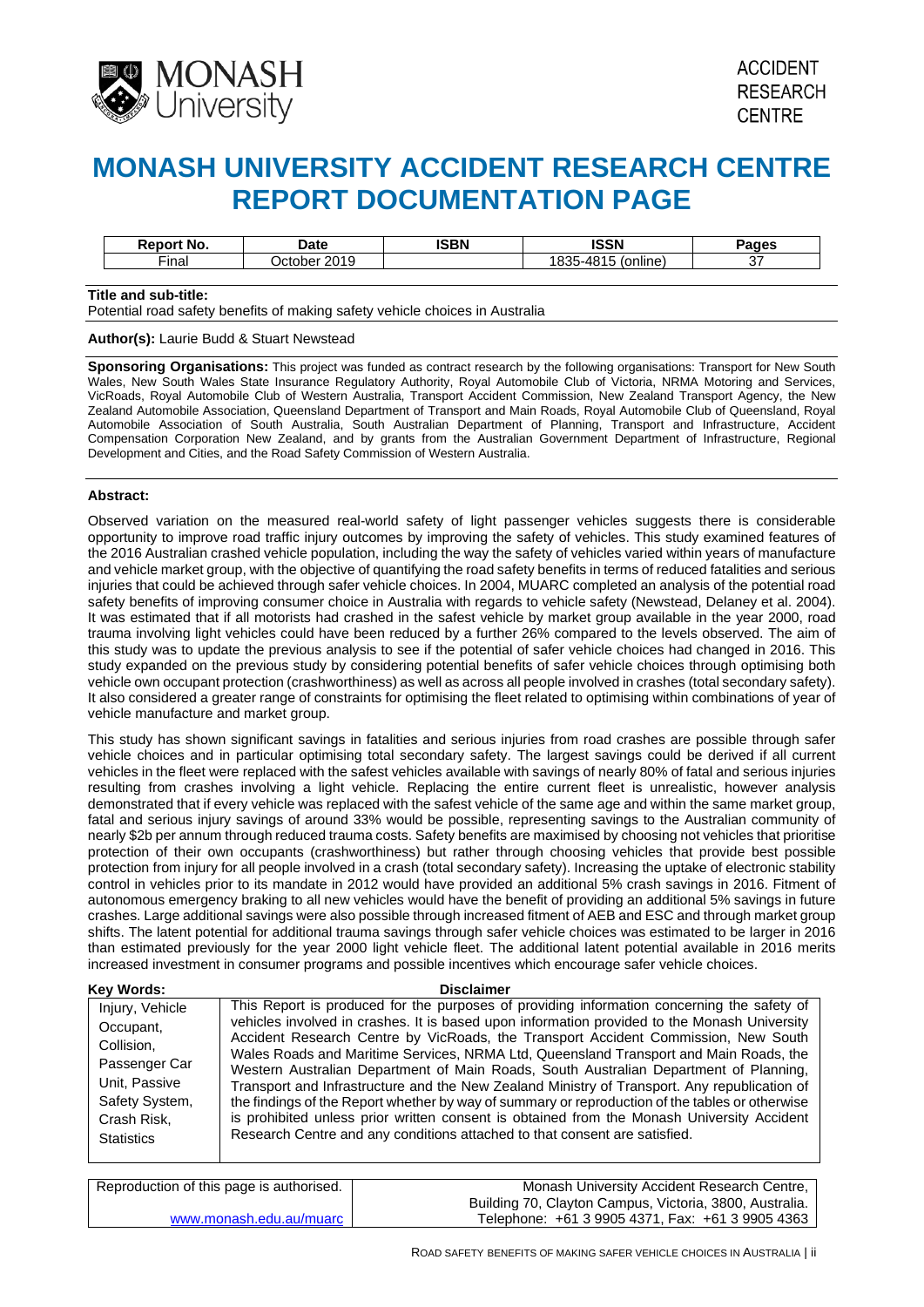

# **PROJECT SPONSORED BY**

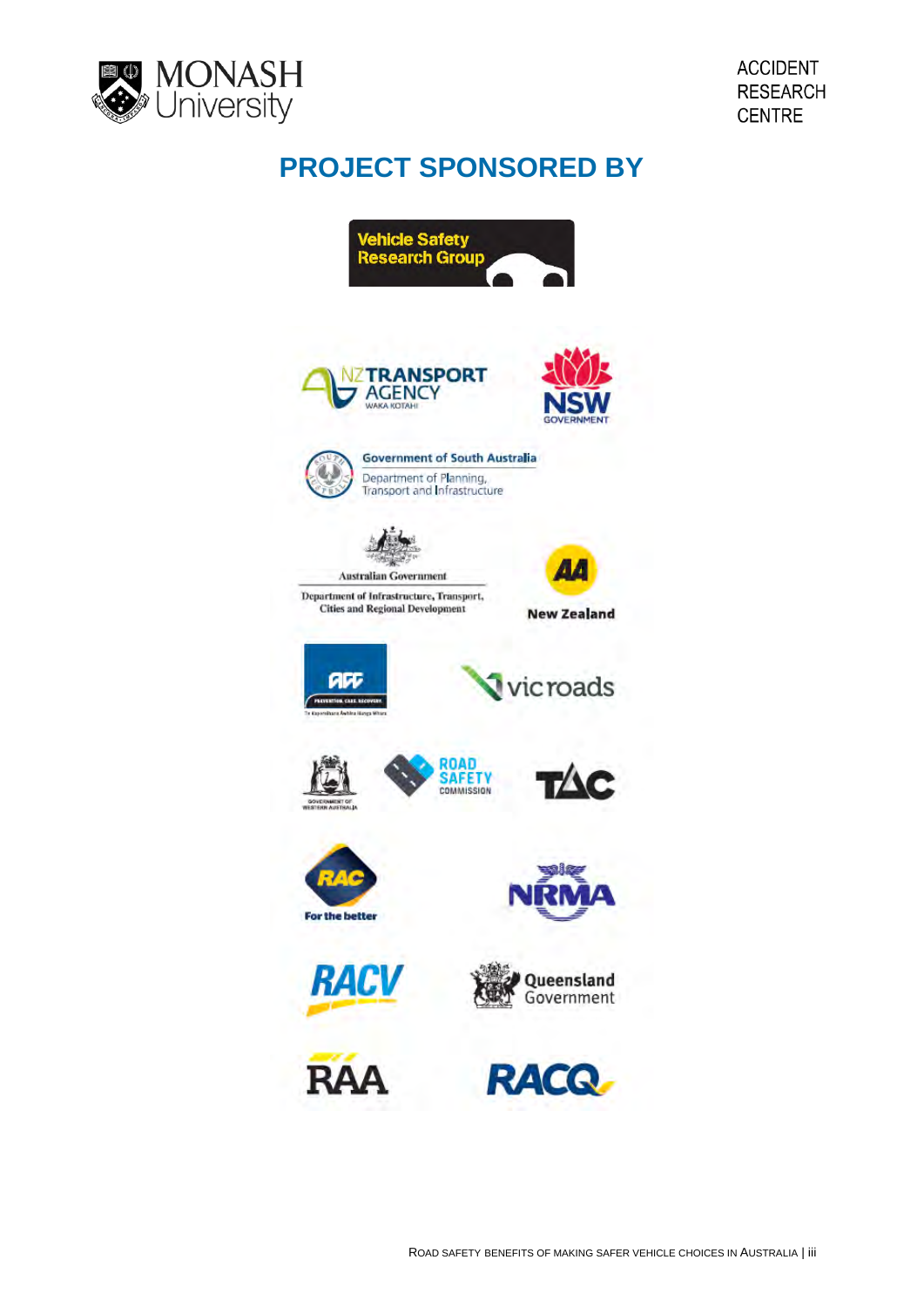

# **PREFACE**

### **Project Manager / Team Leader:**

• Stuart Newstead

# **Research Team:**

• Laurie Budd

#### **Contributor Statement**

- Stuart Newstead: Study design, report writing and editing
- Laurie Budd: Australian analysis and report

### **Ethics Statement**

Ethics approval was not required for this project.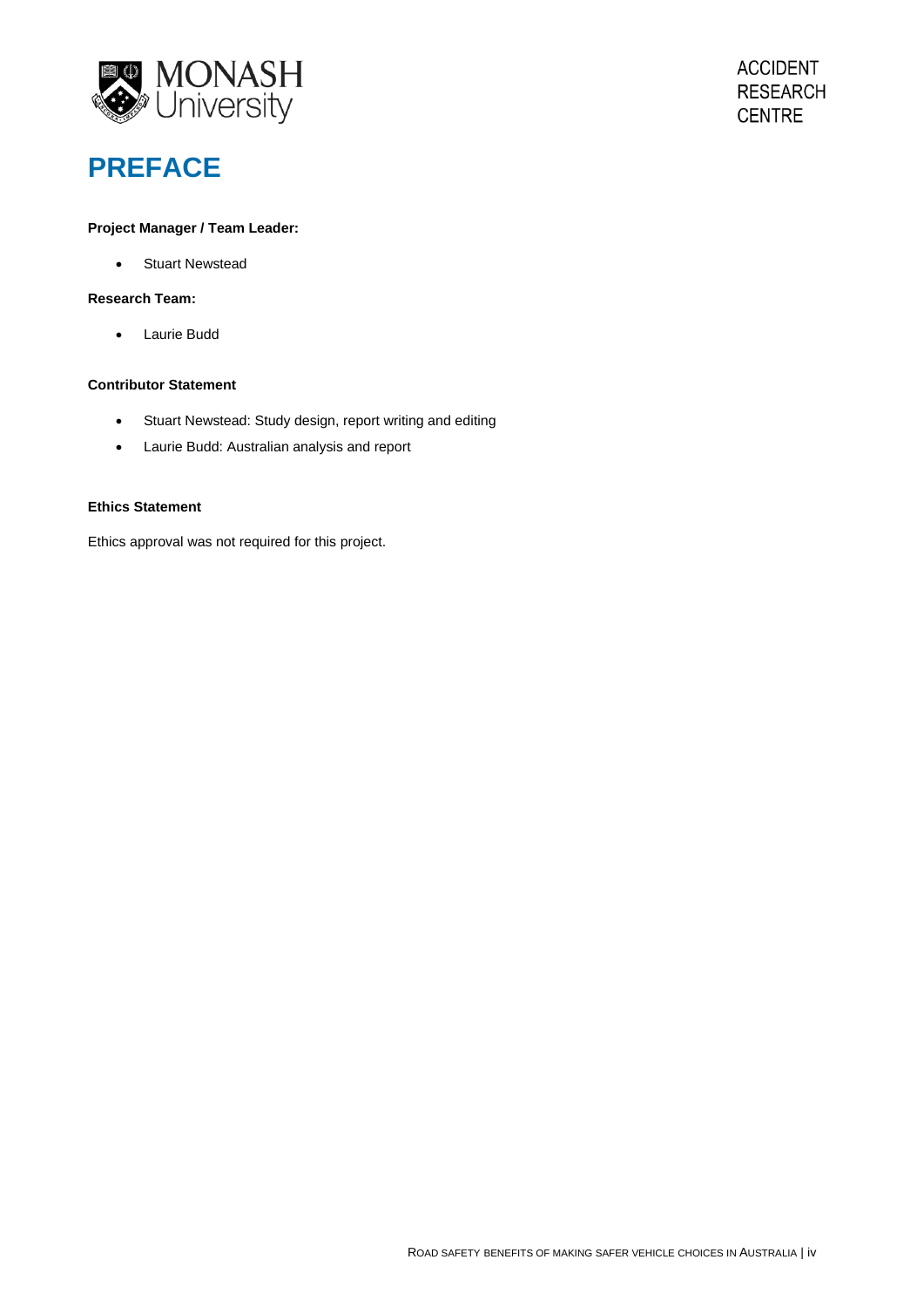



# **CONTENTS**

| 1              |     |                                                                                                  |  |
|----------------|-----|--------------------------------------------------------------------------------------------------|--|
|                | 1.1 |                                                                                                  |  |
| $\overline{2}$ |     |                                                                                                  |  |
|                | 2.1 |                                                                                                  |  |
|                | 2.2 |                                                                                                  |  |
|                | 2.3 |                                                                                                  |  |
|                | 2.4 |                                                                                                  |  |
| 3              |     | ILLUSTRATION OF TRENDS IN SAFE VEHICLE CHOICES - COMMERCIAL UTILITY VEHICLES  3                  |  |
| 4              |     |                                                                                                  |  |
|                | 4.1 | Latent potential derived from safer vehicle choices and from shifts in market group composition5 |  |
|                | 4.2 |                                                                                                  |  |
|                | 4.3 |                                                                                                  |  |
|                | 4.4 |                                                                                                  |  |
|                | 4.5 |                                                                                                  |  |
| 5              |     |                                                                                                  |  |
|                | 5.1 |                                                                                                  |  |
|                | 5.2 |                                                                                                  |  |
|                | 5.3 |                                                                                                  |  |
| 6              |     |                                                                                                  |  |
|                | 6.1 |                                                                                                  |  |
|                | 6.2 |                                                                                                  |  |
|                | 6.3 |                                                                                                  |  |
|                | 6.4 |                                                                                                  |  |
| 7              |     |                                                                                                  |  |
|                |     |                                                                                                  |  |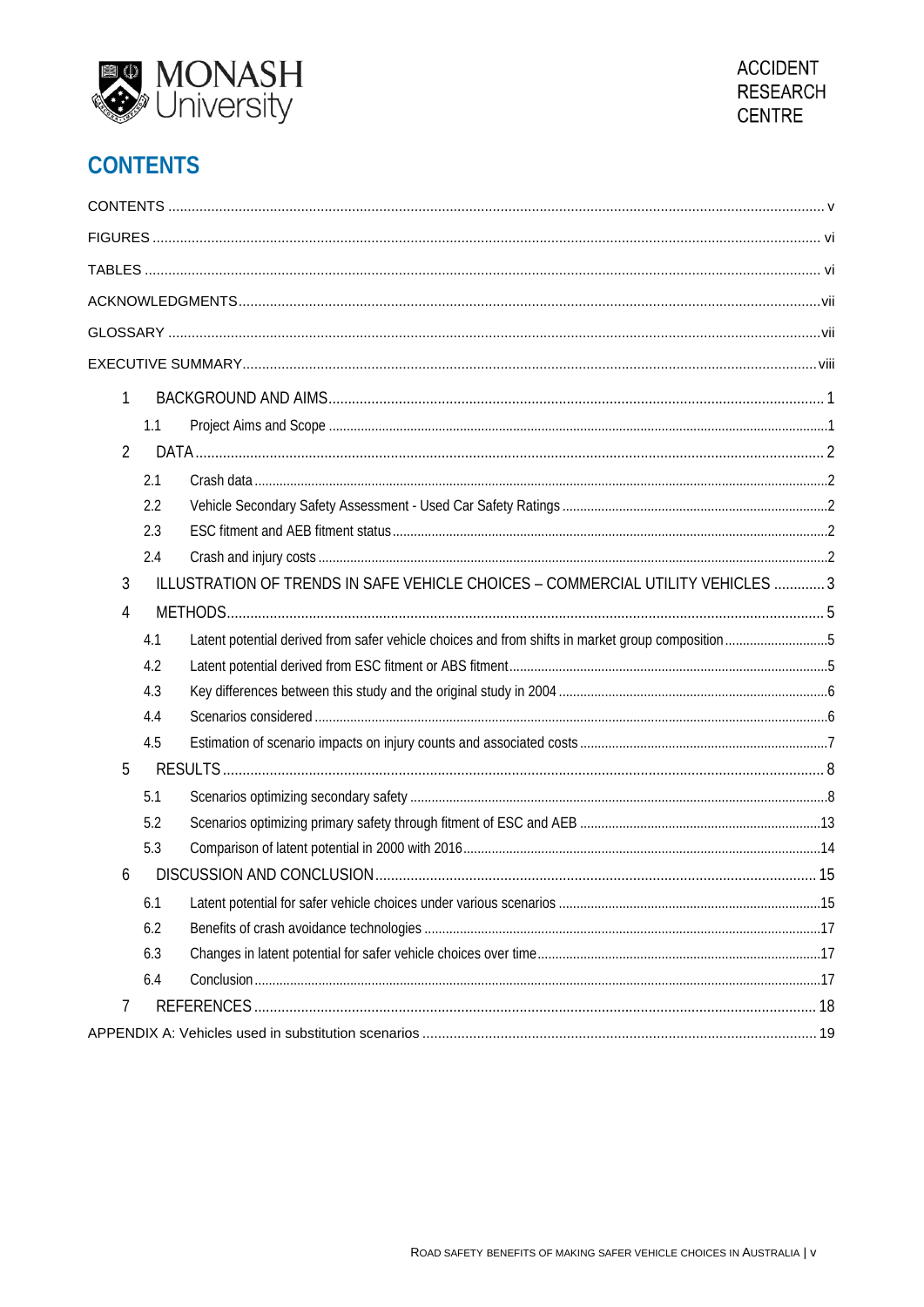



# **FIGURES**

| Figure 2: Current 2016 Total Secondary Safety Rating (shading) for each year of manufacture, compared with fleet CWR |  |
|----------------------------------------------------------------------------------------------------------------------|--|

# **TABLES**

| Table 3: Fatal and serious injury savings and associated economic costs estimated for each scenario 12                   |  |
|--------------------------------------------------------------------------------------------------------------------------|--|
|                                                                                                                          |  |
| Table 5: Comparison of the latent potential in fleet safety possible through safer vehicle choices in 2000 with 2016  14 |  |
|                                                                                                                          |  |
|                                                                                                                          |  |

| Appendix A Table 3: Top model when ranked by Crashworthiness Rating for other market groups21         |  |
|-------------------------------------------------------------------------------------------------------|--|
| Appendix A Table 4: Top models by year of manufacture when ranked by Crashworthiness Rating 21        |  |
| Appendix A Table 5: Top models by year of manufacture when ranked by Total Secondary Safety Rating 22 |  |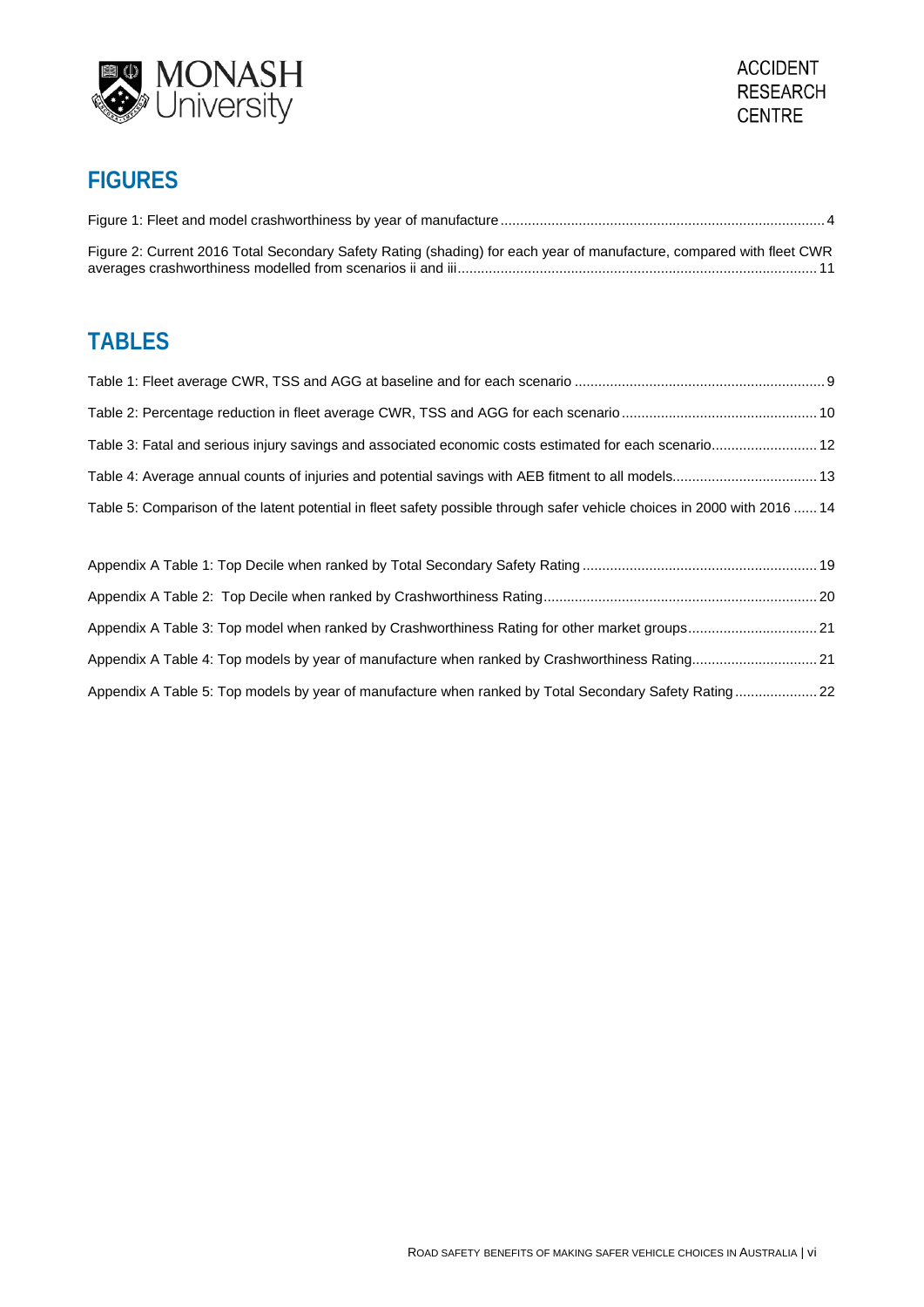

# **ACKNOWLEDGMENTS**

Linda Watson is acknowledged for preparation of the crash data sets and producing the safety ratings for the Used Car Safety Ratings (UCSR) program. The data preparation included enhancement of the crash data sets with registration data and vehicle makes and model codes. Linda Watson and Casey Rampollard are also acknowledged for preparation of the matched UCSR vehicle model codes and enhancing the data with ESC and AEB fitment data derived from information provided by RedBook.

# **GLOSSARY**

"**Crashworthiness ratings (CWR)**" assesses the risk of fatal or serious injury to the driver of a vehicle involved in a crash (where the vehicle is damaged enough to be towed away, or some injury occurs in the crash).

**"Aggressivity (AGG)"** is a measure of the risk of injury or serious injury that a vehicle poses to road users other than its own occupants (including other vehicle drivers, pedestrians, motorcyclists and bicyclists) (Newstead, Keall et al. 2011).

**"Total Secondary Safety Ratings (TSS or TSI)**" encompasses crashworthiness and aggressivity, by assessing the risk of a fatal or serious injury in a crash (where the injured party may be an occupant of the vehicle, or another road user). Total Secondary Safety Ratings are used interchangeably with Total Secondary Safety Indices.

**"Primary safety ratings (PSR or PSI)**" provide a measure of the vehicle's ability to enable the driver avoid a crash (Keall and Newstead 2015). Primary Safety Ratings are used interchangeably with Primary Safety Indices.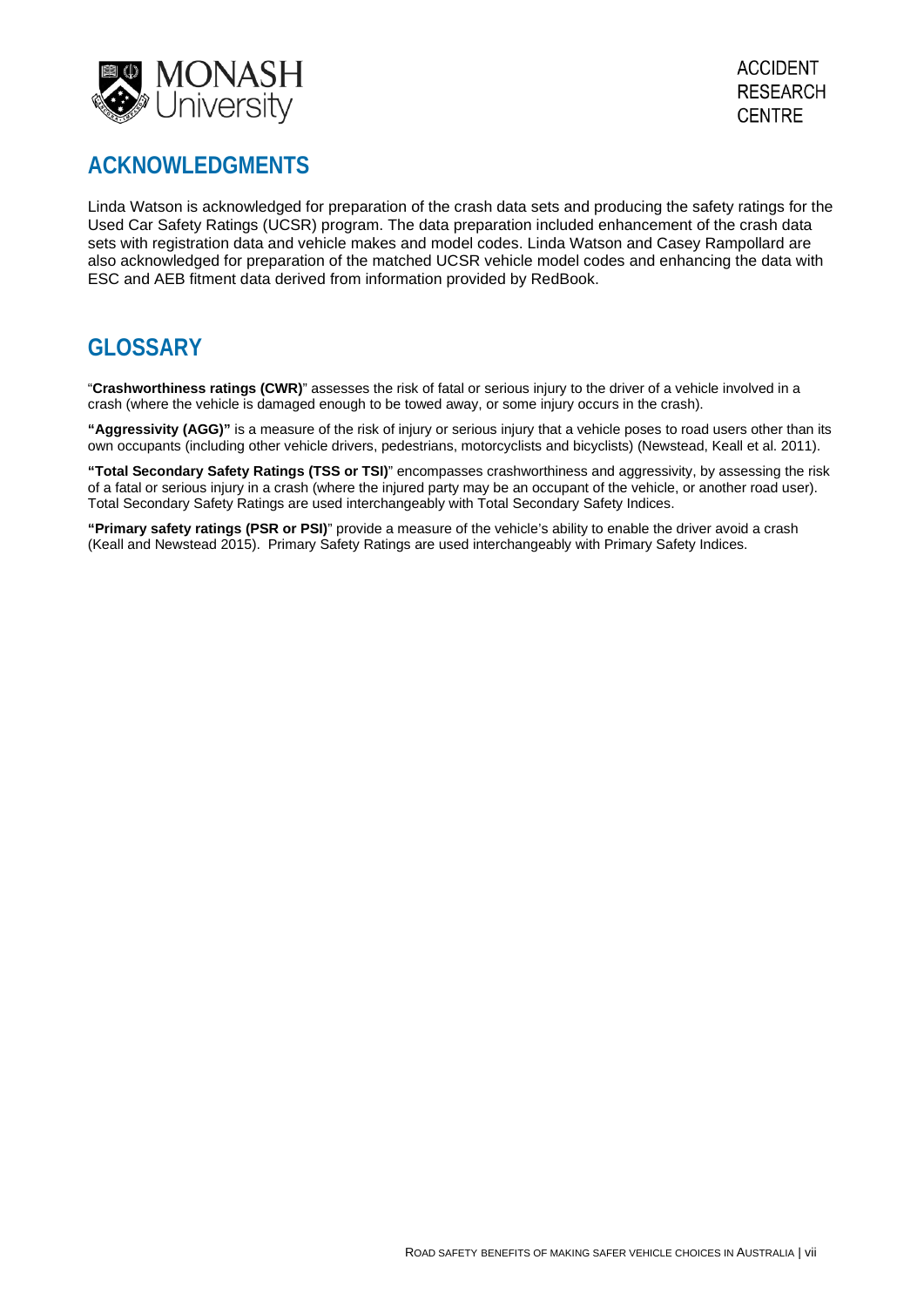

# **EXECUTIVE SUMMARY**

Observed variation on the measured real-world safety of light passenger vehicles suggests there is considerable opportunity to improve road traffic injury outcomes by improving the safety of vehicles. This study examined features of the 2016 Australian crashed vehicle population, including the way the safety of vehicles varied within years of manufacture and vehicle market group, with the objective of quantifying the road safety benefits in terms of reduced fatalities and serious injuries that could be achieved through safer vehicle choices. In 2004, MUARC completed an analysis of the potential road safety benefits of improving consumer choice with regards to vehicle safety (Newstead, Delaney et al. 2004). It was estimated that if all motorists had chosen the safest available vehicle in the same market group as the vehicle actually purchased, road trauma involving light vehicles could have been reduced by a further 26% compared to the levels observed. However, the Australian light vehicle fleet has changed significantly in the profile of vehicles purchased since this study was undertaken. The aim of this study was to update the previous analysis to see if the potential of safer vehicle choices had changed in 2016. This study expanded on the previous study by considering potential benefits of safer vehicle choices through optimising both vehicle own occupant protection (crashworthiness) as well as across all people involved in crashes (total secondary safety). It also considered a greater range of constraints for optimising the fleet related to optimising within combinations of year of vehicle manufacture and market group.

### **Data**

Australian police reported crash data from 2016 was analysed for injury crashes that involved light passenger vehicles where the vehicle was manufactured in 1982 or beyond. The data were provided by the jurisdictional bodies of Western Australia, South Australia, Victoria, Queensland and New South Wales for the 2018 Used Car Safety Ratings update (Newstead, Watson et al. 2018). During the process of calculation of the Used Car Safety Ratings, model codes and market groups were added to the crash data where possible through a process of decoding vehicle identification numbers. Around 16% of Australian light passenger vehicle fleet was unable to be coded to a market group. The Australian data consisted of 79,232 light passenger vehicles manufactured from 1982 onwards that crashed during 2016.

Crashworthiness Ratings (CWR – the risk of death or serious injury to the driver of the rated vehicle), Aggressivity Ratings (AGG – the risk of death or serious injury to road users impacts by the rated vehicle) and Total Secondary Safety Ratings (TSS – the combined crashworthiness and aggressivity performance of the vehicle representing the average risk of death or serious injury to all people in a crash involving the rated vehicle) as estimated in the 2018 UCSRs were attached to each crashed vehicle in 2016 in the following way: where a model code was available for the crashed vehicle the relevant rating was attached at this level; otherwise, the rating appropriate for the given market group and year of manufacture (YOM) was attached unless market group had not been defined, in which case a value appropriate to the YOM was attached. Electronic stability control (ESC) and autonomous emergency braking (AEB) fitment status for each crashed vehicle was determined from RedBook data were matched with Australian crash data models by model code and year of manufacture.

Australian community costs for people injured in road crashes were derived from the Australian Bureau of Infrastructure, Transport and Regional Economics, crash weighted and adjusted to 2018 values using the Australian Bureau of Statistics consumer price indices.

# **Method**

Assessment was made with respect to the following measures of vehicle safety:

- Crashworthiness (CWR)
- Aggressivity (AGG) and
- Total Secondary Safety (TSS)

A largely deterministic methodology was used to measure the potential for additional road trauma reductions from safer vehicle choices or from shifts in market group composition. The methodology was as follows:

- 1. A baseline measure of safety performance was established to reflect the average safety of the crashed light vehicles in 2016 by year of manufacture and market group distribution.
- 2. For each year of manufacture, the safest vehicles with respect to CWR and TSS within
	- each market group, and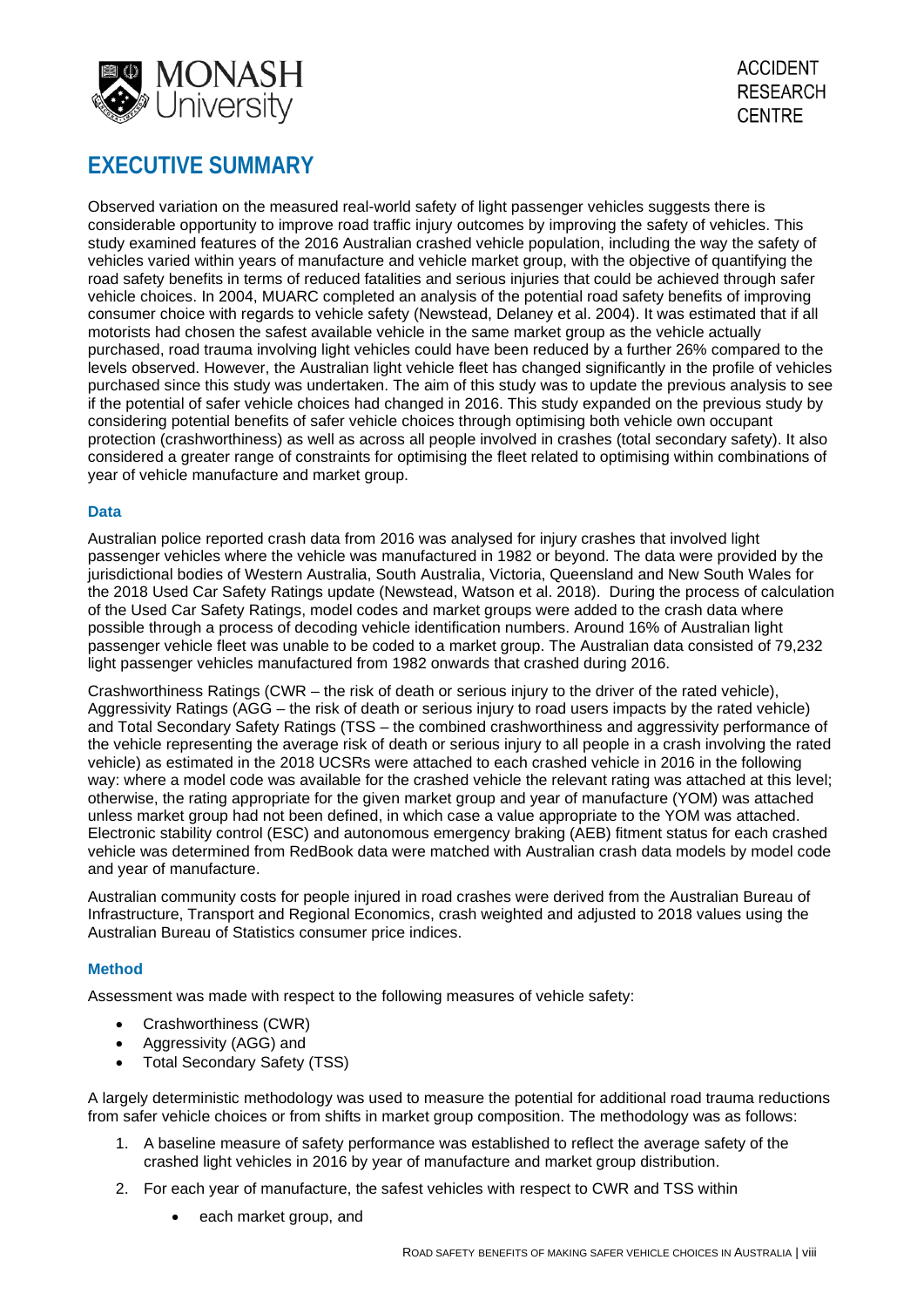

## • across all market groups

were identified. The safest vehicle ratings were identified not only as those of the top-ranking vehicle but also as the average ratings of the top tenth percentile.

- 3. For each market group, the safest vehicles were identified with respect to crashworthiness and total secondary safety across all years of manufacture. The safest vehicle across all market groups was also identified across all years of manufacture. Again, the safest vehicle ratings were identified not only as those of the top-ranking vehicle but also as the average ratings of the top tenth percentile.
- 4. Ratings for the optimal vehicle choice with respect to crashworthiness or total secondary safety (identified at '2' and '3') were applied to all vehicles in the same group as the optimum vehicle as a measure of safety that could be achieved if all people purchased the safest vehicle in the specific group. The optimum group was market group, YOM or YOM and market group or all vehicles. Each different optimum substitution considered was termed a "scenario". When the scenario being considered was modelling market group composition shifts, the optimal ratings for one market group were substituted for all vehicles of another market group.
- 5. The average safety rating across all vehicles in the fleet calculated for each of the scenarios were then compared with the baseline measure to ascertain the latent potential for improved safety in the fleet. This was expressed as either a percentage reduction in deaths and serious injury or an absolute saving in these outcomes based on current levels of trauma.

Further scenarios around greater penetration of the proven safety technologies of ESC and AEB were surmised. The safety benefits of fitment were taken from analysis of real-world effectiveness. These scenarios were based on assuming a fraction of crashes could be prevented through increased uptake of ESC and AEB technologies. Reductions sourced from the literature were applied to crashes sensitive to the technologies and the proportion that these savings make of the total crash population were then calculated.

# **Scenarios**

Scenarios were modelled by averaging the fleet CWR, TSS, and AGG after the substitution of a crashed light vehicle safety rating with the safest (or mean of safest decile) CWR and TSS ratings for a specific group. The specific groups included: (i) the entire fleet, (ii) market groups, (iii) year of manufacture within market groups and (iv) year of manufacture.

The safety optimisation scenarios are listed below.

- i. Within the whole fleet substitute with
	- a. the ratings for the vehicle with the best CWR,<br>b. the mean ratings for the models of the best C
	- the mean ratings for the models of the best CWR decile,
	- c. the ratings for the vehicle with the best TSS, or<br>due the mean ratings for the models of the best TSS
	- the mean ratings for the models of the best TSS decile.
- ii. Within each market groups substitute with
	- a. the ratings for the vehicle with the best CWR,
	- b. the mean ratings for the models of the best CWR decile,
	- c. the ratings for the vehicle with the best TSS, or<br>d the mean ratings for the models of the best TSS
	- the mean ratings for the models of the best TSS decile.
- iii. Within each market and year of manufacture groups substitute with
	- a. the ratings for the vehicle with the best CWR,
	- b. the mean ratings for the models of the best CWR decile,
	- c. the ratings for the vehicle with the best TSS, or
	- d. the mean ratings for the models of the best TSS decile.
- iv. Within each year of manufacture groups substitute with
	- a. the ratings for the vehicle with the best CWR,
	- b. the mean ratings for the models of the best CWR decile,
	- c. the ratings for the vehicle with the best TSS, or
	- d. the mean ratings for the models of the best TSS decile.
- v. Substitute commercial utility ratings with
	- a. those of the medium SUV model with matching year of manufacture with the best CWR,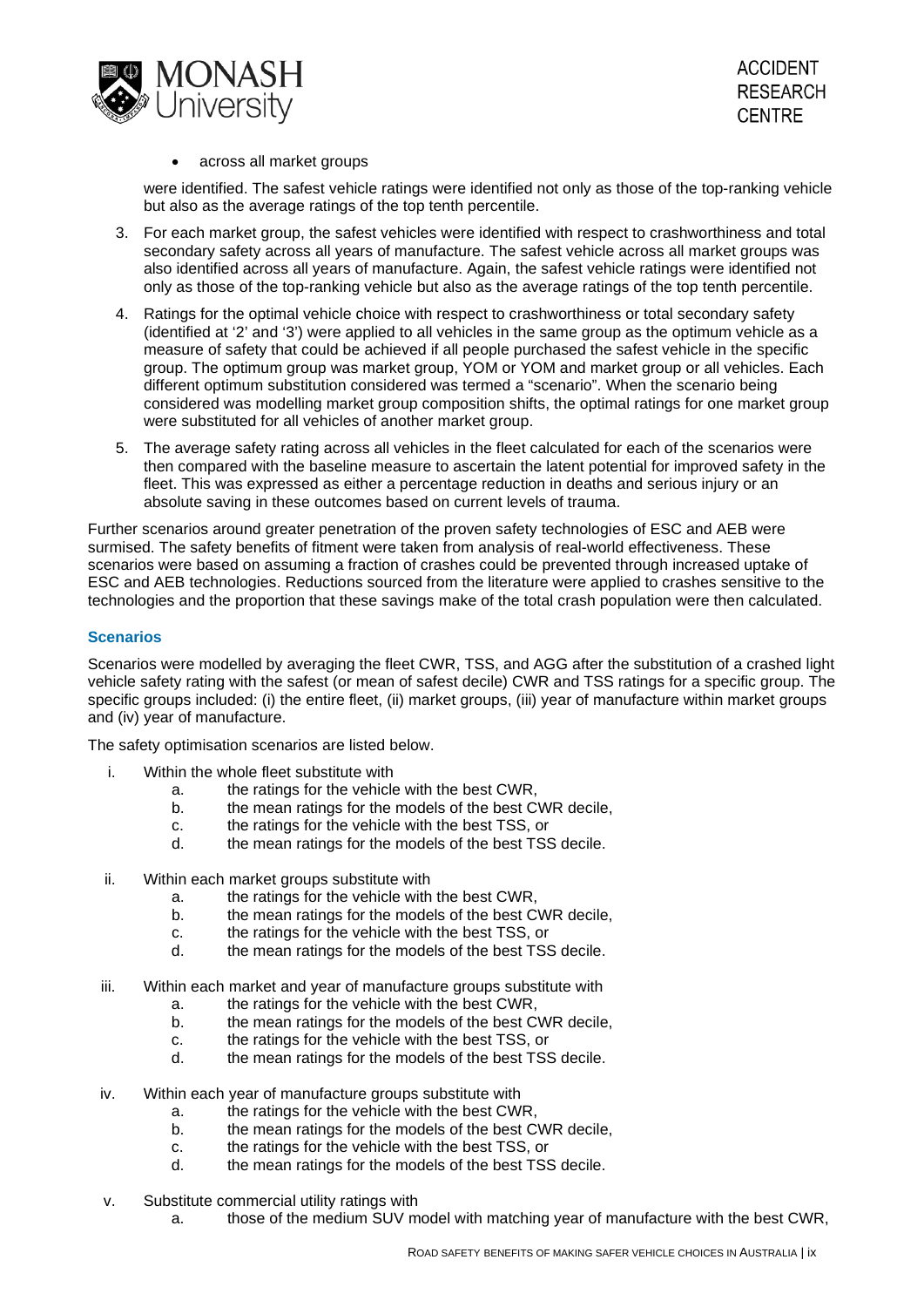

- b. the mean ratings for the top CWR decile of medium SUV models with matching year of manufacture,
- c. those of the medium SUV model with matching year of manufacture with the best TSS, or
- d. the mean ratings for the top TSS decile of medium SUV models with matching year of manufacture.
- vi. Substitute commercial utility ratings with
	- a. those of the medium model with matching year of manufacture with the best CWR,
	- b. the mean ratings for the top CWR decile of medium models with matching year of manufacture,
	- c. those of the medium model with matching year of manufacture with the best TSS, or
	- d. the mean ratings for the top TSS decile of medium models with matching year of manufacture.

Two additional scenarios based on increased ESC and AEB fitment were modelled:

- vii. Changed market penetration of AEB fitment: All light (passenger) vehicles were fitted with AEB.
- viii. Changed market penetration of ESC fitment: All light (passenger) vehicles were fitted with ESC.

#### **Results**

The latent potential road trauma savings available through safer vehicle choice and market shift are presented in Section 5.1 for Australia in 2016. Each estimate represents the percentage saving in deaths and serious injuries in light vehicle involved crashes possible through implementation of the scenario.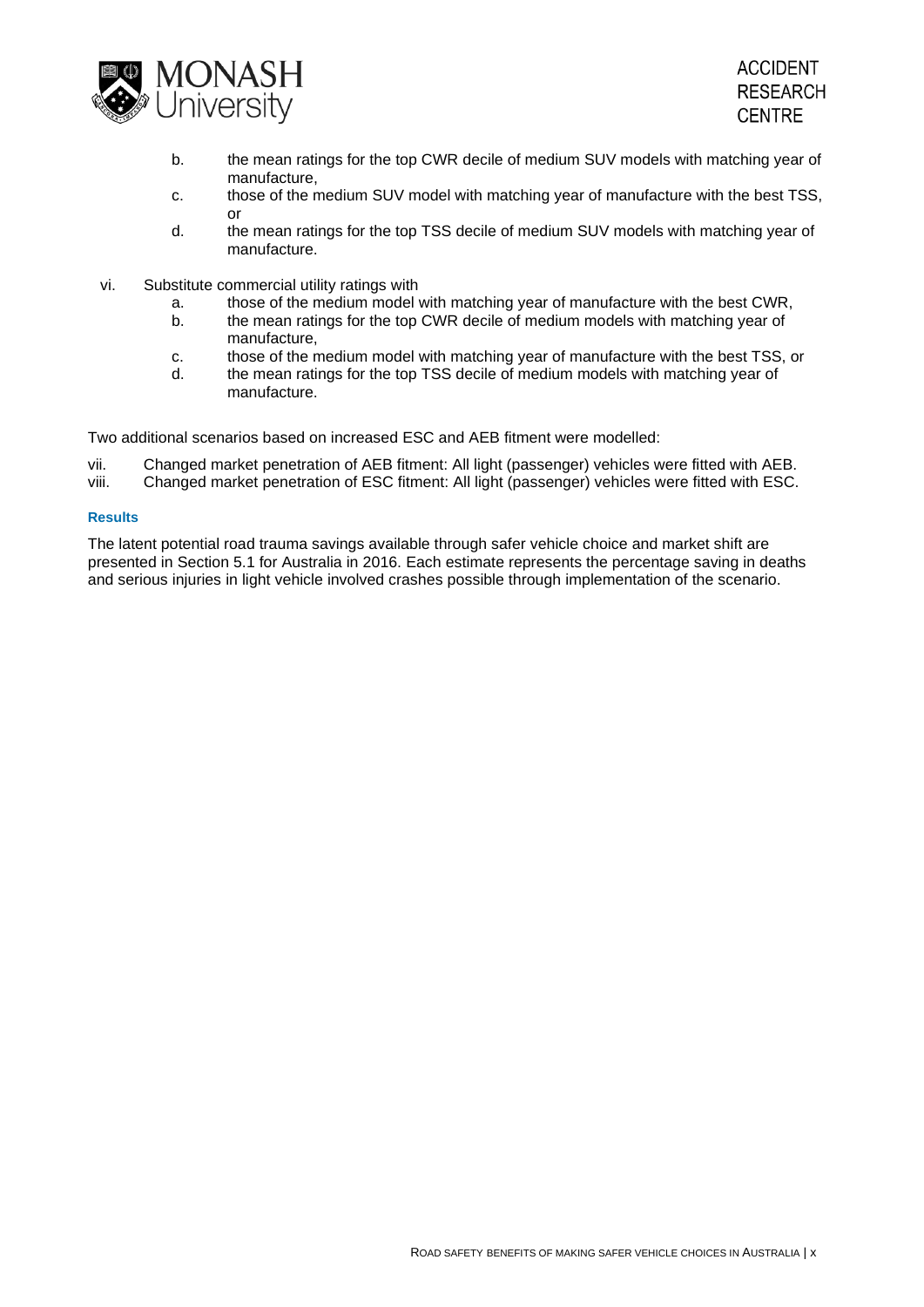

| Table E1: |  |  | Percentage fatal and serious injury savings in light vehicle crashes possible through safer vehicle choices |  |
|-----------|--|--|-------------------------------------------------------------------------------------------------------------|--|
|-----------|--|--|-------------------------------------------------------------------------------------------------------------|--|

|                                        | <b>Crashworthiness</b> | <b>Total</b><br><b>Secondary</b><br><b>Safety</b> | <b>Aggressivity</b> |
|----------------------------------------|------------------------|---------------------------------------------------|---------------------|
|                                        |                        |                                                   |                     |
| Safest model (i)                       |                        |                                                   |                     |
| Avg of top CWR vehicle                 | 49.4%                  | 30.1%                                             | $-4.4%$             |
| Avg of top TSS vehicle                 | 41.8%                  | 40.3%                                             | 12.3%               |
| Best vehicle CWR                       | 93.2%                  | 58.6%                                             | $-14.8%$            |
| <b>Best vehicle TSS</b>                | 82.1%                  | 79.1%                                             | 29.6%               |
| Safest in Market group (ii)            |                        |                                                   |                     |
| Avg of top CWR vehicle                 | 38.1%                  | 23.8%                                             | 4.2%                |
| Avg of top TSS vehicle                 | 33.8%                  | 32.7%                                             | 17.2%               |
| Best vehicle CWR                       | 63.1%                  | 46.9%                                             | 5.9%                |
| <b>Best vehicle TSS</b>                | 60.5%                  | 50.3%                                             | 18.7%               |
| Safest in Market group and year (iii)  |                        |                                                   |                     |
| Avg of top CWR vehicle                 | 34.9%                  | 21.2%                                             | 3.0%                |
| Avg of top TSS vehicle                 | 23.9%                  | 30.9%                                             | 10.8%               |
| Best vehicle CWR                       | 40.3%                  | 24.9%                                             | 3.9%                |
| <b>Best vehicle TSS</b>                | 26.4%                  | 33.8%                                             | 9.6%                |
| Safest in year (iv)                    |                        |                                                   |                     |
| Avg of top CWR vehicle                 | 44.6%                  | 27.0%                                             | $-6.4%$             |
| Avg of top TSS vehicle                 | 33.2%                  | 35.6%                                             | 7.1%                |
| Best vehicle CWR                       | 75.9%                  | 49.5%                                             | 10.1%               |
| <b>Best vehicle TSS</b>                | 33.2%                  | 62.6%                                             | $-0.2%$             |
| <b>SUVM for commercial utility (v)</b> |                        |                                                   |                     |
| Avg of top SUVM CWR                    | 4.0%                   | 2.6%                                              | 1.2%                |
| Avg of top SUVM TSS                    | 3.1%                   | 3.4%                                              | 4.7%                |
| Best veh SUVM CWR                      | 4.8%                   | 3.4%                                              | 1.2%                |
| Best veh SUVM TSS                      | 4.0%                   | 3.7%                                              | 4.4%                |
| M for commercial utility (vi)          |                        |                                                   |                     |
| Avg of top M CWR                       | 4.3%                   | 3.7%                                              | 4.4%                |
| Avg of top M TSS                       | 4.0%                   | 3.7%                                              | 4.7%                |
| Best veh M CWR                         | 6.5%                   | 4.7%                                              | 3.9%                |
| Best veh M TSS                         | 5.7%                   | 4.7%                                              | 5.4%                |

M=medium car, SUVM= medium sports utility vehicle

Absolute annual savings in deaths and serious injuries and their cost to the community corresponding to the percentage reductions for each scenario shown in Table E1 are given in Table E2.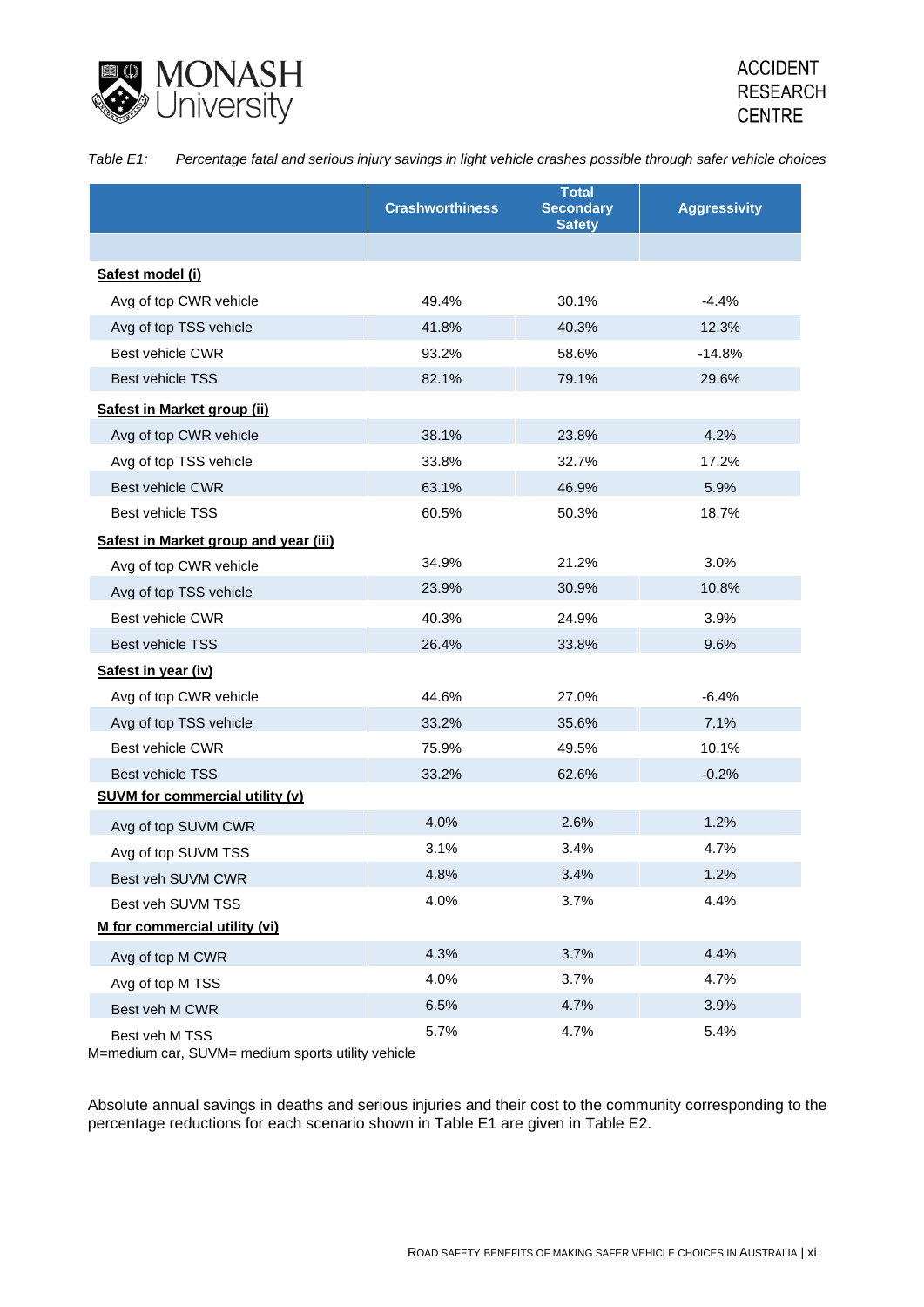

*Table E2: Fatal and serious injury savings and associated economic costs estimated for each scenario*

| <b>Scenario</b>                        | <b>Fatality</b><br><b>Savings</b> | <b>Serious</b><br><b>Injury</b><br><b>Savings</b> | <b>Economic Savings</b> |
|----------------------------------------|-----------------------------------|---------------------------------------------------|-------------------------|
|                                        |                                   |                                                   |                         |
| Safest model (i)                       |                                   |                                                   |                         |
| Avg of top CWR vehicle                 | 283                               | 5667                                              | \$1,973.43M             |
| Avg of top TSS vehicle                 | 379                               | 7587                                              | \$2,642.16M             |
| Best vehicle CWR                       | 551                               | 11032                                             | \$3,841.95M             |
| <b>Best vehicle TSS</b>                | 744                               | 14891                                             | \$5,185.98M             |
| Safest in Market group (ii)            |                                   |                                                   |                         |
| Avg of top CWR vehicle                 | 224                               | 4481                                              | \$1,560.38M             |
| Avg of top TSS vehicle                 | 307                               | 6156                                              | \$2,143.89M             |
| Best vehicle CWR                       | 441                               | 8829                                              | \$3,074.87M             |
| Best vehicle TSS                       | 473                               | 9469                                              | \$3,297.79M             |
| Safest in Market group and year (iii)  |                                   |                                                   |                         |
| Avg of top CWR vehicle                 | 199                               | 3991                                              | \$1,389.92M             |
| Avg of top TSS vehicle                 | 290                               | 5817                                              | \$2,025.88M             |
| <b>Best vehicle CWR</b>                | 234                               | 4688                                              | \$1,632.50M             |
| <b>Best vehicle TSS</b>                | 318                               | 6363                                              | \$2,216.01M             |
| Safest in year (iv)                    |                                   |                                                   |                         |
| Avg of top CWR vehicle                 | 254                               | 5083                                              | \$1,770.18M             |
| Avg of top TSS vehicle                 | 335                               | 6702                                              | \$2,334.02M             |
| Best vehicle CWR                       | 465                               | 9319                                              | \$3,245.34M             |
| <b>Best vehicle TSS</b>                | 588                               | 11785                                             | \$4,104.20M             |
| <b>SUVM for commercial utility (v)</b> |                                   |                                                   |                         |
| Avg of top SUVM CWR                    | 24                                | 489                                               | \$170.46M               |
| Avg of top SUVM TSS                    | 32                                | 640                                               | \$222.91M               |
| Best veh SUVM CWR                      | 32                                | 640                                               | \$222.91M               |
| Best veh SUVM TSS                      | 35                                | 697                                               | \$242.58M               |
| M for commercial utility (vi)          |                                   |                                                   |                         |
| Avg of top M CWR                       | 35                                | 697                                               | \$242.58M               |
| Avg of top M TSS                       | 35                                | 697                                               | \$242.58M               |
| Best veh M CWR                         | 44                                | 885                                               | \$308.14M               |
| Best veh M TSS                         | 44                                | 885                                               | \$308.14M               |

Estimated total saving from fitting all vehicles in the 2016 fleet with AEB were 5.4% of fatal and serious injuries and 6.8% of minor injuries corresponding to absolute savings of 1076 fatalities and serious injuries and 3099 minor injuries. The estimated potential savings in cost to the community equates to an annual saving of around A\$361M. Crash reductions associated with the ESC scenarios were 2303 crashes saved if all vehicles in 2016 were fitted with ESC or 236 crashes saved if all vehicles manufactured after 2010 were fitted with ESC. This equates to a 4.82% saving across all crashes for all vehicles fitted with ESC and 0.49% of total crashes saved if ESC fitment was limited to a year of manufacture of 2011 or later. If the crashes saved had the same severity profile of injuries as all single vehicle crashes, 108 fatalities, 1163 serious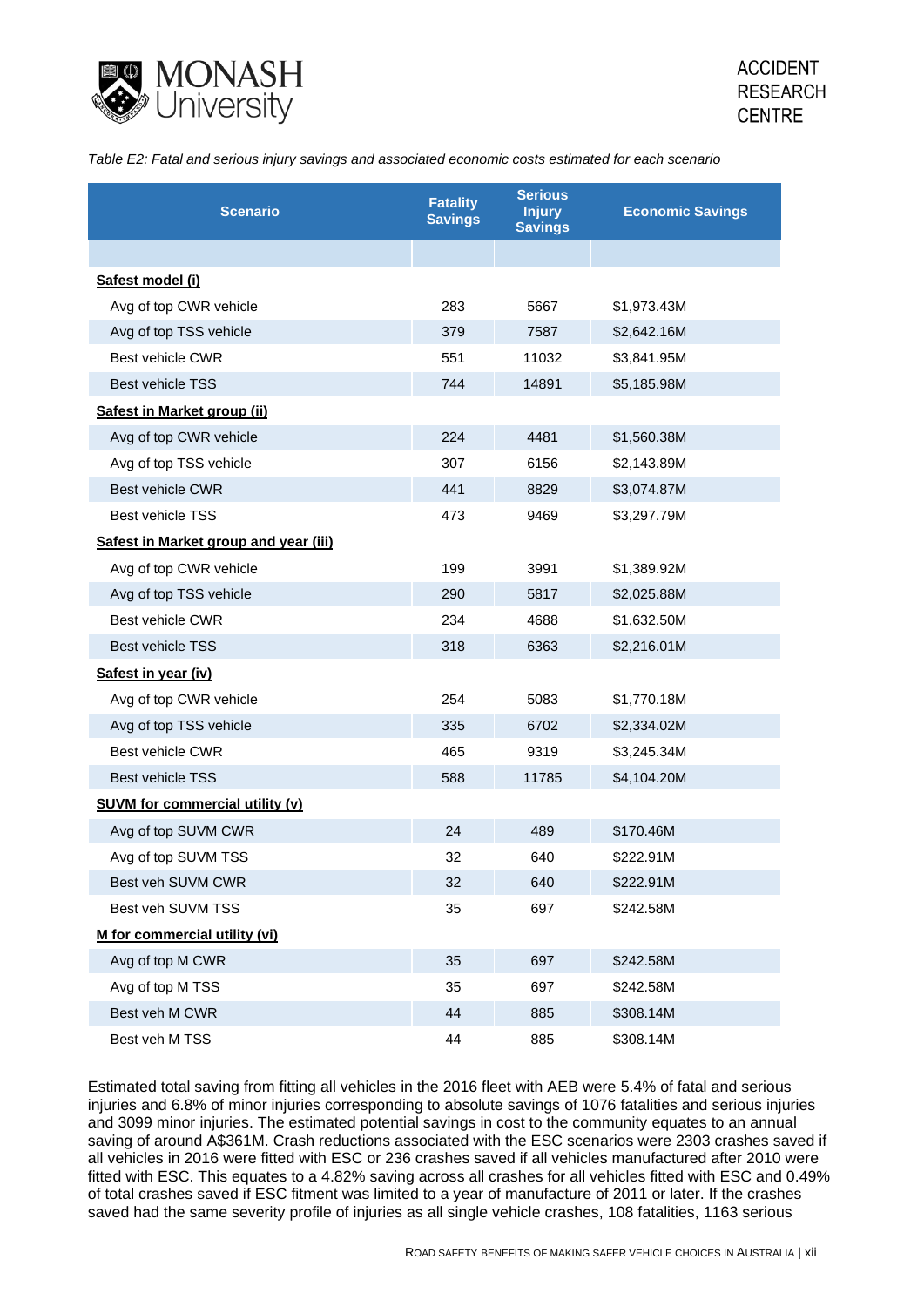



injuries and 1571 minor injuries would be prevented through fitting ESC to all vehicles, a total saving in cost to the community of A\$533m annually. When only fitting ESC to vehicles with a 2011 or greater year of manufacture, the corresponding community cost saving was estimated at A\$54.5m.

#### **Conclusions**

This study has shown significant savings in fatalities and serious injuries from road crashes are possible through safer vehicle choices particularly optimised with respect to total secondary safety. The largest savings could be derived if all current vehicles in the fleet were replaced with the safest vehicles available with savings of nearly 80% of fatal and serious injuries resulting from crash crashes involving a light vehicle. Replacing the entire current fleet is unrealistic, however, analysis demonstrated that if every vehicle was replaced with the safest vehicle of the same age and within the same market group, fatal and serious injury savings of around 33% would be possible, representing savings to the Australian community of nearly \$2b per annum through reduced trauma costs. Safety benefits are maximised by choosing not vehicles that prioritise protection of their own occupants (crashworthiness) but rather through choosing vehicles that provide best possible protection from injury for all people involved in a crash (total secondary safety). Increasing the uptake of electronic stability control in vehicle prior to its mandate in 2012 would have provided an additional 5% crash savings in 2016. Fitment of autonomous emergency braking to all new vehicles would have the benefit of providing an additional 5% savings in future crashes. Large additional savings were also possible through increased fitment of AEB and ESC and through market group shifts. The latent potential for additional trauma savings through safer vehicle choices was estimated to be larger in 2016 than estimated previously for the year 2000 light vehicle fleet. The additional latent potential available in 2016 merits increased investment in consumer programs and possible incentives which encourage safer vehicle choices.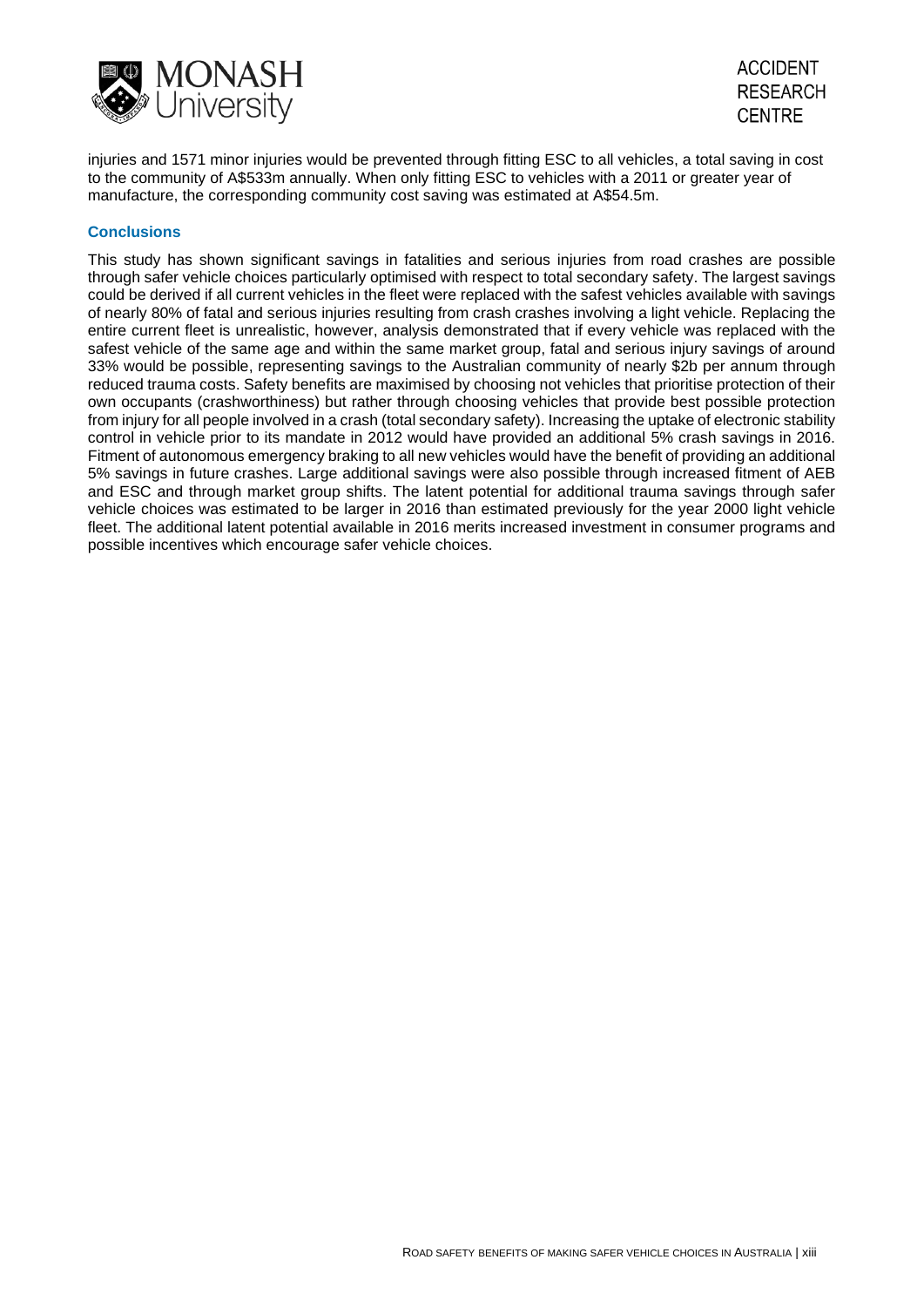

# 1 BACKGROUND AND AIMS

In 2004, the Monash University Accident Research Centre (MUARC) completed an analysis of the potential road safety benefits of improving consumer choice with regards to purchasing safer vehicles in Australia (Newstead, Delaney et al. 2004). It was estimated that if all motorists had crashed in the safest available vehicle within the same market group at the time of the crash, road trauma involving light vehicles could have been reduced by 26% compared with the observed levels. This study was important in that it gave a major impetus for programs promoting safe vehicle choices by consumers at the time of purchase.

The Australian light vehicle fleet has changed significantly in the profile of vehicles purchased since the original study was undertaken. Furthermore, the profile of the Australasian New Car Assessment Program (ANCAP) has also increased and the proportion of new vehicles sold that are 5-star rated has correspondingly increased. For these reasons, estimates of potential road safety benefits from safer vehicle choices will likely have changed from the previous study.

The previous study also had 2 key limitations. In making comparisons with existing vehicles to estimate benefits of choosing safer vehicles, the single vehicle with the best numerical safety rating was used as the basis for comparison (Newstead, Delaney et al. 2004). Generally, these best vehicles constituted quite a small proportion of the fleet in each vehicle class meaning the estimated benefits could be quite variable. In addition, analysis considered only the potential safer vehicle choices in terms of maximising crashworthiness, the ability of a vehicle to protect its own occupants in a crash. Since the original study, measures of vehicle safety estimated under the UCSR program have expanded to include both aggressivity, the ability of the vehicle to protect other road users with which it collides from injury, and total secondary safety, the combined crashworthiness and aggressivity performance of a vehicle. Each of the vehicle safety ratings have all been described in detail elsewhere (Newstead, Keall et al. 2011, Keall and Newstead 2015, Newstead, Watson et al. 2018). In terms of providing maximum safety benefits to society as a whole, the total secondary safety index is the more appropriate measure on which to judge the potential for safer vehicle choices. In addition to injury protection ratings, the UCSR program now also incorporates a measure of primary safety (crash avoidance) performance of vehicles (Keall and Newstead 2015). To some degree, the primary safety performance of a vehicle depends on the fitment of new technologies that have become prevalent in vehicles over the past 15 years to assist drivers in avoiding a crash. These include technologies such as electronic stability control and autonomous emergency braking which have both been shown to be effective in reducing crash risk. The potential benefits in increase uptake of these technologies can be considered in combination with the secondary safety (injury prevention) measures to determine safer vehicle choice potential.

# **1.1 Project Aims and Scope**

The aim of the study reported here was to update the results of the original study to estimate the potential road safety benefits of safer vehicle choices in Australia, termed the 'latent potential' for safety improvement in the light vehicle fleet.

Specifically, the project aimed to:

- ascertain the level of latent potential for road trauma reduction in the Australian light vehicle fleet from improving safe vehicle choices by comparing the safety of actual vehicle purchases in each year of manufacture and vehicle market group to the optimum purchase profile possible in each year and vehicle market group with respect to safety:
- assess the impact shifts in vehicle market group distribution in the light vehicle fleet have had on road safety outcomes, with particular focus on the increasing popularity of commercial utilities as a family vehicle; and
- compare changes in current latent safety potential of the fleet since the previous assessment over ten years ago.

To overcome noted deficiencies in the previous study, the current study aimed to incorporate methodological changes. First, optimum safety choices were considered with respect to a wider range of measures of vehicle safety including:

- Primary Safety (crash avoidance),
- Crashworthiness (vehicle own occupant protection from injury in a crash),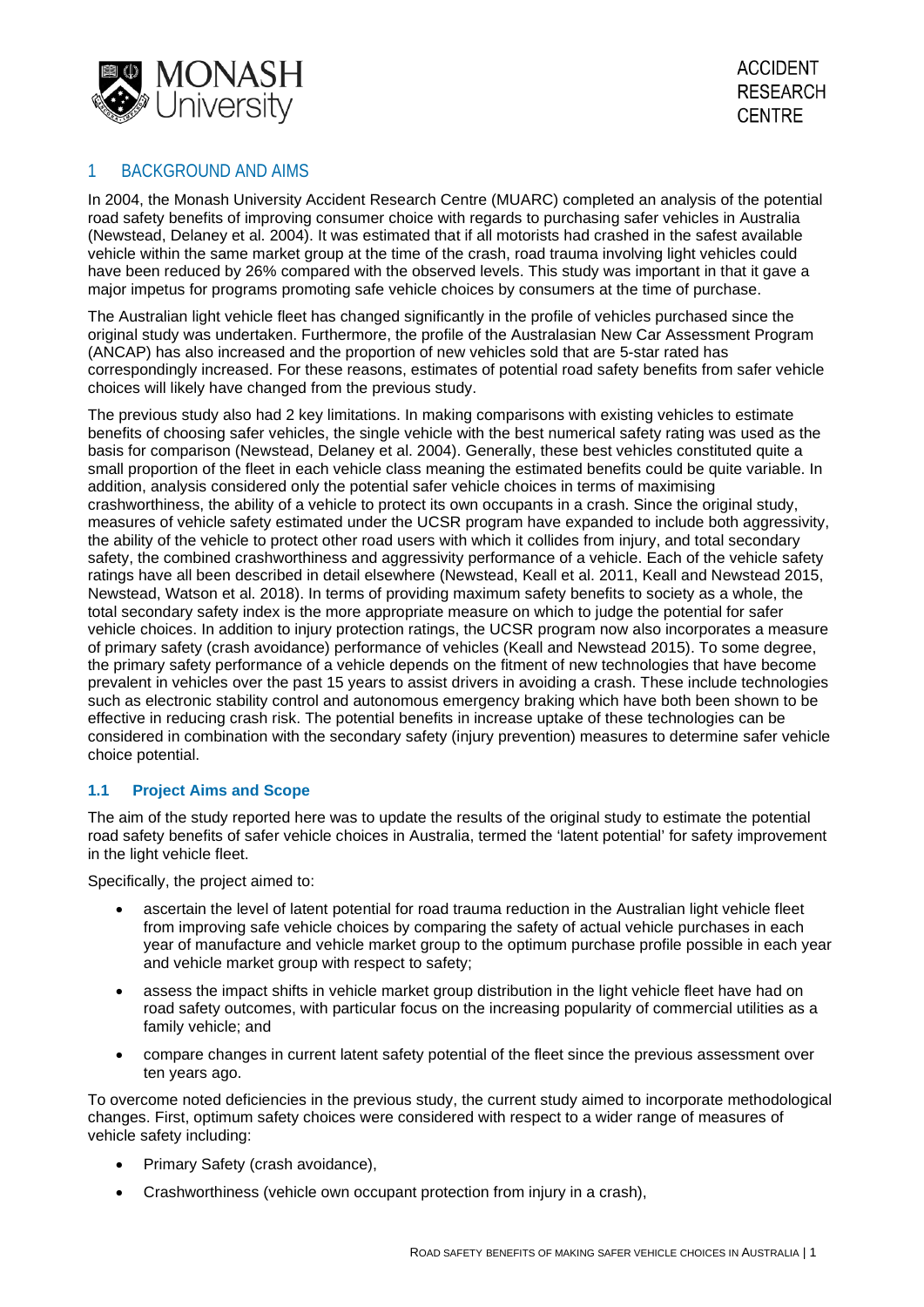

- Total Secondary Safety (protection of all people involved in a crash both inside and outside the focus vehicle) and
- Primary Safety + Total Secondary Safety.

Instead of benchmarking best possible safety performance on a single vehicle, this study aimed to produce more robust estimates of latent safety potential by benchmarking against the average of the 10th percentile of best rating vehicles both overall or within market group.

Outcomes from the project were estimates of the potential savings, in terms of lives saved and serious injuries avoided, due to the optimisation of vehicle safety choices in terms of primary safety, crashworthiness, total secondary safety or a combination of all three. Furthermore, potential savings available through different levels of uptake of Electronic Stability Control (ESC) and Autonomous Emergency Braking (AEB) were also estimated.

# 2 DATA

# **2.1 Crash data**

Australian Police reported crash data from the most recent year available to the study, 2016, was used which covered injury crash involved light passenger vehicles. The study was limited to vehicles manufactured for the year [1](#page-14-0)982 and beyond<sup>1</sup> since safety performance information on a make and model basis was available for vehicles in this year range. The data were provided for the states of Western Australia, South Australia, Victoria, Queensland and New South Wales and are a subset of the data used for calculation of the 2018 Used Car Safety Ratings (Newstead, Watson et al. 2018).

During the process of calculation of the Used Car Safety Ratings, make and model groupings homogeneous with respect to vehicle safety specification (generally defined by a discrete vehicle model series) and associated market groups were assigned to vehicles in the Australian crash data where possible. This was achieved through a combined process of Vehicle Identification Number decoding and grouping of makes and models by year of manufacture where VIN was not available. Only 16% of Australian light passenger vehicles remained un-coded to a market group. The resulting data comprised 79,232 light passenger vehicles crashed in 2016.

# **2.2 Vehicle Secondary Safety Assessment - Used Car Safety Ratings**

Total Secondary Safety Ratings (TSS), Aggressivity Ratings (AGG), Crashworthiness Ratings (CWR) and Primary Safety Ratings (PSR) as estimated in the 2018 UCSR (Newstead, Watson et al. 2018) were attached to each crashed vehicle in the following way: where a model code was able to be identified for a vehicle in the crash data through a process VIN decoding described in Newstead, Watson et al, (2018), a vehicle specific rating was attached; otherwise, the rating average for the given market group and year of manufacture (YOM) was attached unless market group had not been defined, in which case an average rating value for the YOM was attached.

# **2.3 ESC fitment and AEB fitment status**

ESC and AEB fitment status were determined using the RedBook Lookup Guide (Automotive Data Services Pty Ltd 2014) and with data purchased from Redbook; Redbook provides specification data for vehicles sold in Australia. Redbook fitment data was matched with UCSR model codes and reclassified as "ALL" where all model variants within a model grouping were fitted with the standard feature, and "SOME" where only some of the model variants were fitted with the standard feature. The reclassified fitment codes (all, some or unknown) were matched with Australian crash data models by model code and year of manufacture. In Australia, ESC has been mandated in all light vehicles manufactured from November 2017; for passenger cars, ESC was mandated in all those manufactured from November 2013.

# <span id="page-14-1"></span>**2.4 Crash and injury costs**

Australian injury costs were derived from the (2009) BITRE report number 118, "Cost of road crashes in 2006". The human loss value of a fatality was costed at \$2.4 million and the human loss of a hospitalisation at \$214,000, both costs in 2006 Australian dollar values. A fatal crash is valued a \$2.67 million, a serious

<span id="page-14-0"></span><sup>1</sup> 20% of the Australian light passenger vehicles involved in crashes of all injury levels were either missing a year of manufacture or were manufactured prior to 1982.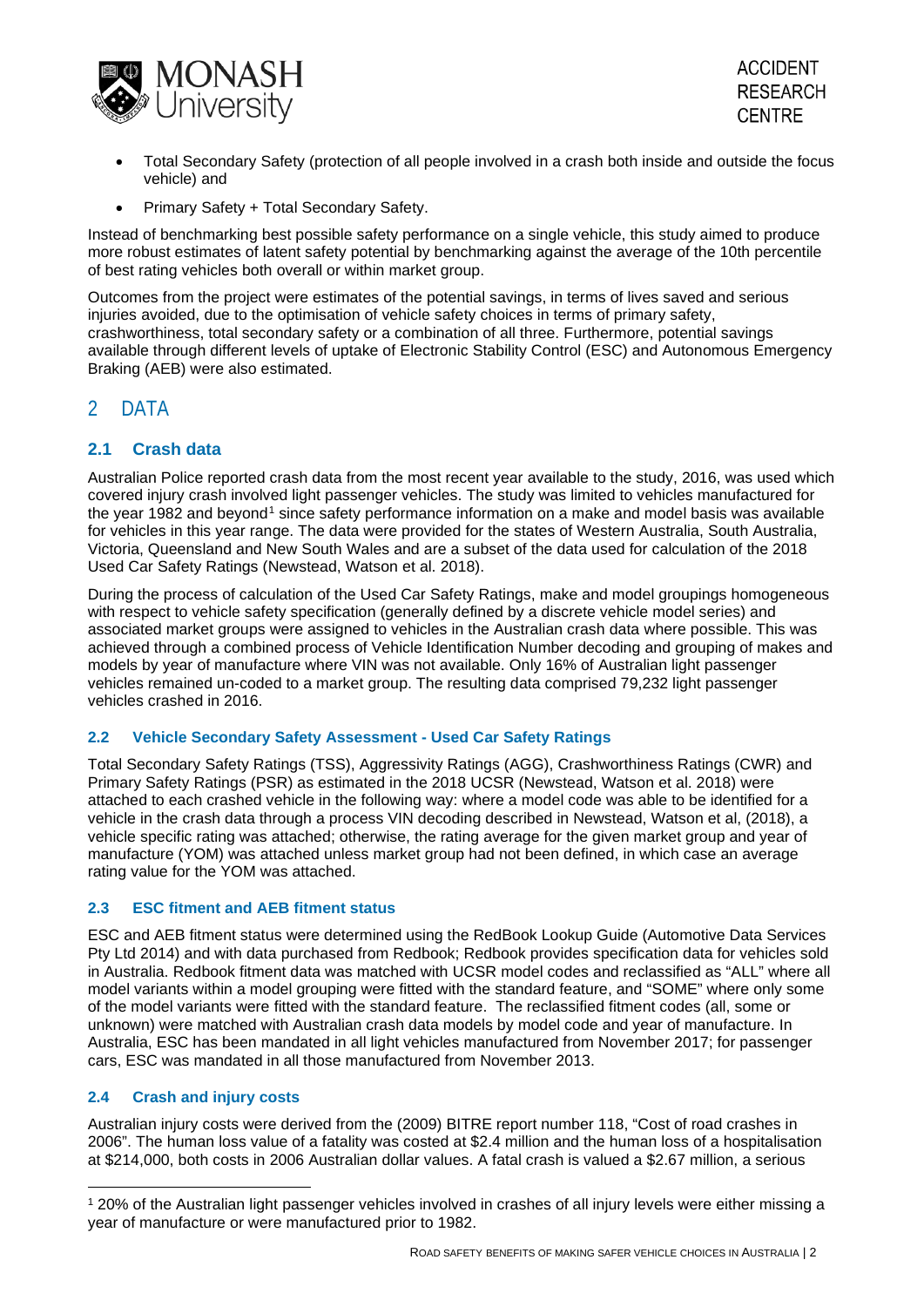

injury crash at \$26.6 thousand and a minor injury crash at \$14.7 thousand Australian 2006 dollars. BITRE uses a hybrid of the human capital and the willingness-to-pay approaches which is further explained in [https://bitre.gov.au/publications/2010/files/sp\\_003\\_Risbey\\_Cregan\\_deSilva.pdf.](https://bitre.gov.au/publications/2010/files/sp_003_Risbey_Cregan_deSilva.pdf)

The 2006 social costs of fatal and hospitalised injuries from road crashes by jurisdiction were inflated to 2018 costs by using the June (2018) Australian Bureau of Statistics consumer price index data cube and weighted with 2016 Australian passenger vehicle crash data using the crash injuries by type and jurisdiction to produce an average 2018 cost of fatal and serious injury of \$331,693. The 2018 value of human losses for a fatality were \$2.504 million and for a serious injury were \$223,244.

# 3 ILLUSTRATION OF TRENDS IN SAFE VEHICLE CHOICES – COMMERCIAL UTILITY VEHICLES

This section provides a brief description of the current influence of commercial utilities on vehicle safety in Australia which formed the basis of some of the scenario modelling presented in the Results section. Presentation of this data also assists in understanding the methodology presented in the next section.

Over the past decade, commercial utilities have made up approximately 9-10% of the identified crash involved light vehicles in Australia with evidence of a strongly increasing market share. Over the 20 years from 1997 to 2016 the percentage of new light vehicle registrations which are commercial utilities has doubled from around 7% to over 14% becoming the most popular segment after small cars and medium SUVs. This trend of growth has continued beyond 2016 with the Toyota Hilux utility being the top selling vehicle in Australia every year since 2016 with 3 or 4 of the top selling vehicles each year being commercial utilities. The growth in these vehicles has had a possible impact on the safety of the fleet since the Used Car Safety Ratings show commercial utilities have poorer crashworthiness and higher aggressivity than other market groups which might be used in preference to these vehicles, such as medium SUVs. The exact reason for the rise in the popularity of commercial utilities is not fully understood but might be related to lifestyle choices, the construction boom in Australia as well as artefacts of the tax system encouraging the use of these vehicles as family transport.

Two proposed scenarios considered in this study have explored the safety impacts of the trend to increasing purchase of commercial utilities through the estimation of the safety benefits possible though considering the safety impacts of choosing commercial utilities in preference to either medium sized cars and SUVs. These scenarios are designed to show the possible safety impacts of the increasing preference for purchase of commercial utility vehicles. Additional scenarios have also been considered in the study which are outlined later in the report.

[Figure 1](#page-16-0) illustrates the crashworthiness performance of the commercial utility vehicles fleet in Australia by year of vehicle manufacture from 1982 to 2016 in comparison to the fleet as a whole and to both medium passenger vehicles and medium SUVs which have both been considered in the substitution scenarios. A number of measures of safety are given in Figure 1. The grey background shading shows the average crashworthiness for the 2016 fleet across all years of manufacture. The green and white shaded areas show the average crashworthiness of the commercial utility fleet and the whole fleet respectively by year of manufacture. Comparison of the commercial utility fleet to the fleet as a whole in Figure 1 shows that crashworthiness is consistently worse (higher) for commercial utilities than for the entire fleet, across all years of manufacture but particularly in recent years of manufacture. This result shows that choosing a commercial utility over the average vehicle in the fleet is likely to have a negative safety impact.

Also shown in Figure 1 is the crashworthiness of the commercial utility (light blue bar), medium SUV (grey line) and medium car (dotted line) on sale with the best (lowest) crashworthiness in each year of manufacture. Also shown are the corresponding estimates not based on the single best vehicle but the average crashworthiness of 10% of vehicles with the best crashworthiness in each class (dark blue bar, blue double line and grey double line respectively). It shows that the crashworthiness of the best available commercial utility is significantly better than the average of those actually crashed, immediately illustrating the potential for safety improvements if consumers had chosen the safest available vehicle in each year. Similarly, it also shows that the crashworthiness of the best performing medium cars or medium SUVs is generally better than that of the best available commercial utilities showing safety could be further improved by choosing the best medium car or medium SUV in preference to the best commercial utility.

Analysis for the study presented in the remainder of the report has developed methodology to quantify the road safety benefit potential illustrated in Figure 1 from safety vehicle choices both within and across market group including looking specifically at the impact of the growth in sales of commercial utilities.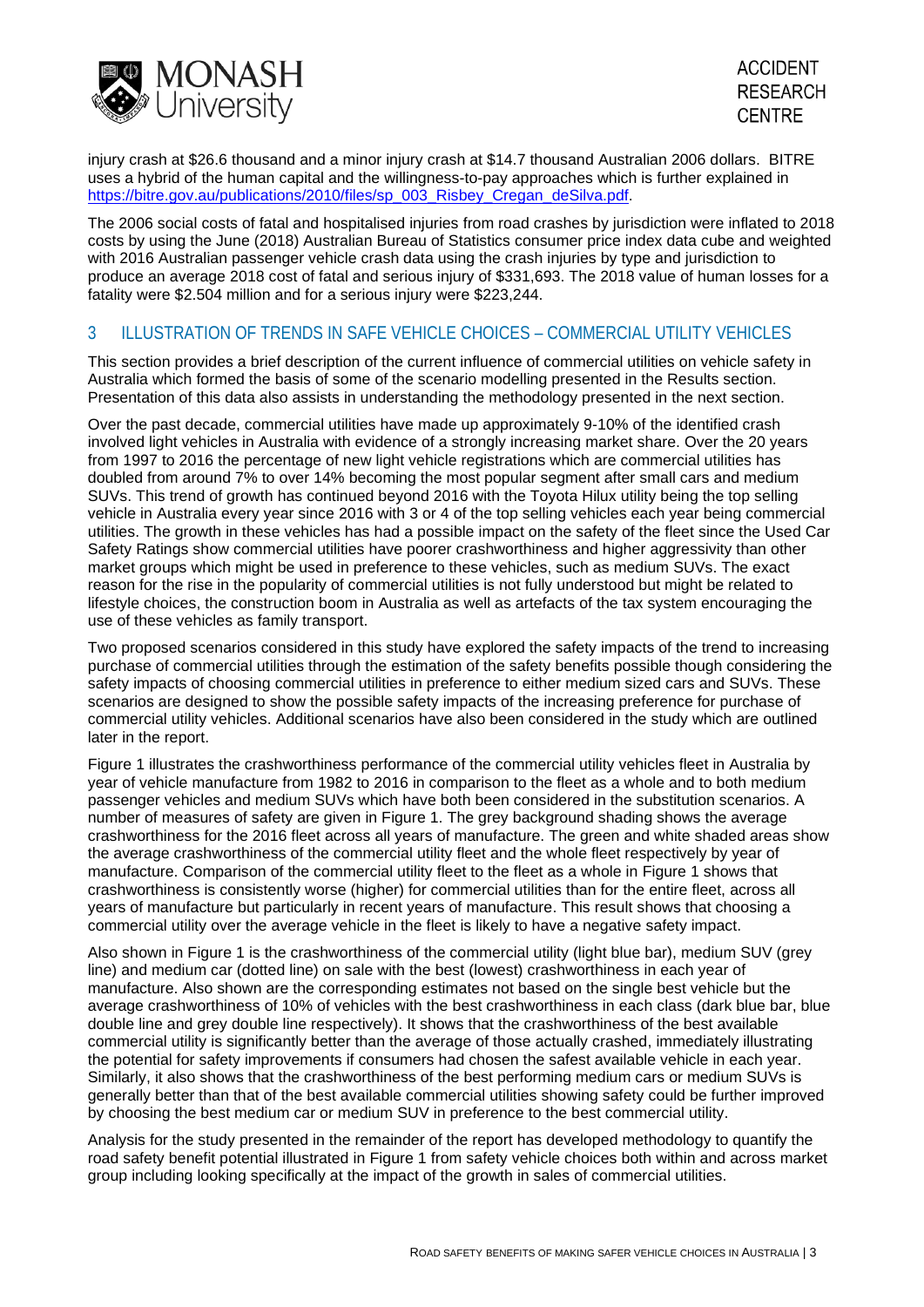



*Figure 1: Fleet and model crashworthiness by year of manufacture* 

<span id="page-16-0"></span>*(CU=commercial utility, M=medium car, SUVM =medium SUV)*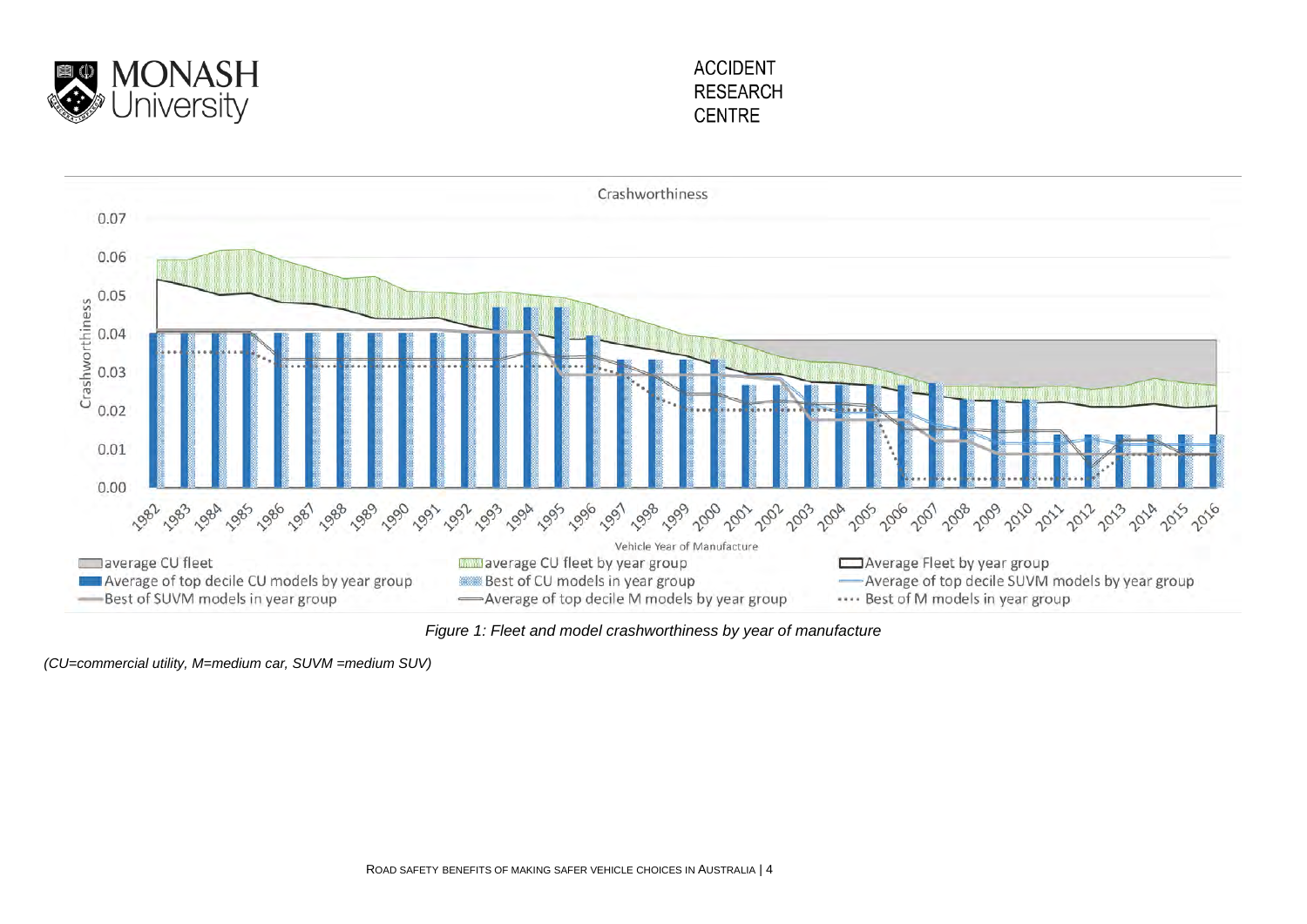

## 4 METHODS

### **4.1 Latent potential derived from safer vehicle choices and from shifts in market group composition**

A largely deterministic methodology was used to measure the potential for additional road trauma reductions from safer vehicle choices or from shifts in market group composition. The methodology was as follows:

- 1. A baseline measure of safety performance was established to reflect the safety of the current light vehicles in the fleet by year of manufacture and market group distribution.
- 2. For each year of manufacture, the safest vehicles within
	- each market group, and
	- across all market groups

were identified with respect to crashworthiness and total secondary safety from the Used Car Safety Ratings. The safest vehicle ratings were identified not only as those of the top-ranking vehicle but also as the average ratings of the top tenth percentile.

- 3. For each market group, the safest vehicles were identified with respect to crashworthiness and total secondary safety across all years of manufacture. The safest vehicle across all market groups was also identified across all years of manufacture. Again, the safest vehicle ratings were identified not only as those of the top-ranking vehicle but also as the average ratings of the top tenth percentile.
- 4. Ratings for the optimal vehicle choice with respect to crashworthiness or total secondary safety (identified at '2' and '3') were applied to all vehicles in the same group as the optimum vehicle as a measure of safety that could be achieved if all people purchased the safest vehicle in the specific group. The optimum group was market group, YOM or YOM and market group or all vehicles. Each different optimum substitution considered was termed a "scenario". When the scenario being considered was modelling market group composition shifts, the optimal ratings for one market group were substituted for all vehicles of another market group.
- 5. The average safety rating across all vehicles in the fleet calculated for each of the scenarios were then compared with the baseline measure to ascertain the latent potential for improved safety in the fleet. This was expressed as either a percentage reduction in deaths and serious injury or an absolute saving in these outcomes based on current levels of trauma.

# **4.2 Latent potential derived from ESC fitment or ABS fitment**

Further scenarios were analyzed considering the safety benefits of greater penetration of each of the considered proven safety technologies in ESC and AEB. Safety benefits of fitment were taken from analysis of real-world effectiveness in the available literature.

- In the case of AEB, Cicchino (2017) estimated that AEB technology reduced front-to-rear crash rates by 43% and front-to-rear injury crash rates 45%. Budd, Stephens et al. (2019) estimated reductions in fatal and serious injuries of 36%, minor injuries of 19% and 24% in property damage only crashes where the crashed vehicle is the striking vehicle in a rear-end crash and is a model with some variants fitted with AEB, using 2013 to 2016 Australian crash data.
- In the case of ESC, analysis specific to Australian and New Zealand conditions found that ESC reduced the rate of single vehicle crashes by 32% for crashes leading to driver injury (Scully and Newstead 2010).

These scenarios were based on assuming a fraction of crashes could be prevented through increased uptake of ESC and AEB technologies compared to that observed in the 2016 light vehicle fleet. Reductions sourced from the literature were applied to crashes sensitive to the technologies and the proportion that these savings make of the total crash population were then calculated. These scenarios are described in Section 5.2.

For the analyses, vehicles with ESC were identified and assumed to have no potential for further ESC related safety improvements. No vehicles were assumed to have AEB fitted since AEB fitment to the Australian light vehicle fleet fitment was sufficiently low, estimated to be less than 3% of all vehicles, to permit this assumption.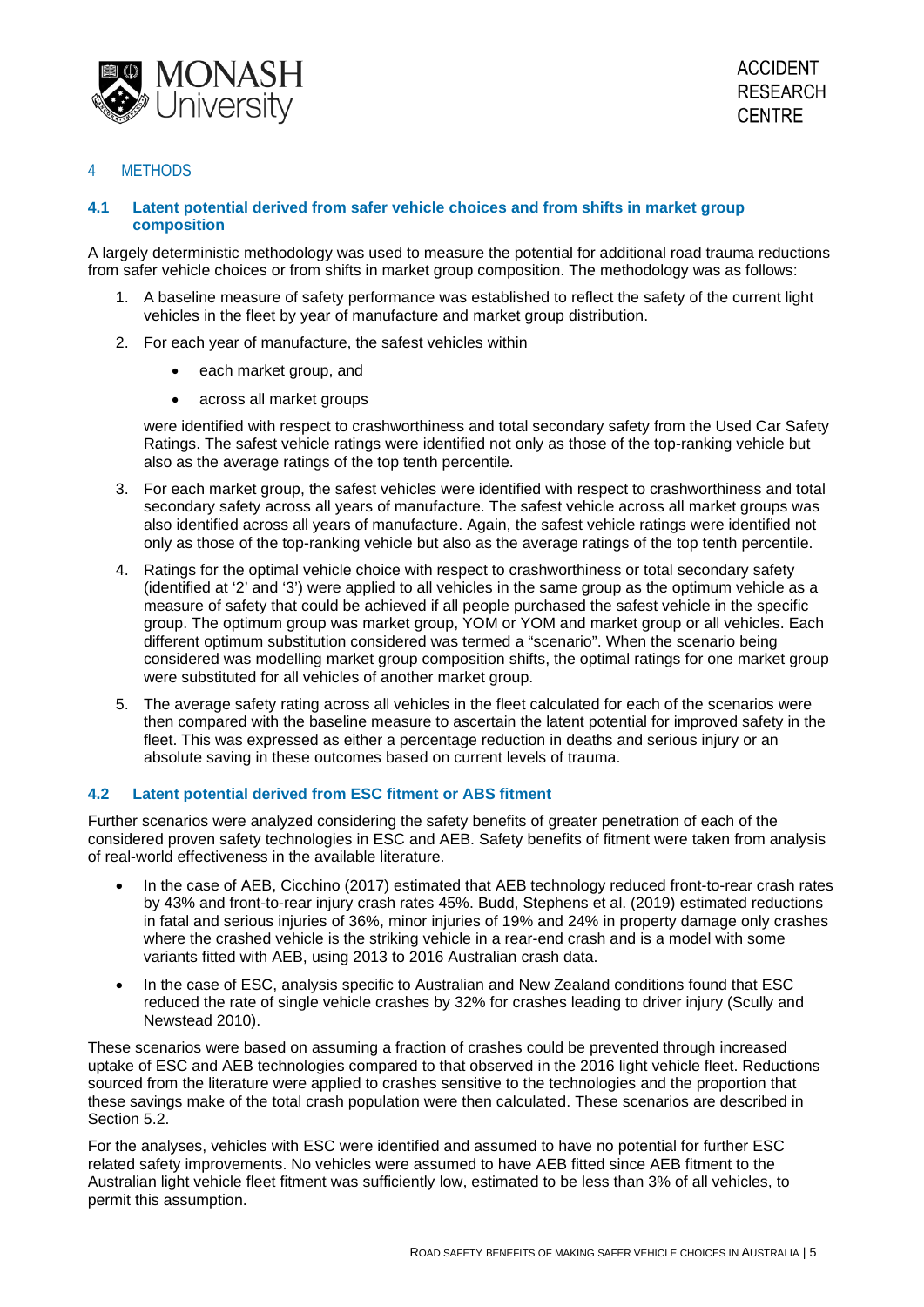

The AEB analysis applied reductions of 36% (fatal and serious injury) and 19% (minor injuries) to the crashes and injuries involving forward moving striking light vehicles which collided with an on-path motor vehicle. These were estimated to amount to 15% of fleet fatal and serious injuries and 36% of fleet minor injuries, consistent with the AEB study of Budd and Newstead (2018). The same Australian injury crash data from 2016 used in the other parts of this analysis were used to estimate the latent potential associated with increased AEB fitment in 2016.

Both the AEB and the ESC crash and injury potential savings were estimated using the following general steps:

- 1. defining and tabling the crashes involving the light vehicle population amenable to crash mitigation or avoidance with AEB/ESC;
- 2. defining and tabling the injuries resulting from the identified preventable crash population;
- 3. calculating crash or injury savings as number of crashes / injuries potentially prevented by the technology by the percentage saving in these crashes by the percent of vehicles not fitted with the technology.

### **4.3 Key differences between this study and the original study in 2004**

The original study (Newstead, Delaney et al. 2004) looked only at the potential for improving total secondary safety through improved consumer choice in the Australian light vehicle fleet. This updated study examined vehicle safety in terms of crashworthiness and total secondary safety. Newstead, Delaney et al. (2004) also used the single vehicle with the best numerical rating as the basis for the scenarios considered. By using the average of the  $10<sup>th</sup>$  percentile best vehicle safety ratings in the current study, the comparison was more robust.

#### **4.4 Scenarios considered**

As described, scenarios were considered based on the substitution of the observed vehicle safety rating for each light vehicle crashes in Australia in 2016 with the safety rating for the optimum safe choice vehicle under that scenario. Optimum safe choices were defined based on either CWR of TSS and were chosen as either the single safest vehicle or the average of the best 10% (decile) of vehicles ranked by safety performance. Safest vehicles and deciles of safest vehicles were defined using rankings of all vehicle models in the 2016 fleet and not just those crashed in 2016.

Potential road safety gains from each scenario were estimated by comparing the average safety rating (CWR or TSS) across all crashed light vehicles in 2016 with the average safety rating across the crashed vehicle set after substitution of the rating of the optimum safe vehicle choice (single vehicle or decile).

Optimum safety choices and subsequent substitutions were considered at various levels being: (i) the entire fleet, (ii) market groups, (iii) year of manufacture within market groups and (iv) year of manufacture. Consequently, the safety optimisation scenarios considered in the analysis were:

- i. Within the whole fleet substitute with
	- a. the ratings for the vehicle with the best CWR,
	- b. the mean ratings for the models of the best CWR decile,
	- c. the ratings for the vehicle with the best TSS, or
	- d. the mean ratings for the models of the best TSS decile.
- ii. Within each market group substitute with
	- a. the ratings for the vehicle with the best CWR,
	- b. the mean ratings for the models of the best CWR decile,
	- c. the ratings for the vehicle with the best TSS, or
	- d. the mean ratings for the models of the best TSS decile.
- iii. Within each market and year of manufacture groups substitute with
	- a. the ratings for the vehicle with the best CWR,
	- b. the mean ratings for the models of the best CWR decile,
	- c. the ratings for the vehicle with the best TSS, or
	- d. the mean ratings for the models of the best TSS decile.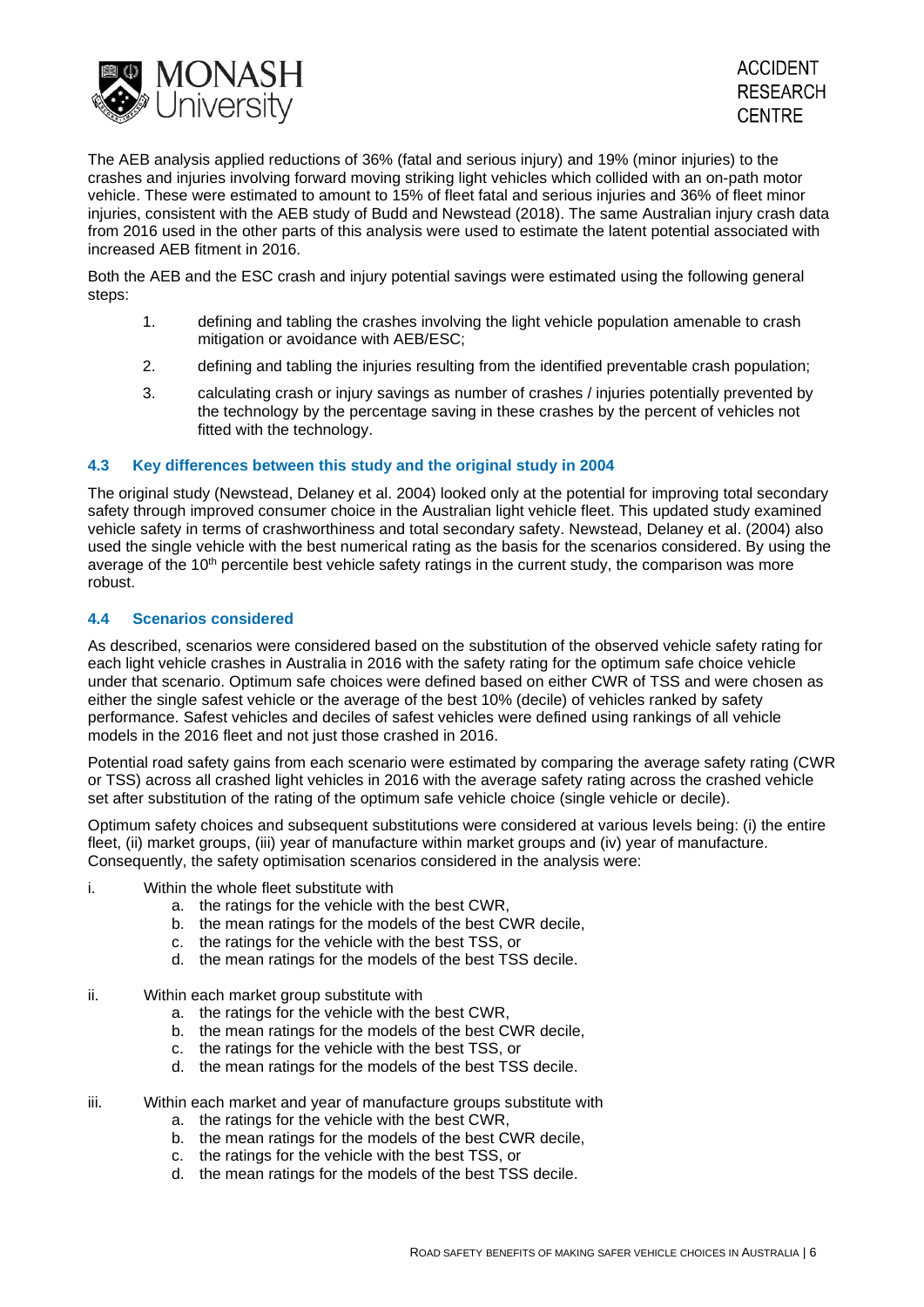

- iv. Within each year of manufacture substitute with
	- a. the ratings for the vehicle with the best CWR,
	- b. the mean ratings for the models of the best CWR decile,
	- c. the ratings for the vehicle with the best TSS, or
	- d. the mean ratings for the models of the best TSS decile.
- v. Substitute commercial utility ratings with
	- a. those of the medium SUV model with matching year of manufacture with the best CWR,
	- b. the mean ratings for the top CWR decile of medium SUV models with matching year of manufacture,
	- c. those of the medium SUV model with matching year of manufacture with the best TSS, or
	- d. the mean ratings for the top TSS decile of medium SUV models with matching year of manufacture.
- vi. Substitute commercial utility ratings with
	- a. those of the medium model with matching year of manufacture with the best CWR,
	- b. the mean ratings for the top CWR decile of medium models with matching year of manufacture,
	- c. those of the medium model with matching year of manufacture with the best TSS, or
	- d. the mean ratings for the top TSS decile of medium models with matching year of manufacture.

Scenarios (ii) to (iv) involve substitution of the best and average best decile safety rating within a market group, within a year of manufacture, or within a market and year of manufacture group. Scenario (i) substitutes the best vehicle or average of the best decile across the whole 2016 fleet. These scenarios model the improvements possible overall and within market group, year of manufacture, and market-year of manufacture groups. Scenarios (v) and (vi) are designed to consider the maximum possible benefits through the elimination of commercial utilities through their substitution with medium SUVs or medium cars respectively.

Two additional scenarios based on increased ESC and AEB fitment were modelled:

- vii. Changed market penetration of AEB fitment: All light (passenger) vehicles were fitted with AEB.
- viii. Changed market penetration of ESC fitment: All light (passenger) vehicles were fitted with ESC.

# **4.5 Estimation of scenario impacts on injury counts and associated costs**

The above scenarios considered the average change in safety performance across crash involved vehicles. Crash injury reductions, and specifically fatalities and serious injuries, were calculated directly from these estimates after considering the average number of fatalities and serious injuries per vehicle involved in crashes. Injury savings were converted to monetised values using the social costs per injury given in Section [2.4.](#page-14-1)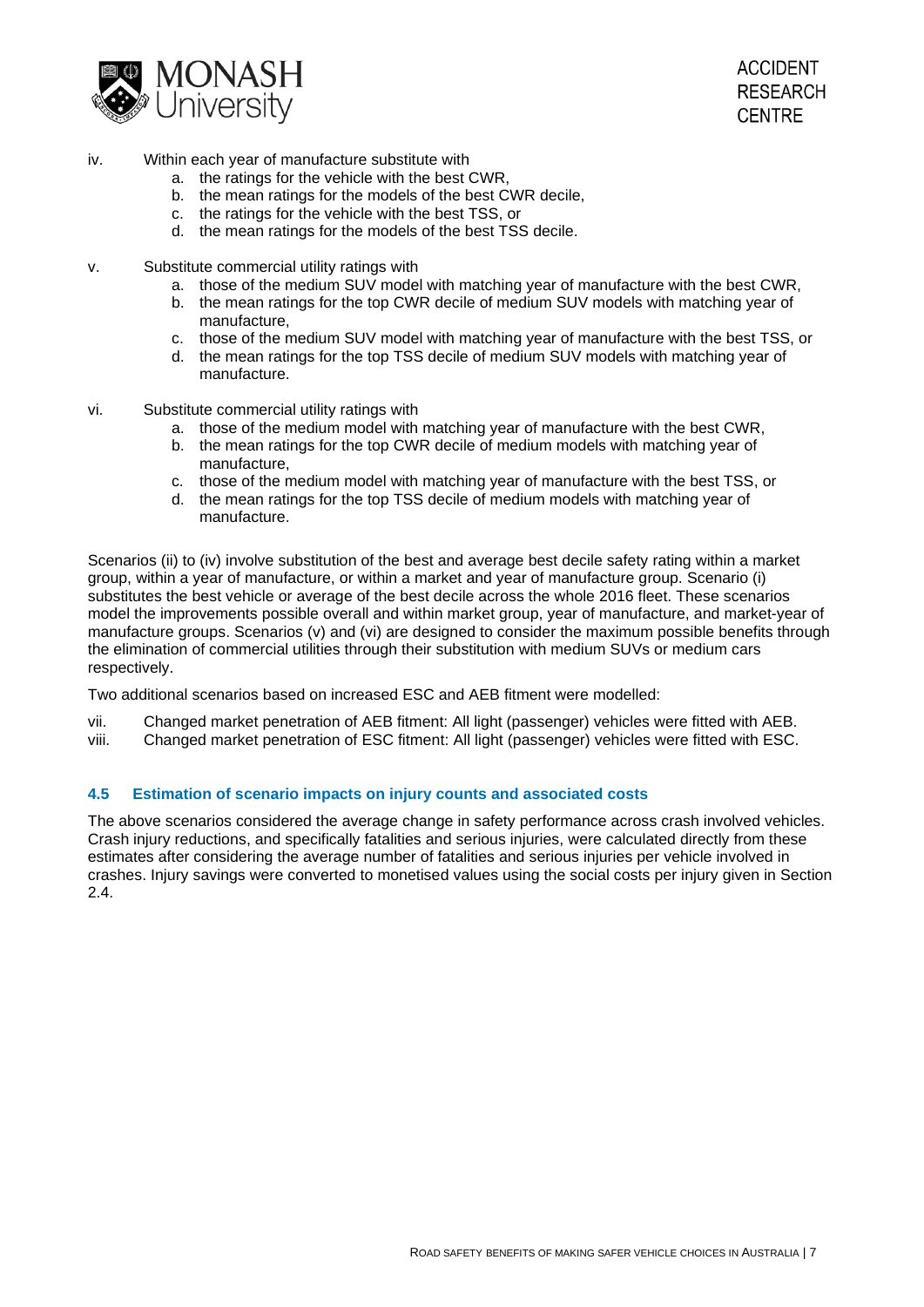

# 5 RESULTS

### **5.1 Scenarios optimizing secondary safety**

Table 1 gives the average secondary safety of the Australian light vehicle fleet as it existed for 2016 (the Baseline Scenario) as well as under each of the 6 broad scenarios considered for optimising the fleet with regards to secondary safety. In Table 1 the '*average top vehicle*' refers to scenarios optimising against the average secondary safety of the 10% of best performing vehicles whilst the '*best vehicle*' refers to scenarios optimising against the single best performing vehicle. For scenarios where the CWR of the fleet is being optimised, the average TSS and AGG have also been calculated under that scenario to reflect the influence of optimising CWR alone on TSS and AGG. Likewise, where fleet TSS is being optimised, average CWR and AGG have been calculated to illustrate the impact of the optimisation on these methods.

In order to illustrate the relative benefits of each optimisation scenario considered in Table 1, Table 2 shows the relative reduction in each average compared to the Baseline Scenario. Negative reductions indicate an increase in the average of the measure relative to the baseline. As described, each secondary safety measure is an estimate of the average risk of death or serious injury in a crash: for CWR this measure relates to the vehicle driver, for AGG this measure relates to people with which a vehicle collides and for TSS this represents the average across all people involved in the crash. As such, the percentage changes given in Table 2 for CWR represent the percentage saving in driver deaths and serious injury, AGG in collision partner deaths and serious injuries and for TSS overall trauma relating from crashes involving light vehicles expected under each scenario. For example, the first row of Table 2 shows that optimising the crashworthiness of the light vehicle fleet through choosing the vehicle with the best crashworthiness across all light vehicles in the fleet in 2016 would have resulted in a 49.4% reduction in driver death and serious injury. However, it would have also resulted in a 4.4% increase in collision partner death and serious injury leading to an overall 30.1% reduction in death and serious injury in crashes involving light vehicles as reflected in the TSS change.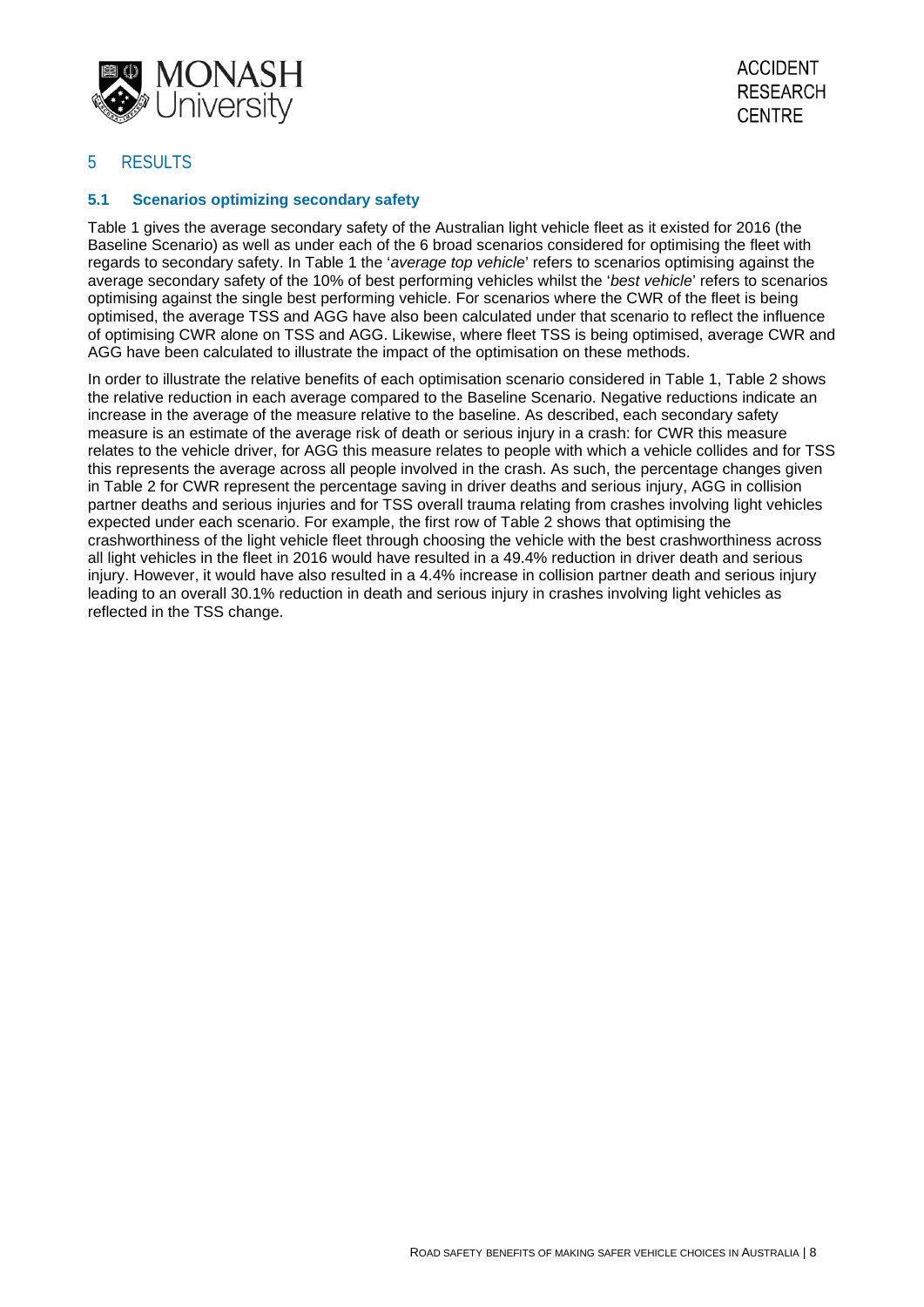

# *Table 1: Fleet average CWR, TSS and AGG at baseline and for each scenario*

|                                        | <b>Crashworthiness</b> | <b>Total Secondary</b><br><b>Safety</b> | <b>Aggressivity</b> |
|----------------------------------------|------------------------|-----------------------------------------|---------------------|
| <b>Baseline</b>                        | 0.0352                 | 0.0382                                  | 0.0406              |
| Safest model (i)                       |                        |                                         |                     |
| Avg of top CWR vehicle                 | 0.0178                 | 0.0267                                  | 0.0424              |
| Avg of top TSS vehicle                 | 0.0205                 | 0.0228                                  | 0.0356              |
| <b>Best vehicle CWR</b>                | 0.0024                 | 0.0158                                  | 0.0466              |
| <b>Best vehicle TSS</b>                | 0.0063                 | 0.008                                   | 0.0286              |
| Safest in Market group (ii)            |                        |                                         |                     |
| Avg of top CWR vehicle                 | 0.0218                 | 0.0291                                  | 0.0389              |
| Avg of top TSS vehicle                 | 0.0233                 | 0.0257                                  | 0.0336              |
| <b>Best vehicle CWR</b>                | 0.013                  | 0.0203                                  | 0.0382              |
| Best vehicle TSS                       | 0.0139                 | 0.019                                   | 0.033               |
| Safest in Market group and year (iii)  |                        |                                         |                     |
| Avg of top CWR vehicle                 | 0.0229                 | 0.0301                                  | 0.0394              |
| Avg of top TSS vehicle                 | 0.0268                 | 0.0264                                  | 0.0362              |
| <b>Best vehicle CWR</b>                | 0.021                  | 0.0287                                  | 0.039               |
| <b>Best vehicle TSS</b>                | 0.0259                 | 0.0253                                  | 0.0367              |
| Safest in year (iv)                    |                        |                                         |                     |
| Avg of top CWR vehicle                 | 0.0195                 | 0.0279                                  | 0.0432              |
| Avg of top TSS vehicle                 | 0.0235                 | 0.0246                                  | 0.0377              |
| <b>Best vehicle CWR</b>                | 0.0085                 | 0.0193                                  | 0.0365              |
| Best vehicle TSS                       | 0.0235                 | 0.0143                                  | 0.0407              |
| <b>SUVM for commercial utility (v)</b> |                        |                                         |                     |
| Avg of top SUVM CWR                    | 0.0338                 | 0.0372                                  | 0.0401              |
| Avg of top SUVM TSS                    | 0.0341                 | 0.0369                                  | 0.0387              |
| Best veh SUVM CWR                      | 0.0335                 | 0.0369                                  | 0.0401              |
| Best veh SUVM TSS                      | 0.0338                 | 0.0368                                  | 0.0388              |
| M for commercial utility (vi)          |                        |                                         |                     |
| Avg of top M CWR                       | 0.0337                 | 0.0368                                  | 0.0388              |
| Avg of top M TSS                       | 0.0338                 | 0.0368                                  | 0.0387              |
| Best veh M CWR                         | 0.0329                 | 0.0364                                  | 0.039               |
| Best veh M TSS                         | 0.0332                 | 0.0364                                  | 0.0384              |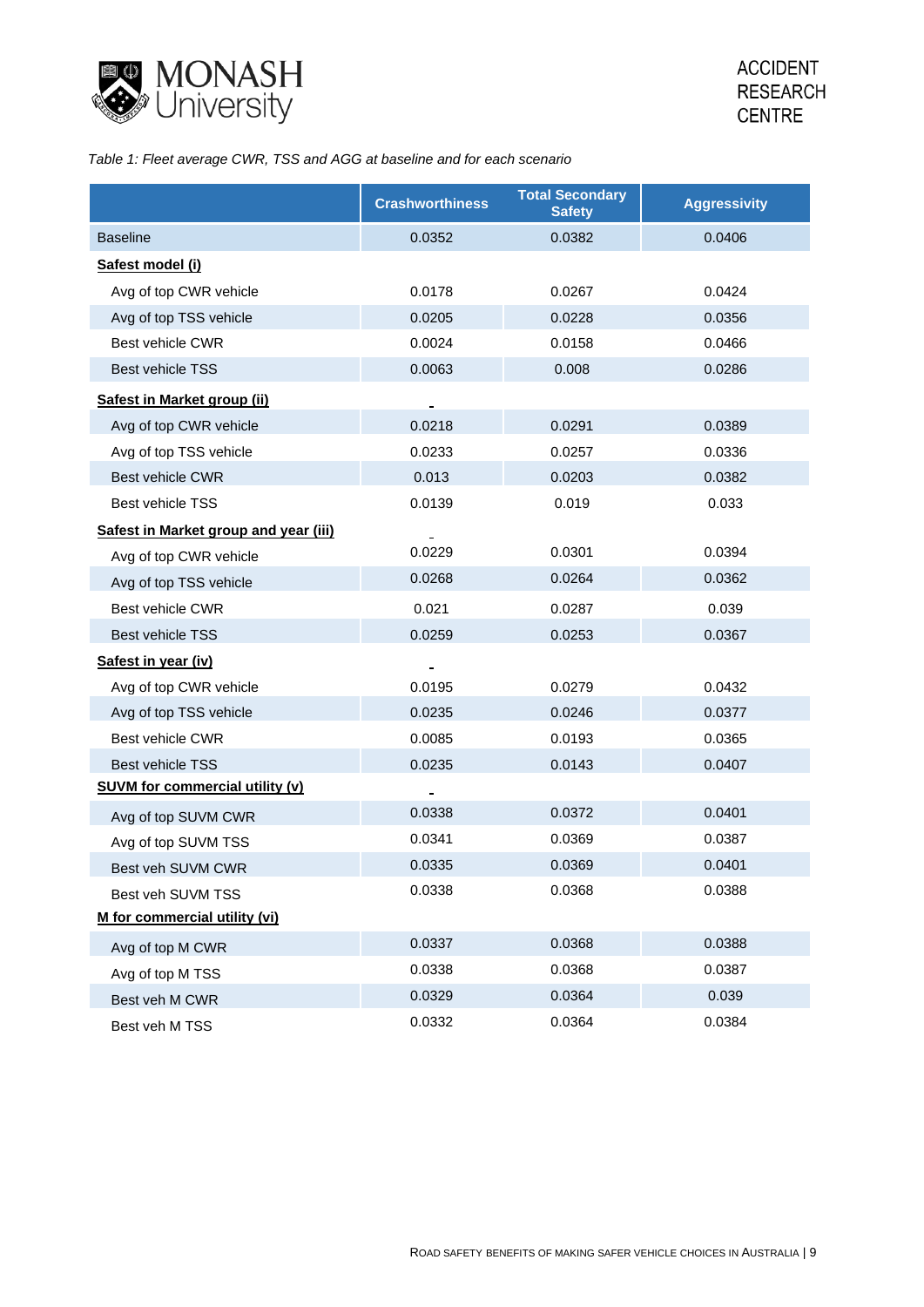

### *Table 2: Percentage reduction in fleet average CWR, TSS and AGG for each scenario*

|                                        | <b>Crashworthiness</b> | <b>Total</b><br><b>Secondary</b><br><b>Safety</b> | <b>Aggressivity</b> |
|----------------------------------------|------------------------|---------------------------------------------------|---------------------|
|                                        |                        |                                                   |                     |
| Safest model (i)                       |                        |                                                   |                     |
| Avg of top CWR vehicle                 | 49.4%                  | 30.1%                                             | $-4.4%$             |
| Avg of top TSS vehicle                 | 41.8%                  | 40.3%                                             | 12.3%               |
| <b>Best vehicle CWR</b>                | 93.2%                  | 58.6%                                             | $-14.8%$            |
| <b>Best vehicle TSS</b>                | 82.1%                  | 79.1%                                             | 29.6%               |
| Safest in Market group (ii)            |                        |                                                   |                     |
| Avg of top CWR vehicle                 | 38.1%                  | 23.8%                                             | 4.2%                |
| Avg of top TSS vehicle                 | 33.8%                  | 32.7%                                             | 17.2%               |
| Best vehicle CWR                       | 63.1%                  | 46.9%                                             | 5.9%                |
| Best vehicle TSS                       | 60.5%                  | 50.3%                                             | 18.7%               |
| Safest in Market group and year (iii)  |                        |                                                   |                     |
| Avg of top CWR vehicle                 | 34.9%                  | 21.2%                                             | 3.0%                |
| Avg of top TSS vehicle                 | 23.9%                  | 30.9%                                             | 10.8%               |
| <b>Best vehicle CWR</b>                | 40.3%                  | 24.9%                                             | 3.9%                |
| <b>Best vehicle TSS</b>                | 26.4%                  | 33.8%                                             | 9.6%                |
| Safest in year (iv)                    |                        |                                                   |                     |
| Avg of top CWR vehicle                 | 44.6%                  | 27.0%                                             | $-6.4%$             |
| Avg of top TSS vehicle                 | 33.2%                  | 35.6%                                             | 7.1%                |
| Best vehicle CWR                       | 75.9%                  | 49.5%                                             | 10.1%               |
| <b>Best vehicle TSS</b>                | 33.2%                  | 62.6%                                             | $-0.2%$             |
| <b>SUVM for commercial utility (v)</b> |                        |                                                   |                     |
| Avg of top SUVM CWR                    | 4.0%                   | 2.6%                                              | 1.2%                |
| Avg of top SUVM TSS                    | 3.1%                   | 3.4%                                              | 4.7%                |
| Best veh SUVM CWR                      | 4.8%                   | 3.4%                                              | 1.2%                |
| Best veh SUVM TSS                      | 4.0%                   | 3.7%                                              | 4.4%                |
| M for commercial utility (vi)          |                        |                                                   |                     |
| Avg of top M CWR                       | 4.3%                   | 3.7%                                              | 4.4%                |
| Avg of top M TSS                       | 4.0%                   | 3.7%                                              | 4.7%                |
| Best veh M CWR                         | 6.5%                   | 4.7%                                              | 3.9%                |
| Best veh M TSS                         | 5.7%                   | 4.7%                                              | 5.4%                |

Figure 2 shows graphically the impact on TSS of scenarios ii and iii considered by year of vehicle manufacture. The solid green line on the top of the chart represents the actual TSS by year of vehicle manufacture in the data set used for analysis. Each of the other lines in Figure 2 represent the average TSS by year of vehicle manufacture predicted to be achieved under each scenario.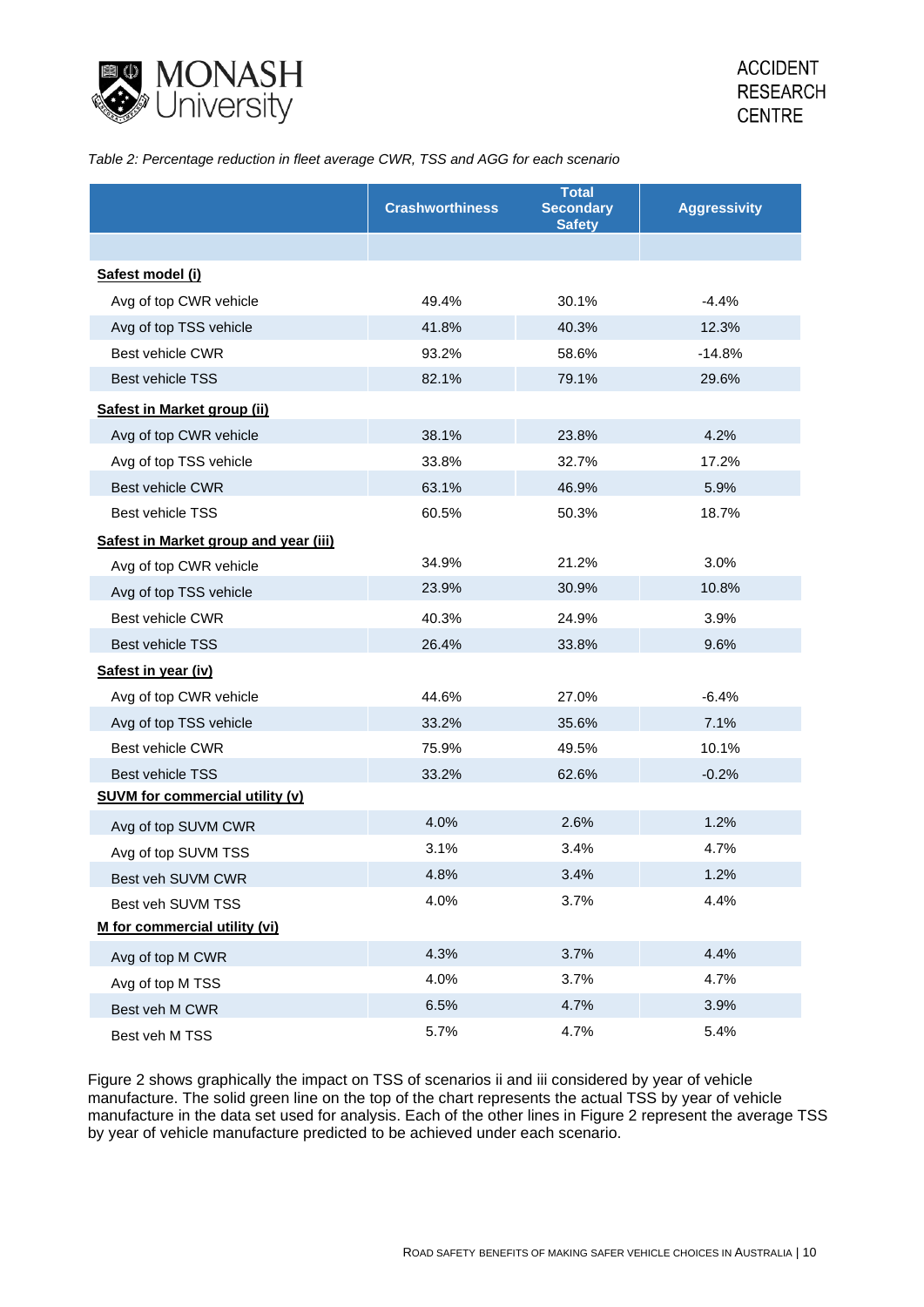



#### *Figure 2: Current 2016 Total Secondary Safety Rating (shading) for each year of manufacture, compared with fleet CWR averages crashworthiness modelled from scenarios ii and iii*

To estimate the potential impact of each scenario on absolute serious road trauma levels and their cost to the community, the gains in total secondary safety were converted to combined fatality and serious injury savings by multiplying the observed fatality and serious injury counts in light vehicles manufactured from 1982 onwards during 2016 (940 fatalities and 18,826 serious injuries) by the estimated proportionate change in the total secondary safety rating for that scenario given in Table 2. Estimates represent the savings in fatalities and serious injuries that would have been realised in the year 2016 across crashes involving the light vehicle fleet in Australia had that scenario been implemented. Absolute fatality and serious injury savings have been converted into cost savings to the community associated with each scenario by using the cost per crash estimates described in Section 2.4. The modelled serious trauma and associated cost savings are presented in [Table 3.](#page-24-0) For example, the greatest estimated savings of 774 fatalities and 14,891 serious injuries was from substituting all light vehicles in the 2016 fleet with the single model with the best available TSS corresponding to a saving of \$5.2b to the community. Substitutions of commercial utilities with the average top decile of medium SUV models by crashworthiness yielded the smallest savings of 24 fatalities and 489 serious injuries, valued at a cost to society of \$170 million dollars.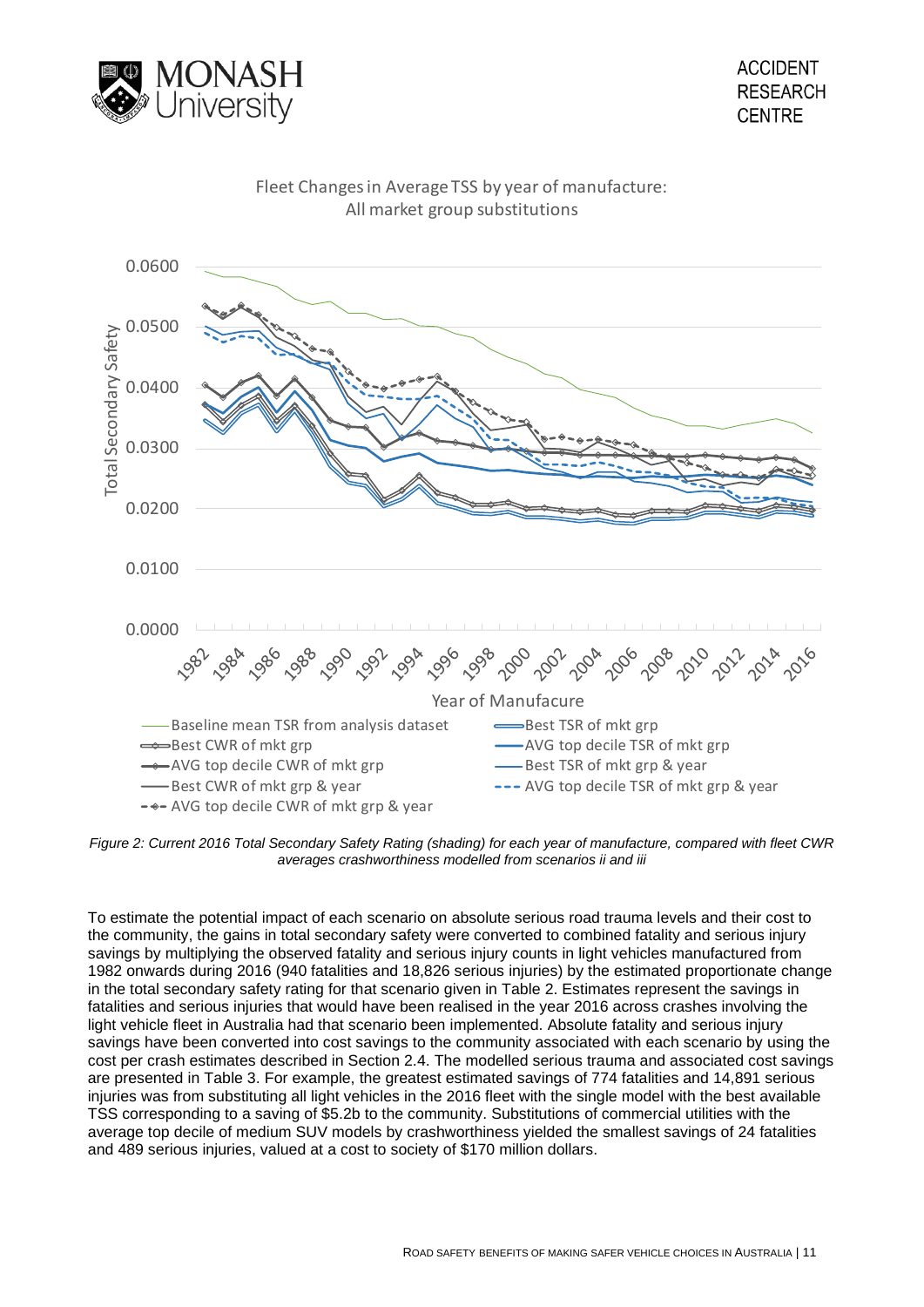

<span id="page-24-0"></span>*Table 3: Fatal and serious injury savings and associated economic costs estimated for each scenario*

| <b>Scenario</b>                        | <b>Fatality</b><br><b>Savings</b> | <b>Serious</b><br><b>Injury</b><br><b>Savings</b> | <b>Economic Savings</b> |
|----------------------------------------|-----------------------------------|---------------------------------------------------|-------------------------|
|                                        |                                   |                                                   |                         |
| Safest model (i)                       |                                   |                                                   |                         |
| Avg of top CWR vehicle                 | 283                               | 5667                                              | \$1,973.43M             |
| Avg of top TSS vehicle                 | 379                               | 7587                                              | \$2,642.16M             |
| Best vehicle CWR                       | 551                               | 11032                                             | \$3,841.95M             |
| <b>Best vehicle TSS</b>                | 744                               | 14891                                             | \$5,185.98M             |
| Safest in Market group (ii)            |                                   |                                                   |                         |
| Avg of top CWR vehicle                 | 224                               | 4481                                              | \$1,560.38M             |
| Avg of top TSS vehicle                 | 307                               | 6156                                              | \$2,143.89M             |
| <b>Best vehicle CWR</b>                | 441                               | 8829                                              | \$3,074.87M             |
| <b>Best vehicle TSS</b>                | 473                               | 9469                                              | \$3,297.79M             |
| Safest in Market group and year (iii)  |                                   |                                                   |                         |
| Avg of top CWR vehicle                 | 199                               | 3991                                              | \$1,389.92M             |
| Avg of top TSS vehicle                 | 290                               | 5817                                              | \$2,025.88M             |
| Best vehicle CWR                       | 234                               | 4688                                              | \$1,632.50M             |
| <b>Best vehicle TSS</b>                | 318                               | 6363                                              | \$2,216.01M             |
| Safest in year (iv)                    |                                   |                                                   |                         |
| Avg of top CWR vehicle                 | 254                               | 5083                                              | \$1,770.18M             |
| Avg of top TSS vehicle                 | 335                               | 6702                                              | \$2,334.02M             |
| Best vehicle CWR                       | 465                               | 9319                                              | \$3,245.34M             |
| <b>Best vehicle TSS</b>                | 588                               | 11785                                             | \$4,104.20M             |
| <b>SUVM for commercial utility (v)</b> |                                   |                                                   |                         |
| Avg of top SUVM CWR                    | 24                                | 489                                               | \$170.46M               |
| Avg of top SUVM TSS                    | 32                                | 640                                               | \$222.91M               |
| Best veh SUVM CWR                      | 32                                | 640                                               | \$222.91M               |
| Best veh SUVM TSS                      | 35                                | 697                                               | \$242.58M               |
| M for commercial utility (vi)          |                                   |                                                   |                         |
| Avg of top M CWR                       | 35                                | 697                                               | \$242.58M               |
| Avg of top M TSS                       | 35                                | 697                                               | \$242.58M               |
| Best veh M CWR                         | 44                                | 885                                               | \$308.14M               |
| Best veh M TSS                         | 44                                | 885                                               | \$308.14M               |

M=medium car, SUVM= medium sports utility vehicle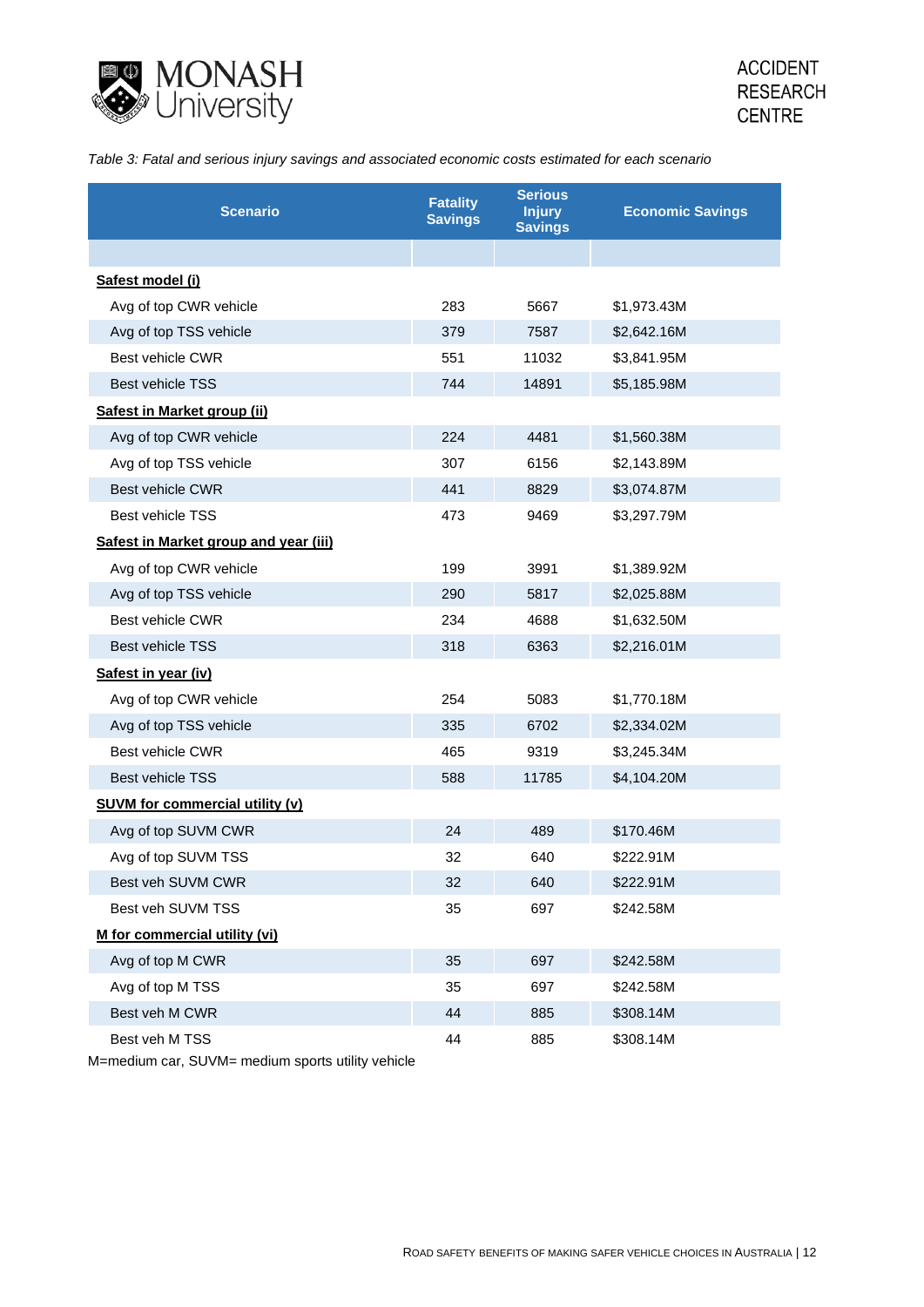

# **5.2 Scenarios optimizing primary safety through fitment of ESC and AEB**

To estimate potential savings from more widespread fitment of proven safety technologies, two additional scenarios were modelled considering the potential benefits if all vehicles in the 2016 fleet were fitted with electronic stability control (ESC) and autonomous emergency braking (AEB).

## 5.2.1 AEB

Scenario vii modelled the annual crash injury savings possible if all light vehicles in the Australian fleet in 2016 were fitted with AEB. Estimates of AEB effectiveness were taken from the only existing Australian evaluation of the technology (Budd, et al, 2019) which was based on the primary crash type prevented by current AEB systems being rear-end crashes into another vehicle based on the functionality of the current technology. Budd et al (2019) estimated that AEB fitment to vehicle models which were the striking vehicle in a rear-end crash into a motor vehicle were associated with a 36% (95% CI: 14%-52%) reduction in fatal and serious injuries and 19% (95% CI: 10%-28%) reduction in minor injuries. Appling these to the population of injuries from rear-end crashes involving a light vehicle as the striking vehicle provides the estimated injury savings due to fitting AEB to all light vehicles in the 2016 light vehicle fleet. Estimates are summarised in Table 4 which gives the total fatal + serious and minor injury counts from crashes involving light vehicles in 2016, the proportion of these potentially mitigated by AEB fitment and the percentage, count and community cost of crashes prevented by fitting AEB to all light vehicles.

*Table 4: Average annual counts of injuries and potential savings with AEB fitment to all models.* 

|                                  |                                                                     |                                                                                                                                   |                      | From rear-end crashes with light vehicle striking a<br>motor-vehicle |       |                         |                                |  |
|----------------------------------|---------------------------------------------------------------------|-----------------------------------------------------------------------------------------------------------------------------------|----------------------|----------------------------------------------------------------------|-------|-------------------------|--------------------------------|--|
|                                  |                                                                     |                                                                                                                                   |                      |                                                                      |       | <b>Potential Saving</b> |                                |  |
|                                  | Total<br>Injuries from<br>crashes<br>involving<br>light<br>vehicles | Total<br><i>Injuries</i><br>from rear-<br>end<br>crashes<br>involving<br>light<br>vehicles as<br>the rear<br>impacting<br>vehicle | % of all<br>injuries | % of all<br>injuries<br>saved                                        |       | Injuries (95%CI:)       | Value<br>(A\$2018<br>millions) |  |
| <b>Injury</b><br><b>Severity</b> |                                                                     |                                                                                                                                   |                      |                                                                      |       |                         |                                |  |
| Fatal and<br>Serious             | 19,766                                                              | 2,965                                                                                                                             | 15                   | 5.4                                                                  | 1,067 | (415 to 1,542)          | 354 (138 to 511)               |  |
| Minor                            | 45,307                                                              | 16,311                                                                                                                            | 36                   | 6.8                                                                  | 3,099 | $(1,631$ to $4,567)$    | 7(3 to 10)                     |  |

Table 4 shows estimated total saving from fitting all vehicles in the 2016 fleet with AEB of 5.4% of fatal and serious injuries and 6.8% of minor injuries corresponding to absolute savings of 1076 fatalities and serious injuries and 3099 minor injuries. The estimated potential savings in cost to the community equates to an annual saving of around A\$361M. It is likely that this estimate is conservative since some AEB variants are claimed to be effective also in mitigating injuries associated with pedestrian and cross-traffic crashes. Estimates from Budd, Stephens et al. (2019) show a further annual average potential saving in community costs of A\$231 million potential from 873 fatal and serious injuries (9.8% of the total crash population) and 2,103 minor injuries (11.5% of the total crash population) saved if AEB mitigated these additional crash types.

# 5.2.2 ESC

Scenario viii modelled potential road trauma savings if 100% of the 2016 light vehicle fleet were fitted with ESC. Crash reduction effectiveness estimates for ESC specific to Australian conditions (Scully and Newstead 2010) estimated that ESC reduced the rate of single vehicle crashes leading to driver injury by 32%.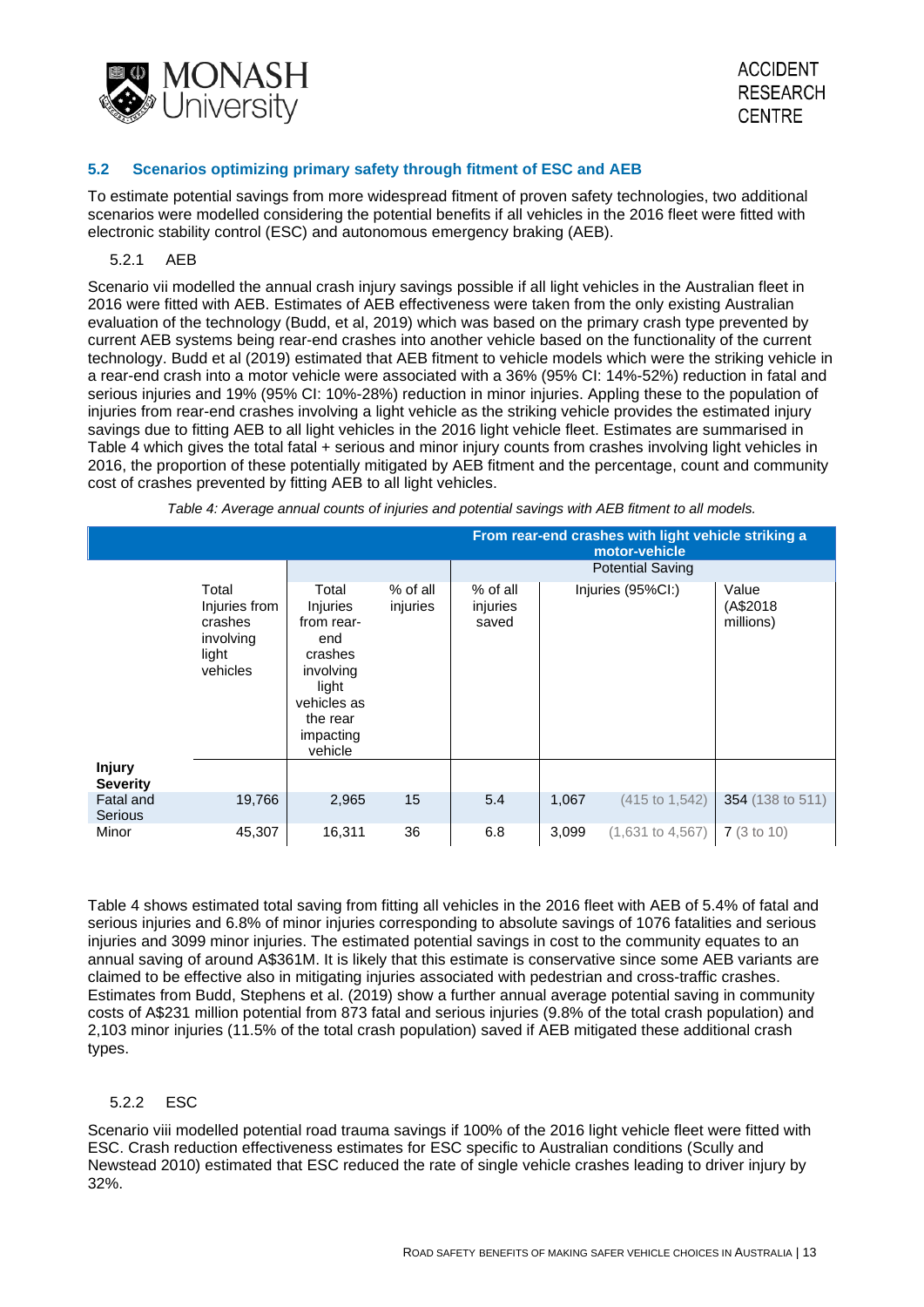



There were 47 748 reported injury crashes in Australian during 2016 involving light vehicles with a year of manufacture greater than or equal to 1982. Of these 20% were single vehicle crashes. It was estimated that 25.6% of the crash involved light vehicle models had ESC fitted meaning there were 7198 single vehicle injury crashes where the vehicle was not fitted with ESC. 736 of these were involving vehicles manufactured in 2011 or later. Assuming 32% crash reduction associated with ESC, 2303 crashes would have been saved if all vehicles were fitted with ESC or 236 crashes saved if all vehicles manufactured after 2010 were fitted with ESC. This equates to a 4.82% saving across all crashes for all vehicles fitted with ESC and 0.49% of total crashes saved if ESC fitment was limited to a year of manufacture of 2011 or later. If the crashes saved had the same severity profile of the injuries as the total 7198 single vehicle crashes, 108 fatalities, 1163 serious injuries and 1571 minor injuries would be prevented through fitting ESC to all vehicles a total saving in cost to the community of A\$533m annually. When only fitting ESC to vehicles with a 2011 or greater year of manufacture, the corresponding community cost saving was estimated at A\$54.5m.

# **5.3 Comparison of latent potential in 2000 with 2016**

Newstead et al. (2014) explored the Australian passenger fleet latent potential for safer vehicle choices with respect to the Total Safety Index (TSI) using substitutions of the actual TSI for crashed vehicles in the fleet for the TSI of: the safest vehicle overall and the safest vehicle in each market group. Like the current study, Newstead et al. (2004) explored the substitution of commercial utilities with existing vehicles. However, the previous study explored the substitution of commercial utilities by the safest vehicle amongst all other market groups. In contrast, the current study explored substitution with specific market groups, being medium SUVs and medium cars, that represented perhaps a more realistic alternative vehicle to a commercial utility in terms of likely usage. "Safest" vehicle in both studies was defined as that with the lowest TSS. Another key difference between the current and previous studies is that the current study includes substitution of not only the single safest vehicle but also the average safety of the 10% of safest vehicles to again make the substitution more realistic.

[Table 5](#page-26-0) compares the latent potential for safer vehicle choices in 2000 with 2016 through assessment of the potential improvement in TSS. Despite the measured improvements in vehicle safety between 2000 and 2016, there still remains significant potential improvement in safer vehicle choices. When considering the impact of commercial utilities, [Table 5](#page-26-0) shows the potential benefits on whole of fleet TSS in removing this vehicle type are significantly larger in 2016 at between 3.4% and 4.7% than measured from the 2000 vehicle fleet at 1.2%. The greater potential improvement reflects the higher proportion of commercial utilities in the fleet in 2016 compared to 2000. Safety benefits of substituting the safest vehicle in the market group are also significantly greater in 2016 ranging from 32.7% to 50.3% compared with 26% in 2000.

<span id="page-26-0"></span>*Table 5: Comparison of the latent potential in fleet safety possible through safer vehicle choices in 2000 with 2016*

|                                   |                        | Percentage difference from baseline |                 |                 |       |
|-----------------------------------|------------------------|-------------------------------------|-----------------|-----------------|-------|
|                                   |                        |                                     | <b>2000 TSI</b> | <b>2016 TSS</b> |       |
|                                   | <b>Replacement</b>     | <b>Absolute</b>                     | $\%$            | <b>Absolute</b> | $\%$  |
| Removal of                        | All other market group | 0.001                               | 1.2%            |                 |       |
| <b>Commercial Utilities</b>       | Best medium SUV        |                                     |                 | 0.0014          | 3.7%  |
|                                   | Best medium car        |                                     |                 | 0.0018          | 4.7%  |
|                                   | Top decile medium SUV  |                                     |                 | 0.0013          | 3.4%  |
|                                   | Top decile medium car  |                                     |                 | 0.0014          | 3.7%  |
|                                   |                        |                                     |                 |                 |       |
| Safest vehicle in<br>market group | <b>Best Vehicle</b>    | 0.0214                              | 26%             | 0.0192          | 50.3% |
|                                   | Average of Top Decile  |                                     |                 | 0.0125          | 32.7% |
|                                   |                        |                                     |                 |                 |       |
| Safest vehicle                    | <b>Best Vehicle</b>    | 0.0329                              | 39%             | 0.0302          | 79.1% |
|                                   | Average of Top Decile  |                                     |                 | 0.0154          | 40.3% |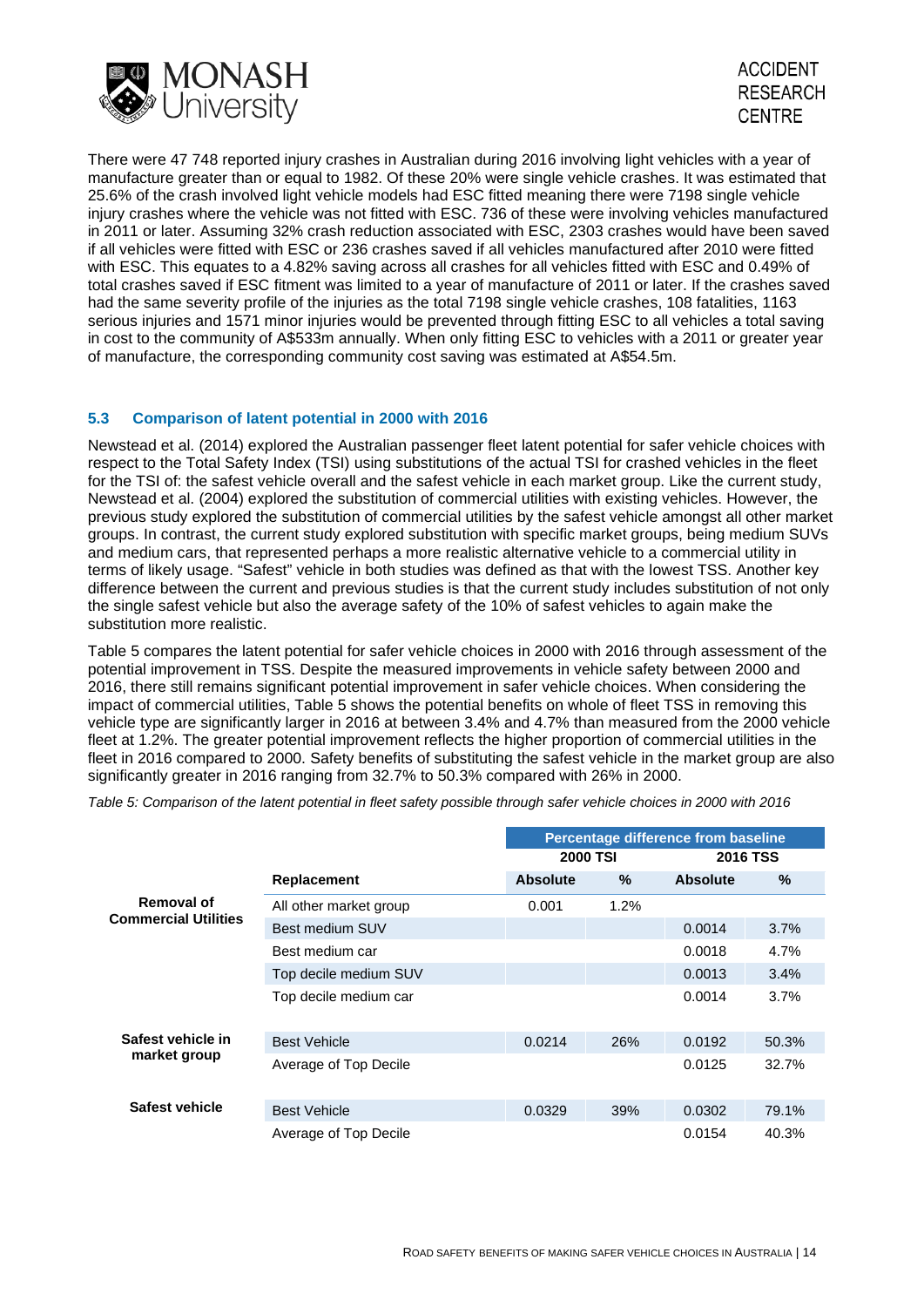

# 6 DISCUSSION AND CONCLUSION

The overall objective of this study was to quantify the potential road safety benefits in terms of reduced deaths and serious injuries that safer vehicle choices could potentially bring in Australia. The Used Car Safety Ratings (Newstead et al, 2018) show that there is significant variation in the secondary safety performance of vehicles within the same year of manufacture across the whole fleet but also within market groups. Variation in the safety performance of vehicles in real world crashes as demonstrated in the UCSR shows clear potential for improving the safety of the fleet through more drivers choosing to drive vehicles with a safer equivalent, or as close as possible to the best available. Ultimately the safety potential of the fleet will only be fully optimised when all drivers choose to drive the safest vehicle.

Analysis presented in this study has measured the difference between secondary safety in the actual 2016 light vehicle fleet and a fleet optimised for safety both across all available vehicles at a point in time and under various constraints. Constraints imposed reflect various levels of pragmatism in what really can be achieved in optimising the safety of the fleet including acknowledging the need for certain vehicle types to fulfil functional requirements (hence optimisation within market groups), continued regeneration of the fleet (hence optimisation within year of manufacture) and having a wider range of optimal vehicles available (hence optimisation against the safest 10% of vehicles rather than a single best vehicle).

Optimisation of secondary safety has been considered against two main measures of secondary safety performance: crashworthiness (CWR) which considers the occupants of vehicles and total secondary safety (TSS) which considers the broader impact of the vehicle across all people involved in the crash. From a societal perspective, TSS is a more relevant measure since safety should be optimised for all road users. Optimising on CWR has also been considered however to demonstrate the impact the narrower consideration of secondary safety has on overall community benefits. Use of the UCSR measures of CWR and TSS also intrinsically optimise safety in terms of fatalities and serious injuries. A lack of reference to minor injuries is not considered problematic since minor injuries represent a relatively small cost burden to society. Furthermore, most Australian road safety strategies are formulated against targets for deaths and serious injuries which is consistent with the focus of this study.

Analysis has also considered the impact of increasing fitment rate of two key crash avoidance technologies in ESC and AEB. The impact of the former is somewhat academic since ESC has been mandated in all light vehicles in Australia since 2015. Despite this the analysis demonstrates the potential benefits of encouraging earlier adoption of such technologies. AEB is more directly relevant since this has not yet been mandated in the Australian light vehicle fleet.

### **6.1 Latent potential for safer vehicle choices under various scenarios**

Analysis has estimated the potential for safer vehicle choices under six broad scenarios with varying levels of constraint on the optimisation related to fixing the market group and year of manufacture of vehicle substitutions in the scenarios considered to be the same as those of the 2016 crashed vehicles. As noted, optimisation of both TSS and CWR has been considered to compare the relative benefits of optimising safety only for vehicle occupants to optimising vehicle safety for all people involved in the crash both inside and outside of the focus vehicle. Safety benefits have been considered in terms of the estimated reductions in fatalities and serious injuries in crashes, the risk metric measured by the Used Car Safety Ratings, the vehicle specific safety metric on which the analysis is based. Robustness of the scenarios has been assessed through comparing the single safest vehicle available under each constraint to the average safety of the 10% of safest vehicles available. The latter is considered to be a more reliable basis to build the scenarios as it represents a wider range of vehicles across which the optimisation can be considered.

The first 2 scenarios considered, scenarios i and ii, consider the possible safety benefits that could be derived if all vehicles in the 2016 fleet were replaced with the safest vehicle or 10% of safest vehicles available in the fleet in 2016. These scenarios are likely unrealistic since they would require instantaneously replacing the entire fleet with the safest single vehicle or a representative mix of the safest 10% of vehicles. This is highly unlikely to ever happen due to economic and practical constraints. Regardless, these scenarios are useful in that they set a theoretical maximum on the benefits safer vehicle choices can make to road trauma. Hence, scenarios i and ii give some indication of future potential for vehicle safety improvement to reduce light vehicle related road trauma. Table 2 shows that if the average total secondary safety of the future vehicle fleet becomes equivalent to the current best 10% of light vehicles, light vehicle related death and SI will reduce by 40%. If the fleet can equal the current benchmark single vehicle, improvement will be around 80%. Even constraining optimising safer vehicle choices to within market group, corresponding benefits of between 33-50% are possible. Historical trends in total secondary safety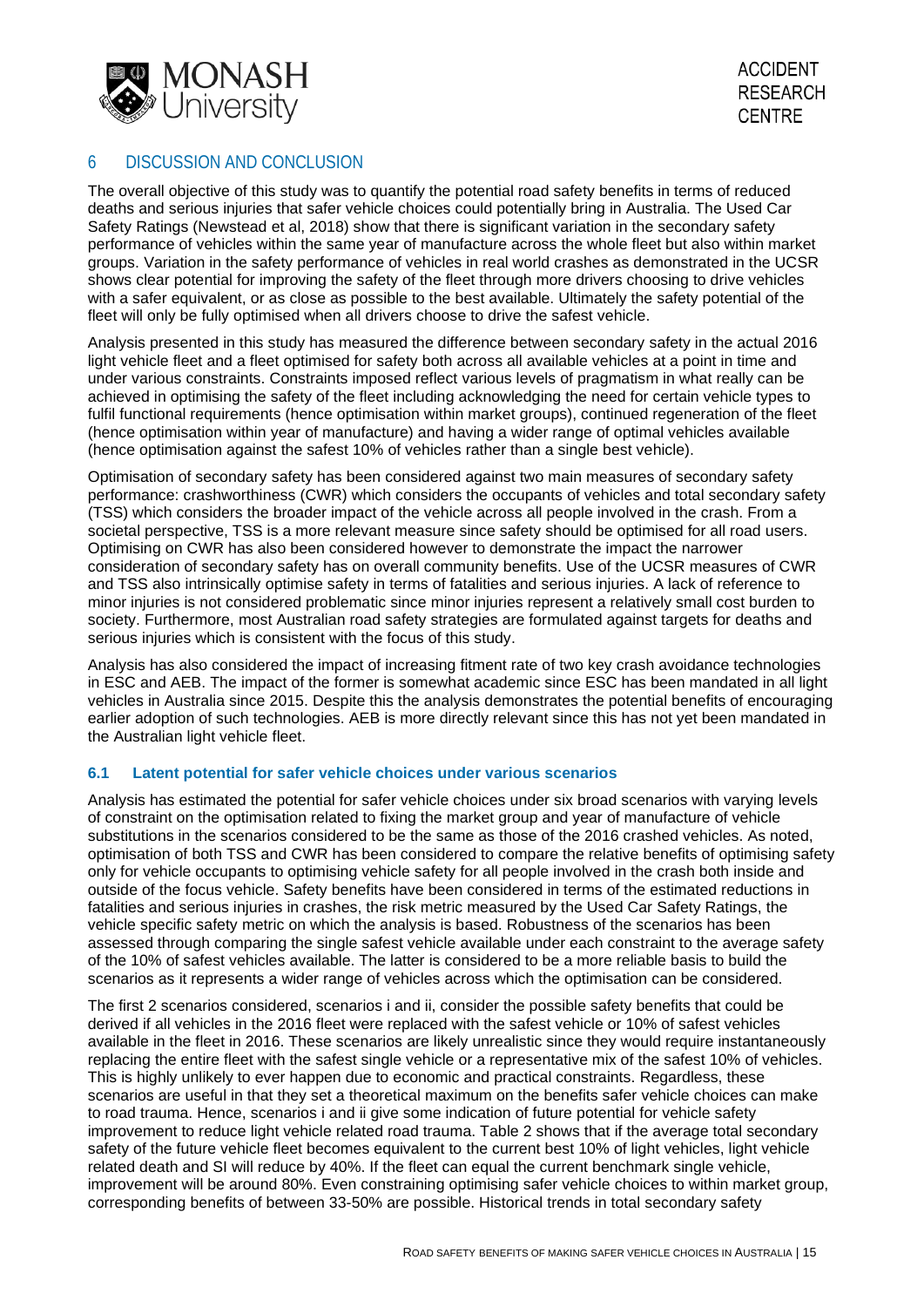

presented in Newstead et al. (2018) show these benefits are likely to be realised over time. However, optimising safer vehicle choices will realise the benefits much sooner.

Scenarios iii and iv, which consider optimising safe vehicle choices within the same year of manufacture as vehicles were crashed in 2016 are more likely to be achieved compared to scenarios i and ii since they do not rely on replacing the entire fleet, but maintaining the current generational turnover. Scenario iii is most likely to be achieved given it accepts people will also continue to favour certain vehicle types, at least in part due to required functionality. Despite this additional constraint, scenario iii still shows that within the constraints there is still potential to reduce light vehicle related trauma by up to 31-33% through safer vehicle choices, which is substantial. Steering people to more optimal market groups could increase this to between 36-63%. Achieving safer vehicle choice in this way will accelerate the impact of fleet regeneration on safety outcomes well beyond what would be expected without optimised choices.

Comparison of scenarios i and ii shows the sub optimal nature of some market groups in terms of safety through the greater potential safety benefits being achieved through optimising across the whole fleet rather than just within market group. This is supported by information from the UCSRs which shows light vehicles and small SUVs, which have become more prevalent in the Australian light vehicle fleet in recent years, having particularly poor TSS. Steering consumers away from these vehicle types and into safer options such as small vehicles would provide additional benefits to simple choosing the safest options within these market groups. To what degree this can be achieved in practice depends on the necessity of people driving these vehicle types.

TSS is a better measure of overall impact of safety gains on the community as a whole compared to CWR which only measures safety benefits on occupants of the vehicle for which safety is being optimised. As such, the overall benefits of any safety optimisation scenario should be assessed by the impact on TSS. Optimising CWR led to lower overall community benefits that optimising TSS directly. As reflected in Table 2, this is because optimising CWR alone had very limited impact on AGG and in some cases made it worse. These results show that CWR and AGG must be optimised jointly which was the reason for developing the TSS originally. This observation also draws into some question the primary focus of the UCSR being based on CWR which is not consistent with optimising the overall safety of the fleet. The identification of 'safer pick' vehicles in the UCSRs attempts to rectify this to some degree by taking onto account the TSS and other factors to highlight vehicles which perform well in all dimensions. However, a shift to using TSS as the basis for the UCSR would seem warranted. This was attempted some years ago with limited success, possibly because the interpretation of the TSS as a safety measure was not well communicated. Results from this study also provide justification for new vehicle safety rating programs such as ANCAP focusing on the combined CWR and AGG performance in the overall vehicle safety assessment. Future ANCAP testing protocols representing vehicle to vehicle compatibility through using a moving offset test barrier with means to measure intrusion into the barrier face are likely to be better represent both CWR and AGG. In combination with the pedestrian assessment, future ANCAP tests should be better able to measure overall vehicle safety performance which will be critical for achieving the potential safety benefits estimated to be possible in this study.

The proportion of commercial utilities in the Australian fleet has increased around 3-fold in the past 20 years. Analysis presented in this study shows the increased popularity of commercial utilities has had an impact on road trauma through poorer safety. Eliminating these vehicles from the fleet was estimated to result in a 3- 5% reduction in light vehicle related serious trauma. It is acknowledged that the functionality of these vehicles is required in some circumstances, but reducing the non-essential use of these vehicles could still have tangible benefits on road safety. Safety benefits of returning to the previous market share commercial utilities used to represent might still reduce serious road trauma by up to around 4%. Analysis shows that medium cars are a slightly safer choice as an alternative to commercial utilities compared to medium SUVs since medium cars have lower average AGG. Whilst there are clear benefits in reducing the proportion of new vehicle sales which are utilities, the relative safety benefits estimated in this study show this objective is secondary to improving overall safety compared to improving safer vehicle choices across all vehicle types.

Economic analysis shows the potential community cost savings to Australia through safer vehicle choices are extremely large valued at between \$170M per annum for the least effective scenario and over \$5b for the most effective scenario. The most likely savings that could be realised are around \$2b per annum based on optimising safety by year of vehicle manufacture within market groups resulting from 290 fatalities and 5817 serious injuries saved. Potential savings of this magnitude could be used to justify significant investment in programs or incentives to improve safer vehicle choices.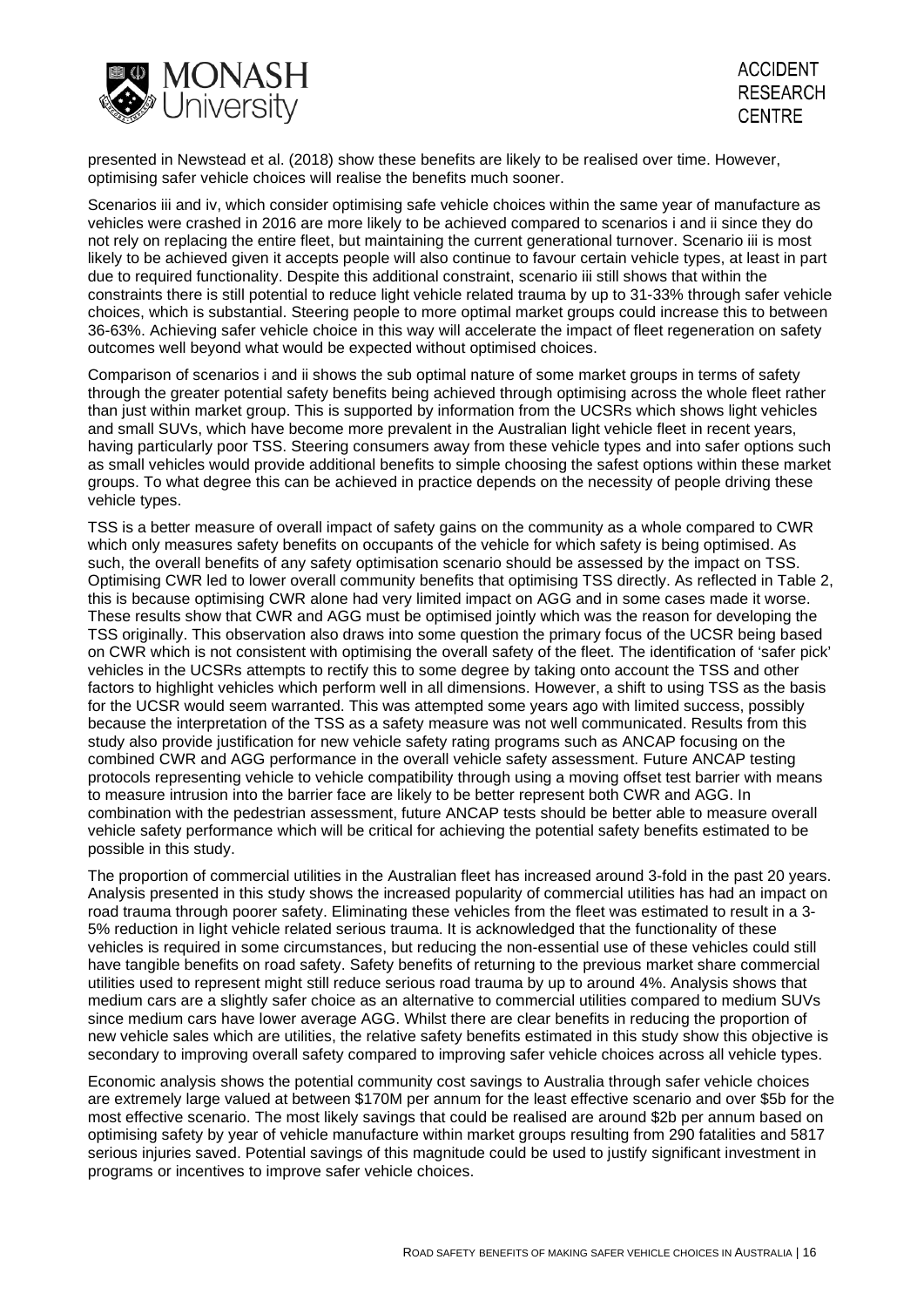

# **6.2 Benefits of crash avoidance technologies**

This study has estimated the benefits of ESC being fitted to all existing vehicles. Such a scenario is also somewhat academic since it is impossible to fit ESC to vehicles retrospectively and all new light vehicles in Australia have been required to have ESC since 2015 (2012 for regular passenger vehicles). What analysis represents then is the lost opportunity for trauma reduction through not having achieved higher uptake of ESC in the early years of its availability noting the technology was widely available from around 2008. Additional crash savings of up to 5% were possible if all vehicles had the technology when it first became widely available. This analysis shows the importance of encouraging wide uptake of new effective crash avoidance technologies soon after availability. AEB is not currently mandated in Australian vehicles and analysis suggests additional future fatal / serious injury and minor injury savings of 5 and 7 percent respectively are possible if all new vehicles were now fitted with the technology.

# **6.3 Changes in latent potential for safer vehicle choices over time**

An objective of the current study was to assess if the latent potential for safer vehicle choices in the Australian fleet has changed since the 2004 study of Newstead et al (2004). Whilst the original study considered only a subset of those considered in the current results, there is sufficient overlap to make comment on the change in latent potential over time. Two results in the original study are comparable with main scenario results in this study, as illustrated in Table 5. These are the optimisation of the current fleet against the single vehicle with the best TSS in scenarios i and ii which examine replacing the whole 2016 fleet with the best vehicle overall and the best vehicle within market group respectively. Table 5 shows an estimated 39% potential benefit when optimisation across whole fleet in the previous study. The estimated benefit has now increased to 79% for the single best vehicle and 40% for the average of safest 10% of vehicles, both larger than the original study. When constrained within market group the potential benefit has increased from 26% in the previous study to 50% for the single best vehicle or 33% for the average of the safest 10% of vehicles in the current study. Again, both are significantly larger than the previous estimate. Regardless of comparison, the latent potential for safer vehicle choices has increased over time despite the increased availability and promotion of consumer information to guide safe choices.

Increased latent potential for safer vehicle choices indicate a worsening of the safety of vehicles actually chosen by consumers compared to what could be achieved. There are a number of possible reasons for this. The variation in safety across vehicles in the fleet may have widened over time meaning the average vehicle is now significantly less safe than the best available. In addition, changes in market group preferences have also led to a less optimal fleet with regards to safety with higher proportions of commercial utilities, light and small SUV vehicles in the fleet, all of which have suboptimal safety. The increasing impact of utility sales has been discussed and is further illustrated in Table 5 with total impact increasing from 1.2% in 2000 to up to 3.7% on a comparable basis in 2016. The real reason behind the shift is likely a combination of these factors and potentially others. Regardless of the reason, results from the study show an increased need to continue efforts to improve consumer vehicle choices with respect to safety.

# **6.4 Conclusion**

This study has shown significant savings in fatalities and serious injuries from road crashes are possible through safer vehicle choices particularly optimised with respect to total secondary safety. The largest savings could be derived if all current vehicles in the fleet were replaced with the safest vehicles available with savings of nearly 80% of fatal and serious injuries resulting from crashes involving a light vehicle. Replacing the entire current fleet is unrealistic, however analysis demonstrated that if every vehicle was replaced with the safest vehicle of the same age and within the same market group, fatal and serious injury savings of around 33% would be possible, representing savings to the Australian community of nearly \$2b per annum through reduced trauma costs. Safety benefits are maximised not by choosing vehicles that prioritise protection of their own occupants (crashworthiness) but rather through choosing vehicles that provide best possible protection from injury for all people involved in a crash (total secondary safety). Increasing the uptake of electronic stability control in vehicles prior to its mandate in 2012 would have provided an additional 5% crash savings in 2016. Fitment of autonomous emergency braking to all new vehicles would have had the benefit of providing an additional 5% savings in future crashes. Large additional savings were also possible through increased fitment of AEB and ESC and through market group shifts. The latent potential for additional trauma savings through safer vehicle choices was estimated to be larger in 2016 than estimated previously for the year 2000 light vehicle fleet. The additional latent potential available in 2016 merits increased investment in consumer programs and possible incentives which encourage safer vehicle choices.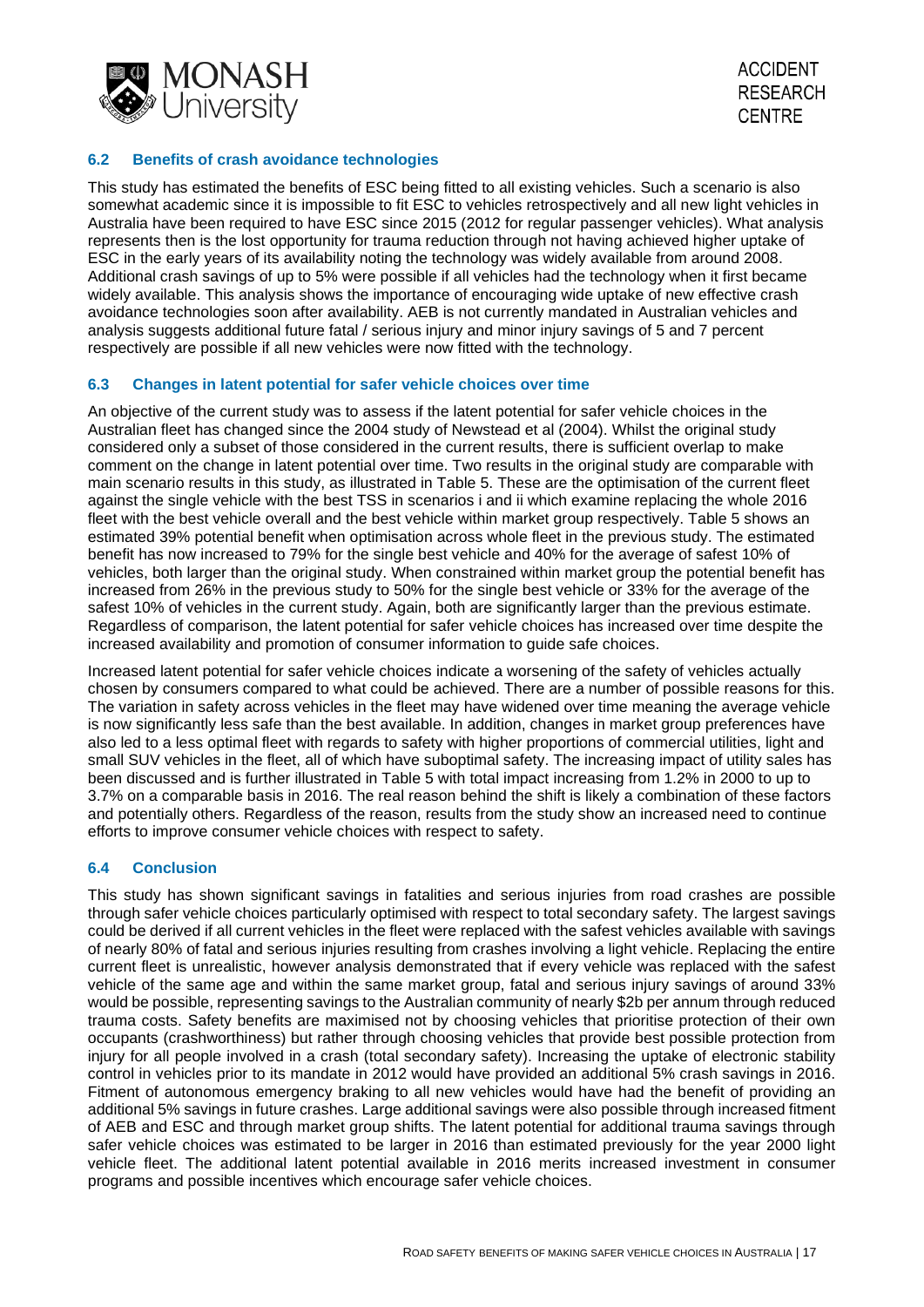

# 7 REFERENCES

Australian Bureau of Statistics (2018). Consumer Price Index Australia - June Quarter 2018. Canberra, Australia, Australian Bureau of Statistics.

Automotive Data Services Pty Ltd (2014). Redbook, Vol 2014.

Budd, L., et al. (2019). The Potential Benefits of Autonomous Emergency Braking in Australia. Melbourne, Monash University Accident Research Centre.

Bureau of Infrastructure Transport and Regional Economics [BITRE] (2009). Road crash costs in Australia 2006. Canberra, Bureau of Infrastructure, Transport and Regional Economics [BITRE].

Cicchino, J. (2017). "Effectiveness of forward collision warning and autonomous emergency braking systems in reducing front-to-rear crash rates." Accident Analysis and Prevention **99**: 142-152.

Keall, M. and S. Newstead (2015). "Development of a method to rate primary safety of vehicles using linked New Zealand crash and vehicle licensing data." Traffic Injury Prevention **17**: 151-158.

Keall, M. D. and S. Newstead (2015). "Development of a method to rate the primary safety of vehicles using linked New Zealand crash and vehicle licensing data." Traffic Injury Prevention **17**(2): 151-158.

Newstead, S., et al. (2004). A model for considering the 'Total Safety' of the light passenger vehicle fleet. Melbourne, Monash University Accident Research Centre.

Newstead, S., et al. (2011). "Rating the overall secondary safety of vehicles from real world crash data: the Australian and New Zealand total secondary safety index " Accident Analysis and Prevention **43**: 637-645.

Newstead, S., et al. (2011). "Rating the overall secondary safety of vehicles from real world crash data: the Australian and New Zealand Total Secondary Safety Index." Accident Analysis & Prevention **43**(3): 637-645.

Newstead, S., et al. (2018). Vehicle Safety Ratings estimated from police reported crash data: 2018 update Australian and New Zealand crashes during 1987-2016. Melbourne, Monash University Accident Research Centre.

Newstead, S. V., et al. (2018). Vehicle safety ratings estimated from police reported crash data: 2018 update: Australian and New Zealand crashes during 1987-2016. Melbourne, Australia, Monash University Accident Research Centre.

Scully, J. and S. Newstead (2010). Followup Evaluation of Electronic Stability Control Effectiveness in Australasia, Monash University Accident Centre, Monash University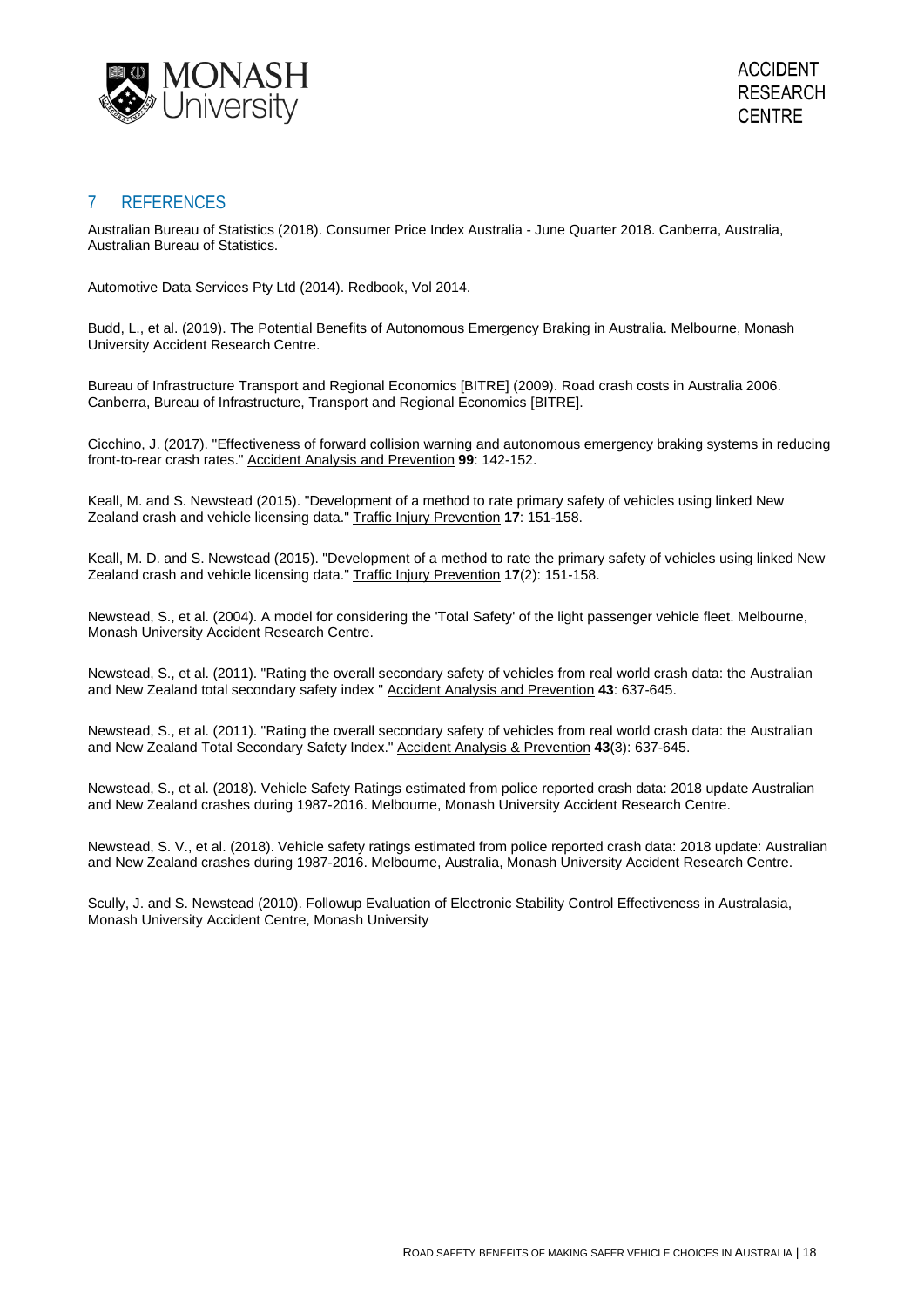

# **APPENDIX A: Vehicles used in substitution scenarios**

<span id="page-31-0"></span>*Appendix A Table 1: Top Decile when ranked by Total Secondary Safety Rating*

|                |                   |                     |                          |                         |                   |                                                       | <b>SUVM</b>             |
|----------------|-------------------|---------------------|--------------------------|-------------------------|-------------------|-------------------------------------------------------|-------------------------|
| Code           | <b>Make</b>       | <b>Model</b>        | <b>Market</b>            | POR F01                 | Porsche           | Cayenne                                               |                         |
| <b>CIT A01</b> | <b>Citroen</b>    | <b>BX</b>           | $\mathbf{s}$             | MIT F05                 | Mitsubishi        | Pajero NS /                                           | <b>SUVL</b>             |
| <b>MAZ V01</b> | <b>Mazda</b>      | $CX-3$              | <b>SUVS</b>              |                         |                   | NT / NW / NX                                          |                         |
| AUD M01        | Audi              | Q3 / RS Q3          | <b>SUVS</b>              | NISAB01                 | Nissan            | <b>Dualis</b>                                         | <b>SUVS</b>             |
|                |                   | 8U                  |                          | HYU H01                 | Hyundai           | Elantra LaVita                                        | $\mathsf S$             |
| ALF C01        | Alfa Romeo        | Giulietta           | $\mathbb S$              | <b>BMWX502</b>          | <b>BMW</b>        | X5 E70                                                | <b>SUVL</b>             |
| <b>JAG 101</b> | <b>Jaguar</b>     | <b>XF / XFR</b>     | L                        | MAZ S01                 | Mazda             | $CX-7$                                                | <b>SUVM</b>             |
| LEX B01        | Lexus             | LS430               | L                        | NIS N06                 | Nissan            | Navara D23                                            | <b>CU</b>               |
| <b>NIS L06</b> | Nissan            | Pulsar C12          | $\overline{\mathbf{s}}$  | MAZ Q03                 | Mazda             | 3 BM/BN                                               | S                       |
|                |                   | Hatch               |                          | HON M04                 | Honda             | CR-V                                                  | <b>SUVM</b>             |
| <b>RRV A06</b> | <b>Land Rover</b> | <b>Range Rover</b>  | <b>SUVL</b>              | NIS F04                 | Nissan            | Patrol Y62                                            | <b>SUVL</b>             |
|                |                   | <b>Sport LS</b>     |                          | DOD B01                 | Dodge             | Caliber                                               | <b>SUVS</b>             |
| ALF N01        | <b>Alfa Romeo</b> | <b>159 / Brera</b>  | M                        | MIT N03                 | Mitsubishi        | Outlander                                             | <b>SUVM</b>             |
| MER O02        | Mercedes          | B-Class W246        | $\mathbf S$              | SUB E05                 | Subaru            | Liberty /                                             | М                       |
|                | Benz              |                     |                          |                         |                   | Outback /                                             |                         |
| MER B04        | Mercedes          | S-Class R129        | $\mathsf L$              |                         |                   | Exiga                                                 |                         |
|                | Benz              |                     |                          | GTW B01                 | <b>Great Wall</b> | V240 / V200                                           | CU                      |
| <b>VOL N01</b> | <b>Volvo</b>      | <b>XC60</b>         | <b>SUVM</b>              | HYU R01                 | Hyundai           | iLoad                                                 | <b>CV</b>               |
| JEE B04        | Jeep              | Grand               | <b>SUVL</b>              | <b>SUZ J03</b>          | Suzuki            | <b>Grand Vitara</b>                                   | <b>SUVM</b>             |
|                |                   | Cherokee WK         |                          |                         |                   | <b>JT</b>                                             |                         |
| LEX J01        | Lexus             | GS250/300/35        | L                        | SUB E06                 | Subaru            | Liberty /                                             | M                       |
|                |                   | 0/450h/460          |                          |                         |                   | Outback                                               |                         |
| JEE D01        | Jeep              | Commander           | <b>SUVL</b>              | VKS N01                 |                   |                                                       | <b>SUVS</b>             |
| MER N01        | Mercedes          | <b>CLS W219</b>     | L                        |                         | Volkswagen        | Tiguan                                                |                         |
|                |                   |                     |                          | HON G02                 | Honda             | City                                                  | <b>SL</b>               |
| <b>NIS Z02</b> | Benz              | Murano Z51          | <b>SUVM</b>              | VKS F04                 | Volkswagen        | Polo                                                  | <b>SL</b>               |
|                | Nissan            |                     |                          | REN H01                 | Renault           | Megane                                                | $\overline{\mathsf{s}}$ |
| MAZ O03        | Mazda             | 6 GJ/GL             | M                        |                         |                   | Cabriolet                                             |                         |
| JEE F01        | Jeep              | Compass             | <b>SUVS</b>              | VKS D01                 | Volkswagen        | Golf VII                                              | $\overline{\mathbf{s}}$ |
| <b>FIA F01</b> | <b>Fiat</b>       | <b>Ducato</b>       | $\overline{\mathsf{cv}}$ | AUD J01                 | Audi              | Q5/SQ5 8R                                             | <b>SUVM</b>             |
| LDR B03        | <b>Land Rover</b> | Discovery 3         | <b>SUVL</b>              | ROV D02                 | <b>Land Rover</b> | Freelander 2                                          | <b>SUVM</b>             |
| AUD G01        | Audi              | Q7                  | <b>SUVL</b>              | <b>LDR B02</b>          | <b>Land Rover</b> | Discovery                                             | <b>SUVL</b>             |
| HYU O02        | Hyundai           | ix35                | <b>SUVS</b>              | NISAA01                 | Nissan            | Tiida                                                 | S                       |
| MER B05        | Mercedes          | S-Class W221        | L                        | TOY V03                 | Toyota            | Landcruiser                                           | <b>SUVL</b>             |
|                | Benz              | / V221              |                          |                         |                   | Prado                                                 |                         |
| <b>KIA P01</b> | <b>Kia</b>        | <b>Rondo UN</b>     | <b>PM</b>                | <b>MIT 107</b>          | Mitsubishi        | Lancer CJ /                                           | $\overline{\mathbf{s}}$ |
| JEE A03        | Jeep              | Cherokee KK         | <b>SUVM</b>              |                         |                   | <b>CF</b>                                             |                         |
| <b>MER 102</b> | Mercedes          | ML / GL -Class      | <b>SUVL</b>              | CHR G01                 | Chrysler          | Grand                                                 | PM                      |
|                | Benz              | W164 / X164         |                          |                         |                   | Voyager RG                                            |                         |
| HYU G02        | Hyundai           | Elantra             | $\overline{\mathbf{s}}$  |                         |                   |                                                       |                         |
| TOY T03        | Toyota            | Prius 3             | $\overline{\mathbf{s}}$  |                         |                   |                                                       |                         |
| VKS L01        | Volkswagen        | Crafter             | $\overline{\text{CV}}$   |                         |                   | Top models by market group are highlighted green. Top |                         |
| VKS Q01        | Volkswagen        | CC                  | M                        | model is listed at top. |                   |                                                       |                         |
| MIT N02        | Mitsubishi /      | Outlander /         | <b>SUVM</b>              |                         |                   |                                                       |                         |
|                | Peugeot           | 4007                |                          |                         |                   |                                                       |                         |
| VOL J01        | Volvo             | <b>XC90</b>         | <b>SUVL</b>              |                         |                   |                                                       |                         |
| BMWX301        | <b>BMW</b>        | X3 E83              | <b>SUVM</b>              |                         |                   |                                                       |                         |
| SAA C01        | Saab              | 9-May               | M                        |                         |                   |                                                       |                         |
| <b>TOY Z01</b> | Toyota            | Rukus               | S                        |                         |                   |                                                       |                         |
| <b>BMW M02</b> | <b>Mini</b>       | <b>MkI Cooper S</b> | <b>SL</b>                |                         |                   |                                                       |                         |
|                |                   | <b>R53</b>          |                          |                         |                   |                                                       |                         |
| CIT M01        |                   | C <sub>5</sub>      | M                        |                         |                   |                                                       |                         |
| <b>LEX 102</b> | Citroen           | RX270/350/40        | <b>SUVM</b>              |                         |                   |                                                       |                         |
|                | Lexus             |                     |                          |                         |                   |                                                       |                         |
|                |                   | 0h/450h             |                          |                         |                   |                                                       |                         |
| DOD D01        | Dodge             | Nitro               | <b>SUVM</b>              |                         |                   |                                                       |                         |
| <b>BMWX501</b> | <b>BMW</b>        | X5 E53              | <b>SUVL</b>              |                         |                   |                                                       |                         |
| LEX F01        | Lexus             | GS300               | L.                       |                         |                   |                                                       |                         |
| <b>VKS 001</b> | <b>Volkswagen</b> | <b>Amarok</b>       | CU                       |                         |                   |                                                       |                         |
| POR B04        | Porsche           | 911 996             | М                        |                         |                   |                                                       |                         |
|                |                   | Series              |                          |                         |                   |                                                       |                         |
| Code           | <b>Make</b>       | <b>Model</b>        | <b>Market</b>            |                         |                   |                                                       |                         |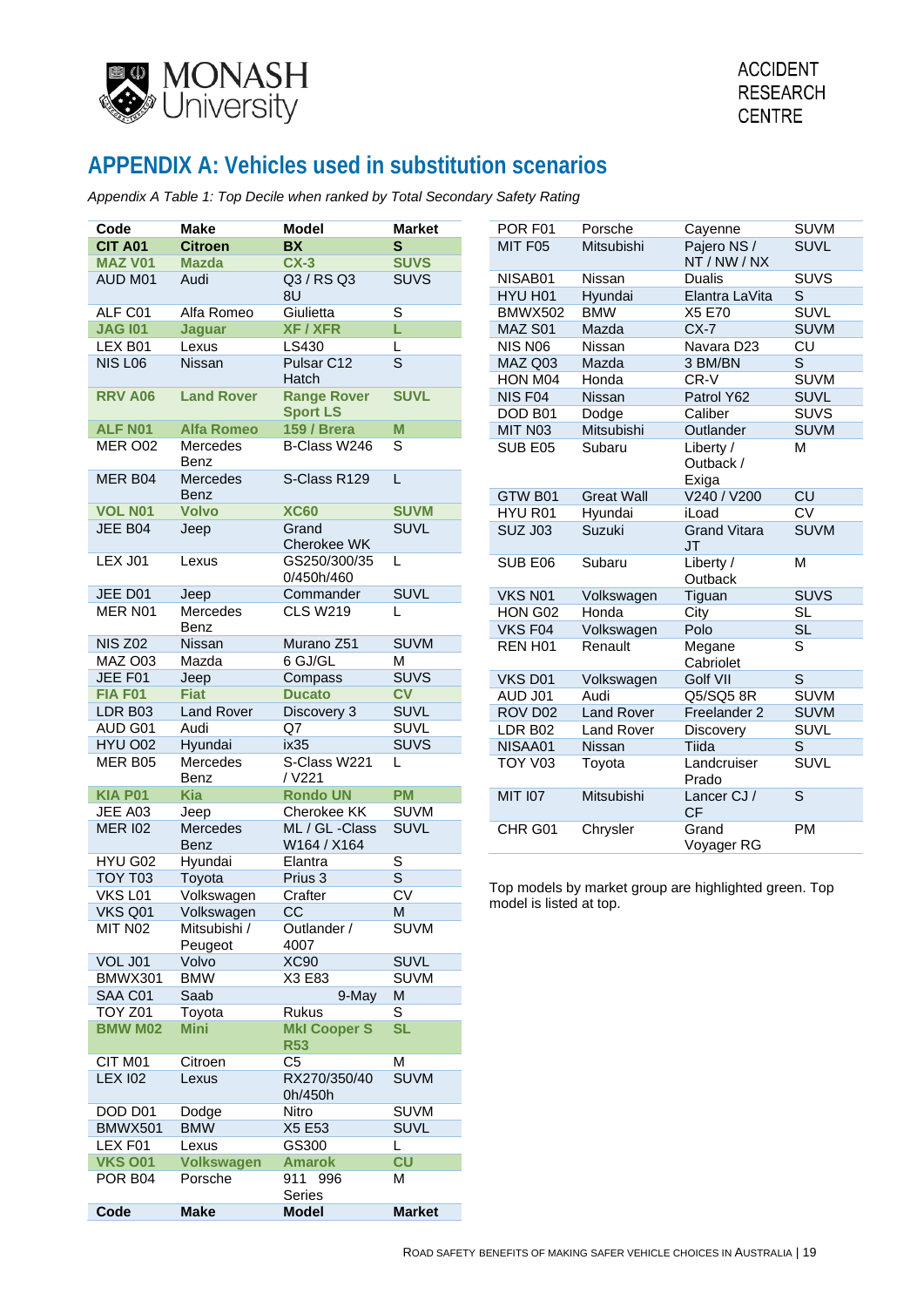

### <span id="page-32-0"></span>*Appendix A Table 2: Top Decile when ranked by Crashworthiness Rating*

| FOR U02<br>Ford<br><b>Territory SZ</b><br>ALF N01<br><b>Alfa Romeo</b><br><b>159 / Brera</b><br>M<br>MkII<br>$\mathbf{s}$<br><b>CIT A01</b><br><b>BX</b><br><b>Citroen</b><br>Volkswagen<br>VKS N01<br>Tiguan<br>Q3 / RS Q3<br><b>SUVS</b><br><b>AUD M01</b><br><b>Audi</b><br>8U<br><b>VKS 101</b><br>Volkswagen<br>Touareg<br>GS300<br>6 GJ/GL<br>M<br>LEX <sub>F01</sub><br>MAZ O03<br>Mazda<br>Lexus<br>L<br><b>VOL N01</b><br><b>Volvo</b><br><b>XC60</b><br><b>SUVM</b><br><b>HON L04</b><br><b>Honda</b><br><b>Odyssey</b><br><b>Mercedes</b><br>ML/GL-<br>Liberty /<br><b>MER 102</b><br><b>SUVL</b><br>SUB E05<br>Subaru<br>M<br><b>Class W164 /</b><br>Outback /<br><b>Benz</b><br><b>X164</b><br>Exiga<br><b>LEX J01</b><br>GS250/300/35<br>L<br>JEE B03<br>Jeep<br><b>Lexus</b><br>Grand<br>0/450h/460<br>Cherokee WH<br><b>BMW</b><br><b>SUVM</b><br>DOD D01<br>Dodge<br>Nitro<br><b>BMW 703</b><br>7 Series E38<br>L<br>$\overline{M}$<br>LDR B04<br><b>Land Rover</b><br>Discovery 4 /<br><b>SUVL</b><br><b>POR B04</b><br>Porsche<br>911 996<br><b>Series</b><br>Discovery<br>XF / XFR<br><b>VKS A03</b><br>Caravelle /<br><b>JAG 101</b><br>Jaguar<br>Volkswagen<br>L<br>Audi<br>Q5/SQ5 8R<br><b>SUVM</b><br>Transporter /<br>AUD J01<br>Multivan<br>AUD G01<br>Audi<br>Q7<br><b>SUVL</b> | Code | <b>Make</b> | <b>Model</b> | <b>Market</b> | Code | <b>Make</b> | <b>Model</b> | <b>Market</b>   |
|------------------------------------------------------------------------------------------------------------------------------------------------------------------------------------------------------------------------------------------------------------------------------------------------------------------------------------------------------------------------------------------------------------------------------------------------------------------------------------------------------------------------------------------------------------------------------------------------------------------------------------------------------------------------------------------------------------------------------------------------------------------------------------------------------------------------------------------------------------------------------------------------------------------------------------------------------------------------------------------------------------------------------------------------------------------------------------------------------------------------------------------------------------------------------------------------------------------------------------------------------------------------------------------------------------|------|-------------|--------------|---------------|------|-------------|--------------|-----------------|
|                                                                                                                                                                                                                                                                                                                                                                                                                                                                                                                                                                                                                                                                                                                                                                                                                                                                                                                                                                                                                                                                                                                                                                                                                                                                                                            |      |             |              |               |      |             |              | <b>SUVM</b>     |
|                                                                                                                                                                                                                                                                                                                                                                                                                                                                                                                                                                                                                                                                                                                                                                                                                                                                                                                                                                                                                                                                                                                                                                                                                                                                                                            |      |             |              |               |      |             |              |                 |
|                                                                                                                                                                                                                                                                                                                                                                                                                                                                                                                                                                                                                                                                                                                                                                                                                                                                                                                                                                                                                                                                                                                                                                                                                                                                                                            |      |             |              |               |      |             |              | <b>SUVS</b>     |
|                                                                                                                                                                                                                                                                                                                                                                                                                                                                                                                                                                                                                                                                                                                                                                                                                                                                                                                                                                                                                                                                                                                                                                                                                                                                                                            |      |             |              |               |      |             |              | <b>SUVL</b>     |
|                                                                                                                                                                                                                                                                                                                                                                                                                                                                                                                                                                                                                                                                                                                                                                                                                                                                                                                                                                                                                                                                                                                                                                                                                                                                                                            |      |             |              |               |      |             |              |                 |
|                                                                                                                                                                                                                                                                                                                                                                                                                                                                                                                                                                                                                                                                                                                                                                                                                                                                                                                                                                                                                                                                                                                                                                                                                                                                                                            |      |             |              |               |      |             |              | <b>PM</b>       |
|                                                                                                                                                                                                                                                                                                                                                                                                                                                                                                                                                                                                                                                                                                                                                                                                                                                                                                                                                                                                                                                                                                                                                                                                                                                                                                            |      |             |              |               |      |             |              |                 |
|                                                                                                                                                                                                                                                                                                                                                                                                                                                                                                                                                                                                                                                                                                                                                                                                                                                                                                                                                                                                                                                                                                                                                                                                                                                                                                            |      |             |              |               |      |             |              | <b>SUVL</b>     |
|                                                                                                                                                                                                                                                                                                                                                                                                                                                                                                                                                                                                                                                                                                                                                                                                                                                                                                                                                                                                                                                                                                                                                                                                                                                                                                            |      |             |              |               |      |             |              |                 |
|                                                                                                                                                                                                                                                                                                                                                                                                                                                                                                                                                                                                                                                                                                                                                                                                                                                                                                                                                                                                                                                                                                                                                                                                                                                                                                            |      |             |              |               |      |             |              |                 |
|                                                                                                                                                                                                                                                                                                                                                                                                                                                                                                                                                                                                                                                                                                                                                                                                                                                                                                                                                                                                                                                                                                                                                                                                                                                                                                            |      |             |              |               |      |             |              | $\overline{CV}$ |
|                                                                                                                                                                                                                                                                                                                                                                                                                                                                                                                                                                                                                                                                                                                                                                                                                                                                                                                                                                                                                                                                                                                                                                                                                                                                                                            |      |             |              |               |      |             |              |                 |
|                                                                                                                                                                                                                                                                                                                                                                                                                                                                                                                                                                                                                                                                                                                                                                                                                                                                                                                                                                                                                                                                                                                                                                                                                                                                                                            |      |             |              |               |      |             |              |                 |
| <b>SUB 101</b><br>Tribeca<br>Subaru<br>$\overline{\text{c}}$<br><b>VKS 001</b><br><b>Volkswagen</b><br><b>Amarok</b>                                                                                                                                                                                                                                                                                                                                                                                                                                                                                                                                                                                                                                                                                                                                                                                                                                                                                                                                                                                                                                                                                                                                                                                       |      |             |              |               |      |             |              | <b>SUVM</b>     |
| Holden<br>Commodore<br>HOL E07<br>L<br><b>SUVL</b><br>LDR B03<br><b>Land Rover</b><br>Discovery 3                                                                                                                                                                                                                                                                                                                                                                                                                                                                                                                                                                                                                                                                                                                                                                                                                                                                                                                                                                                                                                                                                                                                                                                                          |      |             |              |               |      |             |              |                 |
| VF<br><b>SUVL</b><br>RRV A03<br><b>Land Rover</b><br>Range Rover                                                                                                                                                                                                                                                                                                                                                                                                                                                                                                                                                                                                                                                                                                                                                                                                                                                                                                                                                                                                                                                                                                                                                                                                                                           |      |             |              |               |      |             |              |                 |
| Volvo<br><b>S80</b><br>VOL H01<br>L<br><b>SUVL</b><br><b>BMWX502</b><br><b>BMW</b><br>X5 E70                                                                                                                                                                                                                                                                                                                                                                                                                                                                                                                                                                                                                                                                                                                                                                                                                                                                                                                                                                                                                                                                                                                                                                                                               |      |             |              |               |      |             |              |                 |
| MER A04<br>E-Class W211<br>L<br>Mercedes<br>Grand<br><b>SUVL</b><br>JEE B04<br>Jeep<br>Benz<br>Cherokee WK                                                                                                                                                                                                                                                                                                                                                                                                                                                                                                                                                                                                                                                                                                                                                                                                                                                                                                                                                                                                                                                                                                                                                                                                 |      |             |              |               |      |             |              |                 |
| HYU R01<br>Hyundai<br>iLoad<br><b>SUVM</b><br><b>LEX 102</b><br>RX270/350/40<br>Lexus                                                                                                                                                                                                                                                                                                                                                                                                                                                                                                                                                                                                                                                                                                                                                                                                                                                                                                                                                                                                                                                                                                                                                                                                                      |      |             |              |               |      |             |              | <b>CV</b>       |
| BMWX301<br><b>BMW</b><br>X3 E83<br>0h/450h                                                                                                                                                                                                                                                                                                                                                                                                                                                                                                                                                                                                                                                                                                                                                                                                                                                                                                                                                                                                                                                                                                                                                                                                                                                                 |      |             |              |               |      |             |              | <b>SUVM</b>     |
| MAZ G02<br>Mazda<br><b>MPV</b><br>$\overline{cc}$<br>${\sf M}$<br>VKS Q01<br>Volkswagen                                                                                                                                                                                                                                                                                                                                                                                                                                                                                                                                                                                                                                                                                                                                                                                                                                                                                                                                                                                                                                                                                                                                                                                                                    |      |             |              |               |      |             |              | <b>PM</b>       |
| <b>CLK C209</b><br>MER E02<br>Mercedes<br>M<br>$CR-V$<br><b>SUVM</b><br>HON M04<br>Honda                                                                                                                                                                                                                                                                                                                                                                                                                                                                                                                                                                                                                                                                                                                                                                                                                                                                                                                                                                                                                                                                                                                                                                                                                   |      |             |              |               |      |             |              |                 |
| Benz<br>c <sub>V</sub><br>FIA F01<br><b>Fiat</b><br><b>Ducato</b>                                                                                                                                                                                                                                                                                                                                                                                                                                                                                                                                                                                                                                                                                                                                                                                                                                                                                                                                                                                                                                                                                                                                                                                                                                          |      |             |              |               |      |             |              |                 |
| Volvo<br><b>S60</b><br><b>VOL 101</b><br>M<br>S<br><b>TOY Z01</b><br>Toyota<br>Rukus                                                                                                                                                                                                                                                                                                                                                                                                                                                                                                                                                                                                                                                                                                                                                                                                                                                                                                                                                                                                                                                                                                                                                                                                                       |      |             |              |               |      |             |              |                 |
| KIA G02<br>Kia<br>Carnival<br><b>SUVL</b><br><b>BMW</b><br>X5 E53<br><b>BMWX501</b>                                                                                                                                                                                                                                                                                                                                                                                                                                                                                                                                                                                                                                                                                                                                                                                                                                                                                                                                                                                                                                                                                                                                                                                                                        |      |             |              |               |      |             |              | PM              |
| FOR K02<br>Ford<br>${\sf M}$<br>Mondeo<br>E-Class W212<br>MER A05<br>Mercedes<br>L<br>$\mathsf S$<br>REN H01<br>Renault<br>Megane<br>/ C207 / A207<br>Benz                                                                                                                                                                                                                                                                                                                                                                                                                                                                                                                                                                                                                                                                                                                                                                                                                                                                                                                                                                                                                                                                                                                                                 |      |             |              |               |      |             |              |                 |
| Cabriolet<br><b>SUVM</b><br>SUB H <sub>04</sub><br>Subaru<br>Forester                                                                                                                                                                                                                                                                                                                                                                                                                                                                                                                                                                                                                                                                                                                                                                                                                                                                                                                                                                                                                                                                                                                                                                                                                                      |      |             |              |               |      |             |              |                 |
| Audi<br>A3<br>$\mathsf S$<br>AUD D02<br><b>SUVS</b><br>JEE F01<br>Jeep<br>Compass                                                                                                                                                                                                                                                                                                                                                                                                                                                                                                                                                                                                                                                                                                                                                                                                                                                                                                                                                                                                                                                                                                                                                                                                                          |      |             |              |               |      |             |              |                 |
| MAZ R02<br>Ford / Mazda<br>Ranger / BT-<br>Cherokee KK<br><b>SUVM</b><br>JEE A03<br>Jeep                                                                                                                                                                                                                                                                                                                                                                                                                                                                                                                                                                                                                                                                                                                                                                                                                                                                                                                                                                                                                                                                                                                                                                                                                   |      |             |              |               |      |             |              | CU              |
| 50<br>S<br>VKS D01<br>Volkswagen<br>Golf VII                                                                                                                                                                                                                                                                                                                                                                                                                                                                                                                                                                                                                                                                                                                                                                                                                                                                                                                                                                                                                                                                                                                                                                                                                                                               |      |             |              |               |      |             |              |                 |
| $\mathsf{S}$<br>HYU H01<br>Hyundai<br>Elantra LaVita<br><b>MDX</b><br><b>SUVM</b><br>HON R01<br>Honda                                                                                                                                                                                                                                                                                                                                                                                                                                                                                                                                                                                                                                                                                                                                                                                                                                                                                                                                                                                                                                                                                                                                                                                                      |      |             |              |               |      |             |              |                 |
| Honda<br>HON L03<br>Odyssey<br>XC90<br><b>SUVL</b><br>Volvo<br>VOL J01                                                                                                                                                                                                                                                                                                                                                                                                                                                                                                                                                                                                                                                                                                                                                                                                                                                                                                                                                                                                                                                                                                                                                                                                                                     |      |             |              |               |      |             |              | PM              |
| MER L02<br>Vito / Viano /<br>Mercedes<br><b>SUVL</b><br>MIT F05<br>Mitsubishi<br>Pajero NS /<br>Benz<br>Valente<br>NT / NW / NX                                                                                                                                                                                                                                                                                                                                                                                                                                                                                                                                                                                                                                                                                                                                                                                                                                                                                                                                                                                                                                                                                                                                                                            |      |             |              |               |      |             |              | <b>CV</b>       |
| DOD B01<br>Dodge<br>Caliber<br><b>NIS Z02</b><br><b>SUVM</b><br>Nissan<br>Murano Z51                                                                                                                                                                                                                                                                                                                                                                                                                                                                                                                                                                                                                                                                                                                                                                                                                                                                                                                                                                                                                                                                                                                                                                                                                       |      |             |              |               |      |             |              | <b>SUVS</b>     |
| TOY W02<br>Kluger /<br>Toyota<br><b>SUVL</b><br>LDR B02<br><b>Land Rover</b><br><b>Discovery</b>                                                                                                                                                                                                                                                                                                                                                                                                                                                                                                                                                                                                                                                                                                                                                                                                                                                                                                                                                                                                                                                                                                                                                                                                           |      |             |              |               |      |             |              | <b>SUVM</b>     |
| Highlander<br>TOY T03<br>Prius 3<br>S<br>Toyota                                                                                                                                                                                                                                                                                                                                                                                                                                                                                                                                                                                                                                                                                                                                                                                                                                                                                                                                                                                                                                                                                                                                                                                                                                                            |      |             |              |               |      |             |              |                 |
| Holden<br>Colorado RC<br>HOL H <sub>01</sub><br><b>MER 103</b><br>Mercedes<br>ML / GL / GLE<br><b>SUVL</b>                                                                                                                                                                                                                                                                                                                                                                                                                                                                                                                                                                                                                                                                                                                                                                                                                                                                                                                                                                                                                                                                                                                                                                                                 |      |             |              |               |      |             |              | CU              |
| MAZ S01<br>Mazda<br>$CX-7$<br>/ GLS -Class<br>Benz                                                                                                                                                                                                                                                                                                                                                                                                                                                                                                                                                                                                                                                                                                                                                                                                                                                                                                                                                                                                                                                                                                                                                                                                                                                         |      |             |              |               |      |             |              | <b>SUVM</b>     |
| <b>HYU 102</b><br>Hyundai<br>Santa Fe CM<br>W166 / X166 /<br>C <sub>292</sub>                                                                                                                                                                                                                                                                                                                                                                                                                                                                                                                                                                                                                                                                                                                                                                                                                                                                                                                                                                                                                                                                                                                                                                                                                              |      |             |              |               |      |             |              | <b>SUVM</b>     |
| <b>TOY V03</b><br>Toyota<br><b>SUVL</b><br>Landcruiser<br>Top models by market group are highlighted green.<br>Prado<br>Top model is listed at top.                                                                                                                                                                                                                                                                                                                                                                                                                                                                                                                                                                                                                                                                                                                                                                                                                                                                                                                                                                                                                                                                                                                                                        |      |             |              |               |      |             |              |                 |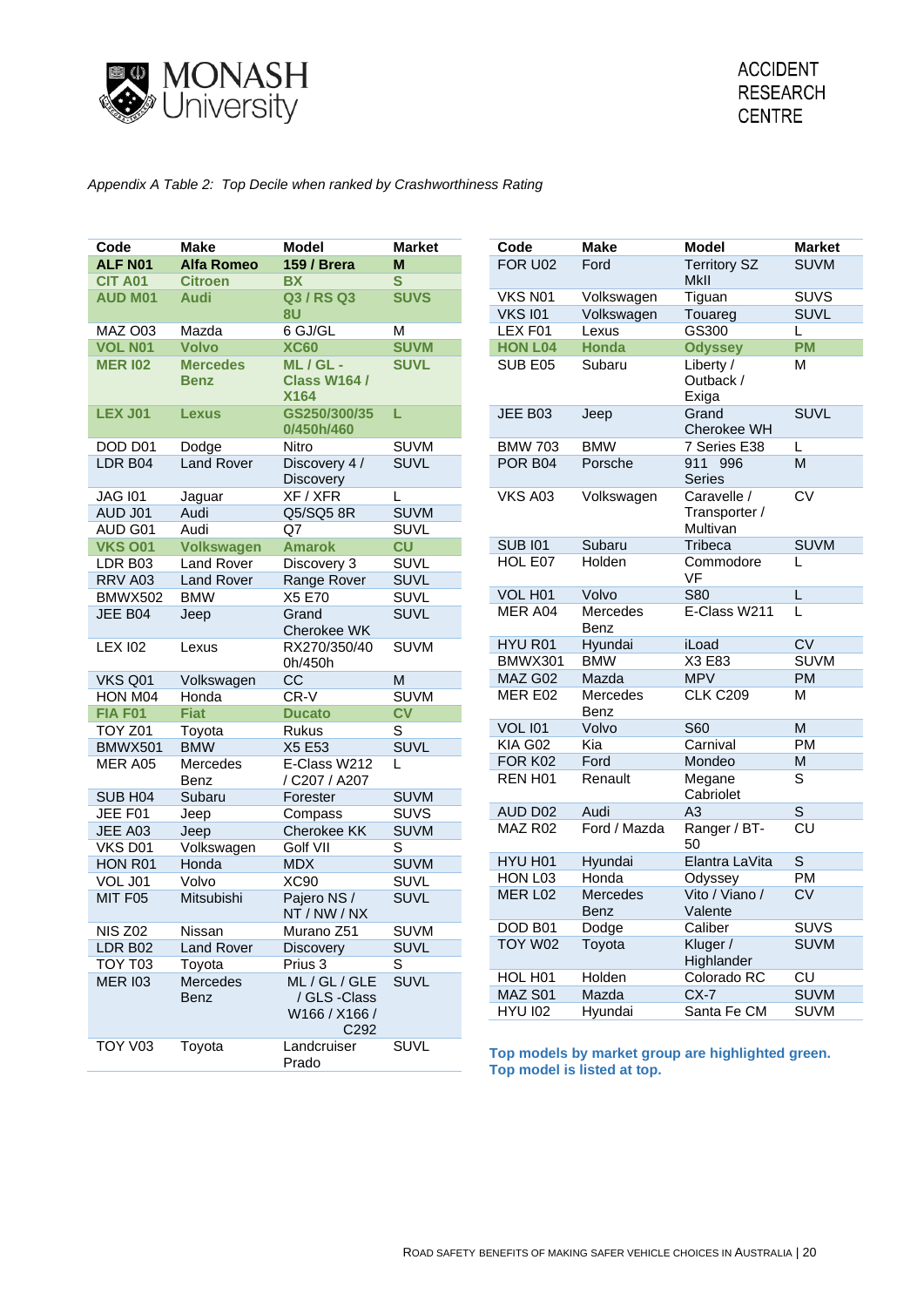

<span id="page-33-0"></span>*Appendix A Table 3: Top model when ranked by Crashworthiness Rating for other market groups*

| Code                  | Make | Model | <b>Market</b> |
|-----------------------|------|-------|---------------|
| HON G02 Honda City    |      |       | -SL           |
| HON L04 Honda Odyssey |      |       | PM            |

<span id="page-33-1"></span>*Appendix A Table 4: Top models by year of manufacture when ranked by Crashworthiness Rating*

| Code           | Year of manufacture | <b>Make</b>       | <b>Model</b>                | <b>Market</b>           |
|----------------|---------------------|-------------------|-----------------------------|-------------------------|
| ROV A01        | 1982                | Rover             | 3500                        |                         |
| ROV A01        | 1983                | Rover             | 3500                        | L                       |
| ROV A01        | 1984                | Rover             | 3500                        | L                       |
| ROV A01        | 1985                | Rover             | 3500                        | L                       |
| CIT A01        | 1986                | Citroen           | <b>BX</b>                   | S                       |
| CIT A01        | 1987                | Citroen           | BX                          | S                       |
| CIT A01        | 1988                | Citroen           | <b>BX</b>                   | $\overline{\mathsf{s}}$ |
| CIT A01        | 1989                | Citroen           | BX                          | $\overline{\mathsf{s}}$ |
| CIT A01        | 1990                | Citroen           | <b>BX</b>                   | $\overline{\mathsf{s}}$ |
| CIT A01        | 1991                | Citroen           | BX                          | $\overline{\mathsf{s}}$ |
| CIT A01        | 1992                | Citroen           | <b>BX</b>                   | $\overline{\mathbf{s}}$ |
| CIT A01        | 1993                | Citroen           | <b>BX</b>                   | $\overline{\mathsf{s}}$ |
| CIT A01        | 1994                | Citroen           | <b>BX</b>                   | $\overline{\mathsf{s}}$ |
| <b>BMW 703</b> | 1995                | <b>BMW</b>        | 7 Series E38                | L                       |
| <b>BMW 703</b> | 1996                | <b>BMW</b>        | 7 Series E38                | L                       |
| LEX F01        | 1997                | Lexus             | GS300                       | L                       |
| LEX F01        | 1998                | Lexus             | GS300                       | L                       |
| LEX F01        | 1999                | Lexus             | GS300                       | L                       |
| LEX F01        | 2000                | Lexus             | GS300                       | L                       |
| <b>BMWX501</b> | 2001                | <b>BMW</b>        | X5 E53                      | <b>SUVL</b>             |
| RRV A03        | 2002                | <b>Land Rover</b> | Range Rover                 | <b>SUVL</b>             |
| RRV A03        | 2003                | <b>Land Rover</b> | Range Rover                 | <b>SUVL</b>             |
| RRV A03        | 2004                | <b>Land Rover</b> | Range Rover                 | <b>SUVL</b>             |
| <b>MER 102</b> | 2005                | Mercedes Benz     | ML / GL - Class W164 / X164 | SUVL                    |
| ALF N01        | 2006                | Alfa Romeo        | 159 / Brera                 | M                       |
| ALF N01        | 2007                | Alfa Romeo        | 159 / Brera                 | M                       |
| ALF N01        | 2008                | Alfa Romeo        | 159 / Brera                 | M                       |
| ALF N01        | 2009                | Alfa Romeo        | 159 / Brera                 | M                       |
| ALF N01        | 2010                | Alfa Romeo        | 159 / Brera                 | M                       |
| ALF N01        | 2011                | Alfa Romeo        | 159 / Brera                 | M                       |
| ALF N01        | 2012                | Alfa Romeo        | 159 / Brera                 | M                       |
| AUD M01        | 2013                | Audi              | Q3 / RS Q3 8U               | <b>SUVS</b>             |
| AUD M01        | 2014                | Audi              | Q3 / RS Q3 8U               | <b>SUVS</b>             |
| AUD M01        | 2015                | Audi              | Q3 / RS Q3 8U               | <b>SUVS</b>             |
| AUD M01        | 2016                | Audi              | Q3 / RS Q3 8U               | <b>SUVS</b>             |
|                |                     |                   |                             |                         |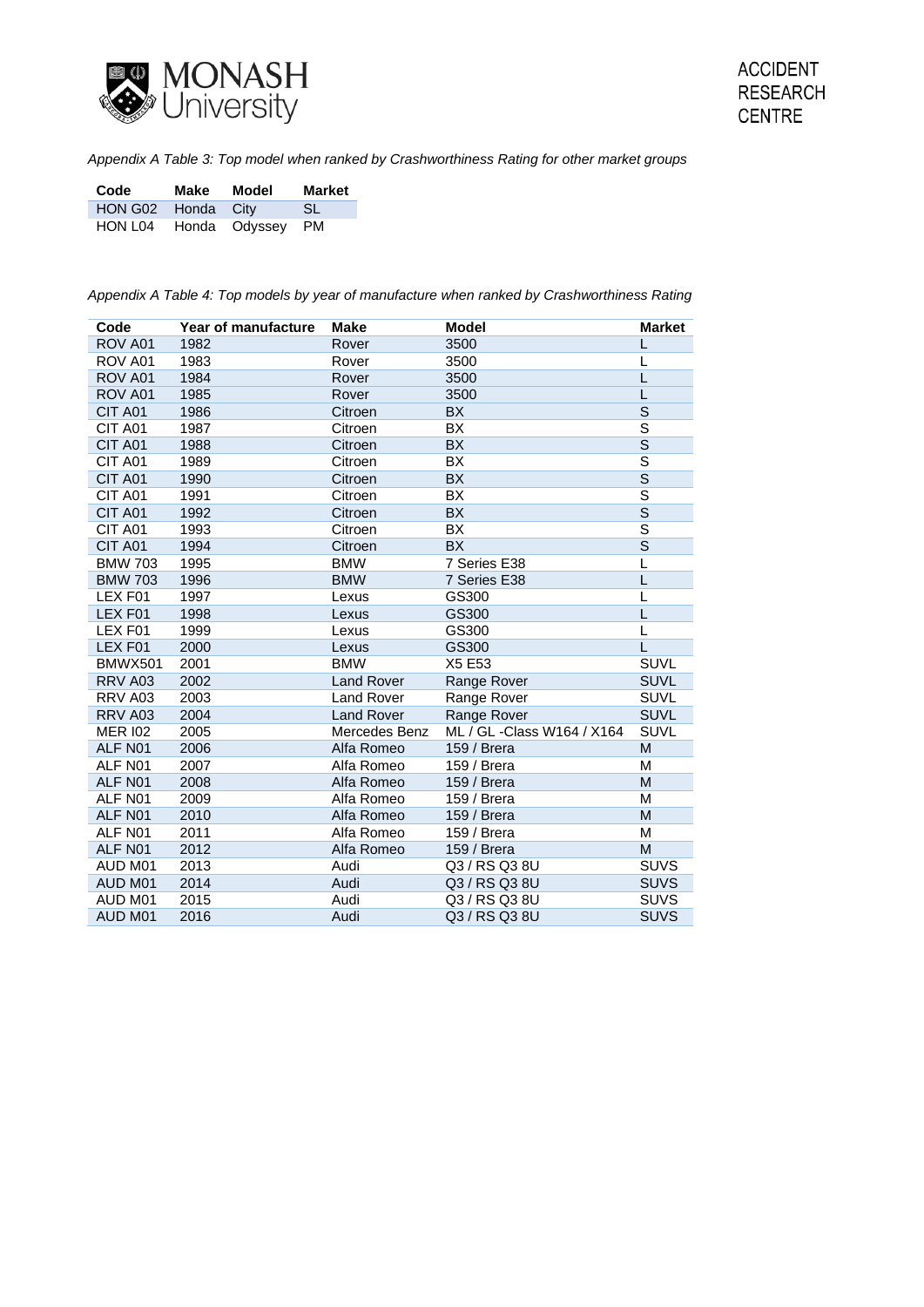

| Code           | Year of manufacture | <b>Make</b>       | Model                | <b>Market</b>           |
|----------------|---------------------|-------------------|----------------------|-------------------------|
| ALF C01        | 1982                | Alfa Romeo        | Giulietta            | S                       |
| ALF C01        | 1983                | Alfa Romeo        | Giulietta            | S                       |
| ALF C01        | 1984                | Alfa Romeo        | Giulietta            | $\overline{\mathbf{s}}$ |
| ALF C01        | 1985                | Alfa Romeo        | Giulietta            | $\overline{\mathbf{s}}$ |
| CIT A01        | 1986                | Citroen           | <b>BX</b>            | $\overline{\mathbf{s}}$ |
| CIT A01        | 1987                | Citroen           | <b>BX</b>            | $\overline{\mathbf{s}}$ |
| CIT A01        | 1988                | Citroen           | <b>BX</b>            | $\overline{\mathbf{s}}$ |
| CIT A01        | 1989                | Citroen           | ВX                   | $\overline{\mathbf{s}}$ |
| CIT A01        | 1990                | Citroen           | <b>BX</b>            | $\overline{\mathbf{s}}$ |
| CIT A01        | 1991                | Citroen           | BX                   | $\overline{s}$          |
| CIT A01        | 1992                | Citroen           | <b>BX</b>            | $\overline{\mathsf{s}}$ |
| CIT A01        | 1993                | Citroen           | <b>BX</b>            | $\overline{\mathbf{s}}$ |
| CIT A01        | 1994                | Citroen           | <b>BX</b>            | $\overline{\mathbf{s}}$ |
| MER B04        | 1995                | Mercedes Benz     | S-Class R129         | L                       |
| MER B04        | 1996                | Mercedes Benz     | S-Class R129         | L                       |
| MER B04        | 1997                | Mercedes Benz     | S-Class R129         | L                       |
| MER B04        | 1998                | Mercedes Benz     | S-Class R129         | L                       |
| MER B04        | 1999                | Mercedes Benz     | S-Class R129         | L                       |
| LEX B01        | 2000                | Lexus             | LS430                | L                       |
| LEX B01        | 2001                | Lexus             | LS430                | L                       |
| LEX B01        | 2002                | Lexus             | LS430                | L                       |
| LEX B01        | 2003                | Lexus             | LS430                | L                       |
| LEX B01        | 2004                | Lexus             | LS430                | L                       |
| RRV A06        | 2005                | <b>Land Rover</b> | Range Rover Sport LS | <b>SUVL</b>             |
| RRV A06        | 2006                | <b>Land Rover</b> | Range Rover Sport LS | <b>SUVL</b>             |
| RRV A06        | 2007                | <b>Land Rover</b> | Range Rover Sport LS | <b>SUVL</b>             |
| <b>JAG 101</b> | 2008                | Jaguar            | XF / XFR             | L                       |
| <b>JAG 101</b> | 2009                | Jaguar            | XF / XFR             | L                       |
| <b>JAG 101</b> | 2010                | Jaguar            | XF / XFR             | L                       |
| <b>JAG 101</b> | 2011                | Jaguar            | XF / XFR             | L                       |
| AUD M01        | 2012                | Audi              | Q3 / RS Q3 8U        | <b>SUVS</b>             |
| AUD M01        | 2013                | Audi              | Q3 / RS Q3 8U        | <b>SUVS</b>             |
| AUD M01        | 2014                | Audi              | Q3 / RS Q3 8U        | <b>SUVS</b>             |
| MAZ V01        | 2015                | Mazda             | $CX-3$               | <b>SUVS</b>             |
| MAZ V01        | 2016                | Mazda             | $CX-3$               | <b>SUVS</b>             |

<span id="page-34-0"></span>*Appendix A Table 5: Top models by year of manufacture when ranked by Total Secondary Safety Rating*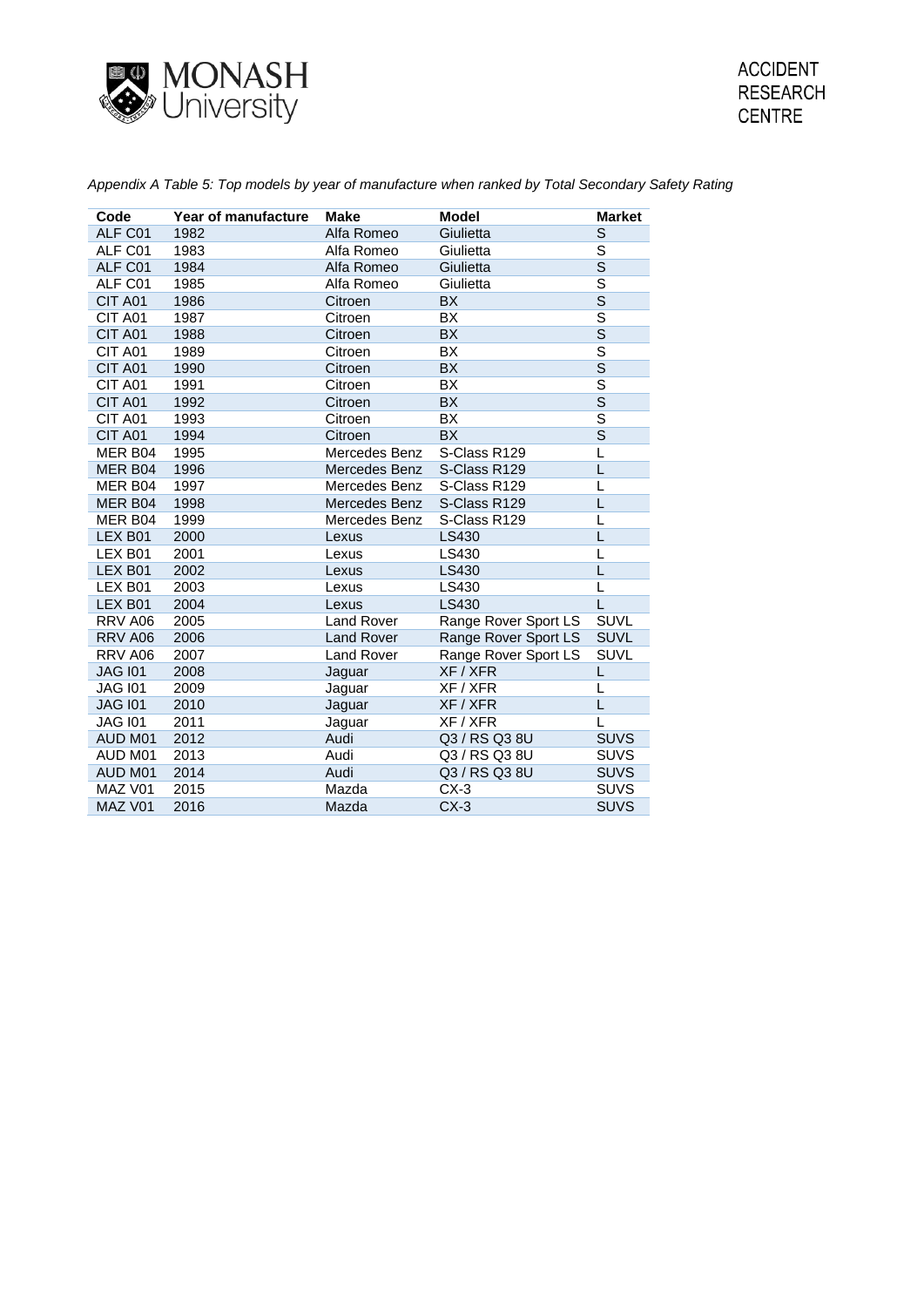